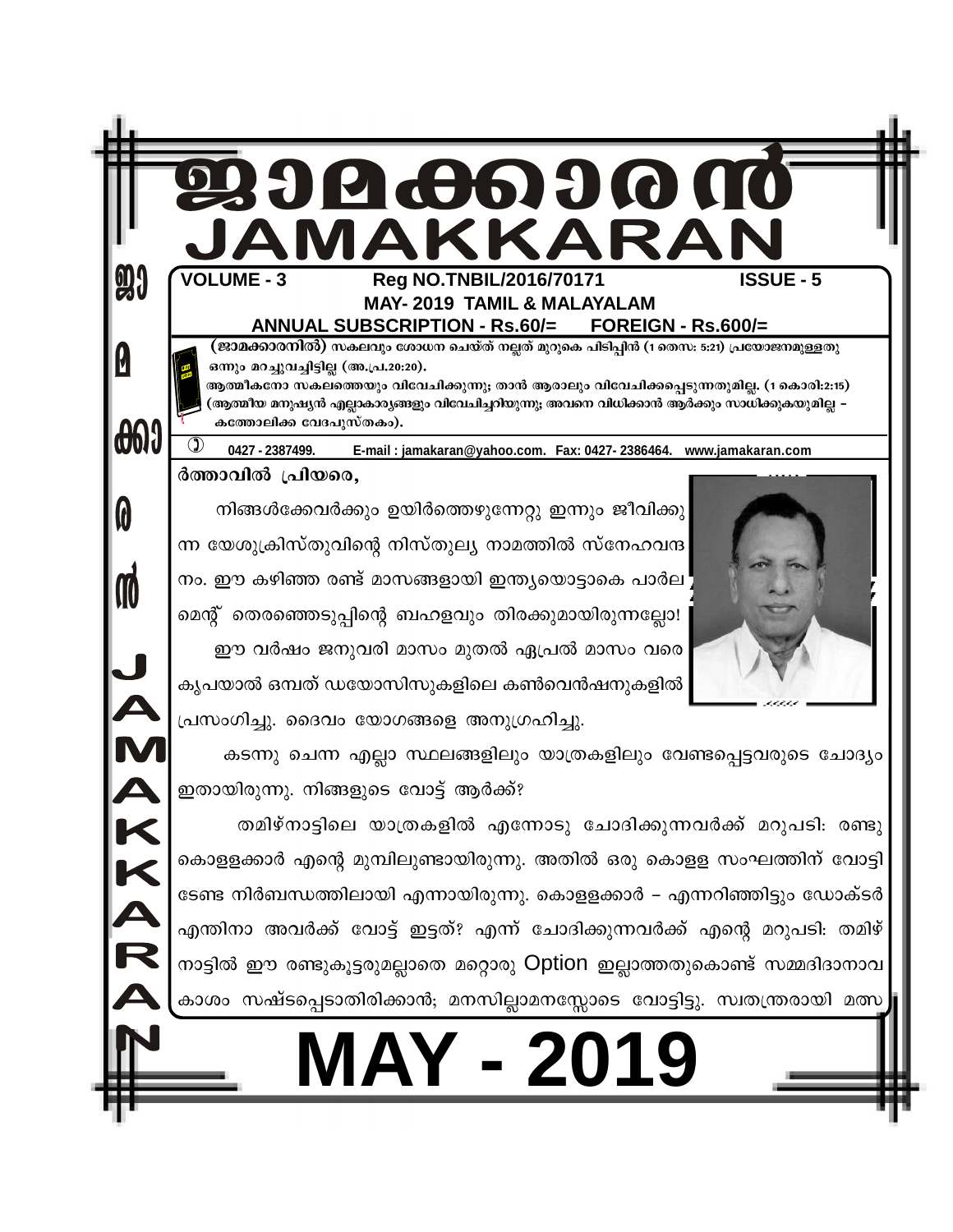#### **May 2019**

രിച്ച ചില നല്ല ആളുകളുണ്ടായിരുന്നു. പക്ഷേ ജയിച്ചു വന്നാലും അവർക്ക് ഒറ്റയ്ക്ക് നിന്ന് ഈ നാടിനായി ഒന്നും ചെയ്യാനാവില്ല.

ഈ മാസിക നിങ്ങളുടെ കൈകളിൽ ലഭിക്കുമ്പോൾ ഇന്ത്യക്ക് ഒരു പുതിയ സർക്കാർ നിലവിൽ വന്നിരിക്കും. പുതിയ പ്രധാനമന്ത്രിയും, മന്ത്രിസഭയും ചുമതല യേറ്റിരിക്കും.

ഭരണാധാരികൾ നമുക്കിഷ്ടപ്പെട്ടവരാണെങ്കിലും അല്ലെങ്കിലും അവർക്കായി പ്രാർത്ഥിക്കണം എന്നാണ് ദൈവവചനം നമ്മെ ഓർമ്മി ക്കുന്നത്. 1 തിമൊ. 2:2; റോമാ. 13:1-5; തീത്തോസ് 3:1,2 – ഈ വേദഭാഗങ്ങൾ നമ്മെ പഠിപ്പിക്കുന്നത് ഭരണാധികാരി കൾ മോശപ്പെട്ടവരാണെങ്കിലും, അവർ ദൈവത്താൽ നിയോഗിക്കപ്പെട്ടു; ദൈവത്തിന്റെ വേലക്കാരാണ്. ദൈവം അറിയാതെ, അനുവദിക്കാതെ ഒരു ഭരണവും ഭരണാധികാ രിയും ഇല്ല. ഭരണാധികാരിളെ ഭരണത്തിൽ ഏല്പിക്കുന്നതും അധികാരത്തിൽ നിന്ന് താഴെയിറക്കുന്നതും ദൈവം തന്നെ.

ജനങ്ങൾക്ക് വേണ്ടിയാണ് (ആത്മിക, ലൗകിക) ഭരണവും, അധികാരികളും, മന്ത്രി കളും, നേതാക്കളും ഒക്കെ ഉളളത്. ദൈവം പഴയനിയമ കാലത്ത്: ജനങ്ങൾ ദൈവ ത്തിന്റെ വാക്കിന് ശ്രദ്ധിക്കാതെ ദൈവത്തെ വേദനിപ്പിച്ചപ്പോൾ; അവരുടെ ശത്രു ക്കളെത്തന്നെ അവർക്ക് ഭരണാധികാരികളായി നല്കി. യിസ്രായേൽ ജനത്തെ ഫറ വോന്റെ കയ്യിൽ ഏല്പിച്ചതും, ഹൃദയത്തെ കഠിനമാക്കിയതും ദൈവം തന്നെ. ഫെലി സ്ത്യർ, അമ്മോന്യർ തുടങ്ങി അനേകം ശത്രുക്കളുടെ കയ്യിൽ ദൈവം തന്നെ യിസ്രാ യേൽ ജനത്തെ ഏല്പിച്ചു എന്ന് ദൈവ വചനം പറഞ്ഞു തരുന്നു. ദൈവം ശലോ മോൻ രാജാവിനെക്കൊണ്ട് തനിക്കുവേണ്ടി ഒരു ദേവാലയം (ബൈബിളിൽ ദേവാലയം എന്ന പേരിനർഹമായ (പൂർണ്ണ അർത്ഥത്തിൽ) അല്ലെങ്കിലും ഒരേയൊരു ആത്മീയ സമ്മേളന കേന്ദ്രം ഇതൊന്നു മാത്രമാണ്. ഇന്ന് ക്രിസ്തീയ മതത്തിൽക്കാണുന്ന ദേവാ ലയങ്ങൾ ആരുടേത് എന്ന് വചനാനുസരണം വായനക്കാർ ചിന്തിക്കുക) പണികഴിപ്പി ച്ചു. ദാവീദിനു വേണ്ടി ദൈവം ശലോമോനെ സ്നേഹിച്ചു. ആസ്തി, സമ്പത്ത്, സമാ ധാനം, ജ്ഞാനം എല്ലാം ദൈവം ശലോമോന് നല്കി. ദൈവത്തിനിഷ്ടമില്ലാത്ത കാര്യം;

 $-2-$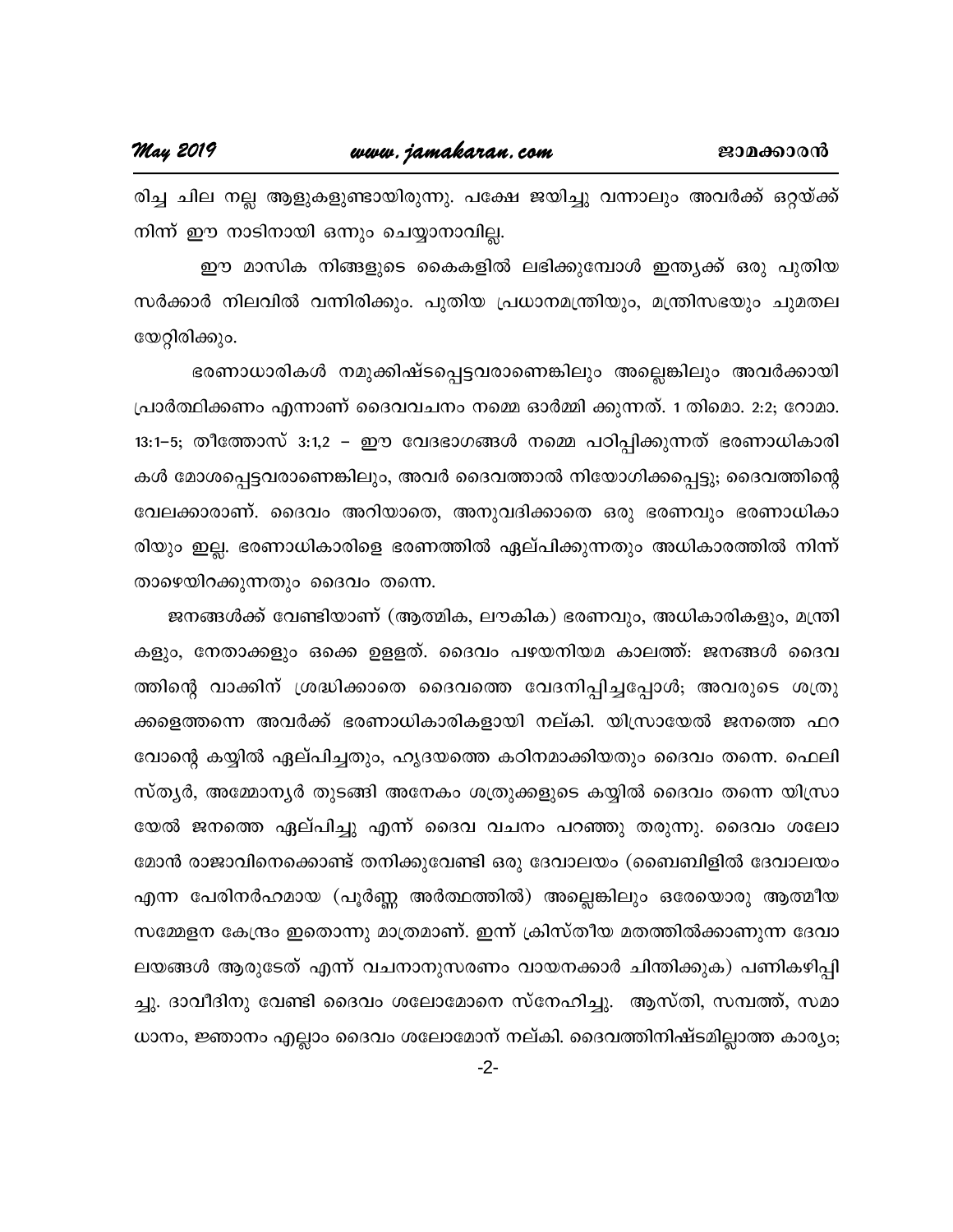അതനുസരിക്കാതെ കാര്യങ്ങൾ ചെയ്യുവാൻ തുടങ്ങിയപ്പോൾത്തന്നെ അതുവരെ സമാ ധാനം മാത്രമായിരുന്ന ദേശത്തിൽ, ശത്രുക്കളെ ദൈവം തന്നെ എഴുന്നേല്പിച്ചു; സമാ ധാനകേടുണ്ടായി. ഈ സംഭവം മതമണ്ഡലത്തിനും (C.S.I, Lutheren, Marthoma തുടങ്ങിയ Main line Church കൾക്ക്) മുന്നറിയിപ്പായി നില്ക്കുന്നു. ശത്രുക്കളുടെ കയ്യിൽ നിന്ന് ജയം നേടുവാൻ ജനങ്ങൾ തങ്ങളെത്തന്നെ താഴ്ത്തി, പഥ്ര്യോപദേശപ്ര കാരം ദൈവത്തിന്റെ മുഖത്തേക്കു നോക്കുമ്പോൾ നമ്മുടെ വിടുതലിനായി ദൈവം നായകന്മാരെ എഴുന്നേല്പിക്കും.

ഈ യുഗത്തിന്റെ (കൃപായുഗം/ സഭായുഗം) അവസാനം സമീപിച്ചിരിക്കുന്നു. മണവാളനായ യേശുക്രിസ്തു മദ്ധ്യാകാശത്തിൽ മടങ്ങിവരുമ്പോൾ സത്യസഭയെ (പ ഥ്യോപദേശപ്രകാരം ജീവിക്കുന്ന വൃതന്മാരെ) കൂട്ടിക്കൊണ്ടുപോകും എന്ന് വ്യക്ത മായി എഴുതിയിട്ടുണ്ട്. സഭകളെ വചനത്തിലേക്കുളള ഒരു മടങ്ങിവരവിലേക്ക് ദൈവം നയിക്കട്ടെ എന്നാശംസിച്ച് ഈ കത്തിന് താല്ക്കാലിക വിരാമമിടുന്നു.

കഴിഞ്ഞ മാസം SSLC, +1, +2 പഠിച്ച് പരീക്ഷയെഴുതിയ നമ്മുടെ വായനക്കാരുടെ മക്കളിൽ 6 പേർ ഒഴികെ മറ്റെല്ലാ കുഞ്ഞുങ്ങളും പാസ്സായി എന്നറിഞ്ഞ് ദൈവത്തെ സ്തുതിക്കുന്നു.

പ്രാർത്ഥനയ്ക്കായി അയച്ച എല്ലാ കത്തുകൾക്കും, Mail കൾക്കുമായി പ്രാർഥി ച്ചു. പ്രാർഥനയ്ക്കു മറുപടിലഭിച്ച ഉടൻതന്നെ അത് അറിയിച്ച് എഴുതിയ ഏവർക്കു മായി ദൈവത്തെ സ്തുതിക്കുന്നു. പ്രാർത്ഥനയ്ക്കു ഉത്തരം ലഭിച്ചവർ ദൈവത്തിന് നന്ദിയുളളവരാ യി വചനാനുസരണം ജീവിക്കുക. ദൈവം നിങ്ങളെ ഏവരെയും അനുഗ്രഹിക്കട്ടെ!

> കർത്തൃശുശ്രൂഷയിൽ ഡോ.പുഷ്പരാജ്

## website: www.jamakkaran.com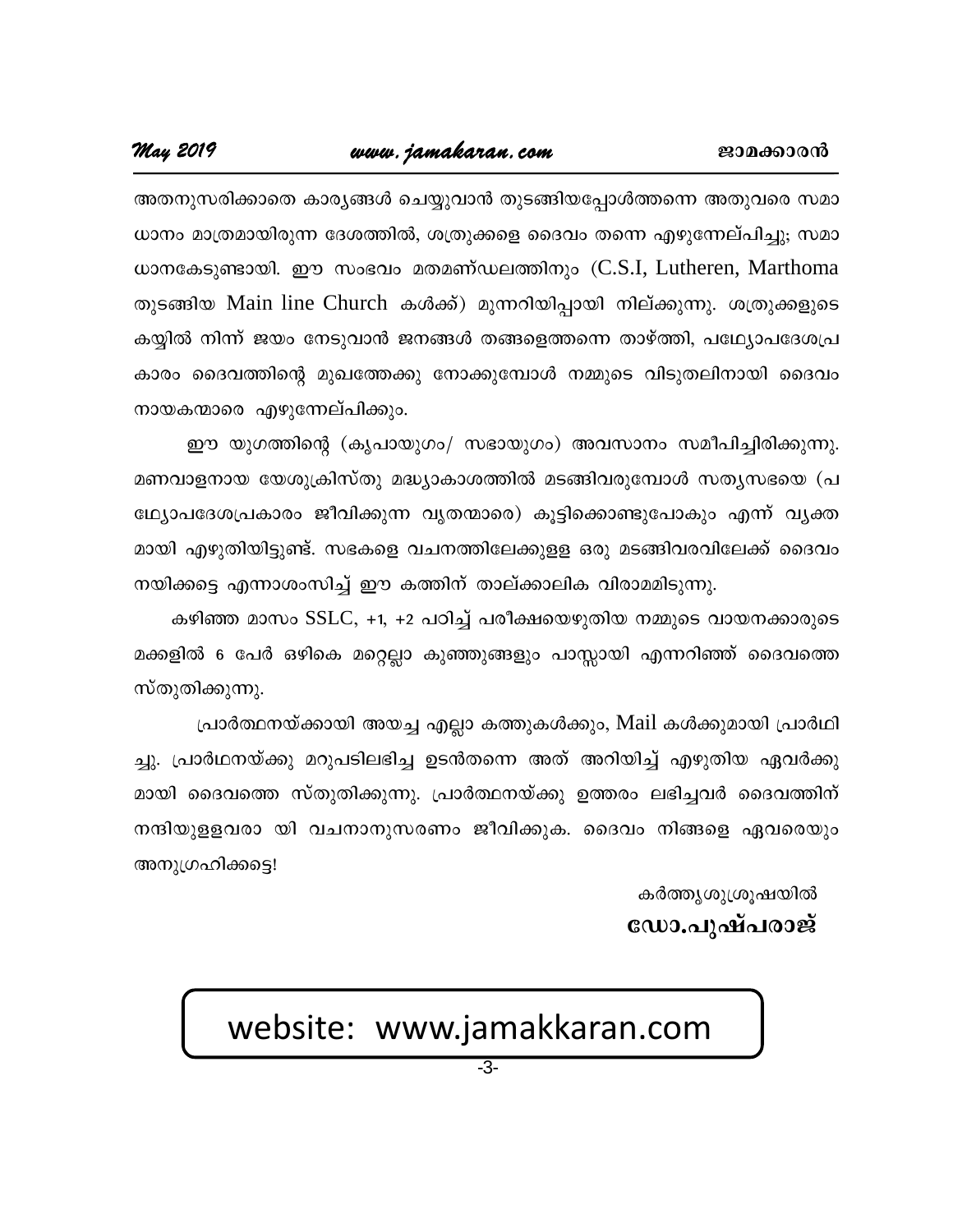## ബിഷപ്പ് കെ.പി. യോഹന്നാൻ അവർകൾ മാനസാന്തരപ്പെടണം

കേരളത്തിൽ



ഞാൻ കൂടുതൽ ബഹു മാനിക്കുന്ന യഥാർത്ഥ ദൈവ ദാ സ നായി കെ.പി. യോഹന്നാൻ അവർകളെ ഞാൻ കണ്ടു.



Suvishesagan K.P.Yohannan

പണം വഴിയാണ്

**Bishop** 

Dr.K.P.Yohannan, Metropolitan

ആത്മീയ യാത്ര :-റേഡിയോ പ്രക്ഷേ ആദൃമായി ഞാൻ

ഇദ്ദേഹവു ായി ബന്ധപ്പെട്ടത്. ഇദ്ദേഹത്തിന്റെ മുഖം കാണാതെ, ഇദ്ദേഹത്തിന്റെ പ്രസംഗങ്ങൾ മാത്രം കേട്ട് മദൃപാനം ഉപേക്ഷിച്ചവർ ധാരാളം ഉണ്ട്. രക്ഷിക്ക പ്പെട്ട വ്യക്തികൾ ലക്ഷക്കണക്കിന് എന്നത് ഉറപ്പിച്ചു പറയാൻ കഴിയും. ഇദ്ദേ ഹത്തിന്റെ പൊതുയോഗങ്ങളിൽ സ്റ്റേജിൽ അദ്ധ്യക്ഷം വഹിക്കുന്നത് ആരാ യിരുന്നാലും ആരുടേയും മുഖം നോക്കാതെ സതൃത്തെ സതൃംപോലെ പറ യുന്ന ദൈവദാസൻ ആയിരുന്നു. ഇദ്ദേഹത്തിന്റെ ആരംഭകാല ചരിത്രം എനി ക്കറിയത്തില്ല. പക്ഷേ അവരുടെ കുടുംബം മാർത്തോമാ സഭക്കാരായിരുന്നു എന്നാണ് ഞാൻ അറിഞ്ഞത്. അതുകൊണ്ടാണ് ആത്മീയ യാത്ര എന്ന സ്ഥാപനം വളർന്ന് വൻവൃക്ഷമായി പടർന്നു പന്തലിച്ചപ്പോൾ മാർത്തോമാ സഭയുടെ ബിഷപ്പ് ഈ സ്ഥാപനത്തിന്റെ പേട്രൺ ആയിരുന്നത്. എന്റെ ഓർമ്മ ശരിയാണെങ്കിൽ 1978–ാം വർഷം ഞാൻ പോകുന്ന വഴിയിൽ ഇദ്ദേഹത്തിന്റെ ഒരു യോഗം നടന്നുകൊണ്ടിരുന്നു. കാറിൽ നിന്നും ഇറങ്ങി അൽപസമയം അദ്ദേഹത്തിന്റെ പരിശുദ്ധാത്മ നിറവോടുകൂടിയ പ്രസംഗം കേട്ടു. അത് വിശു ദ്ധയോഹന്നാന്റെ സിംഹമാതിരിയുള്ള പ്രസംഗം ആയിരുന്നു. സ്റ്റേജിൽ രണ്ടു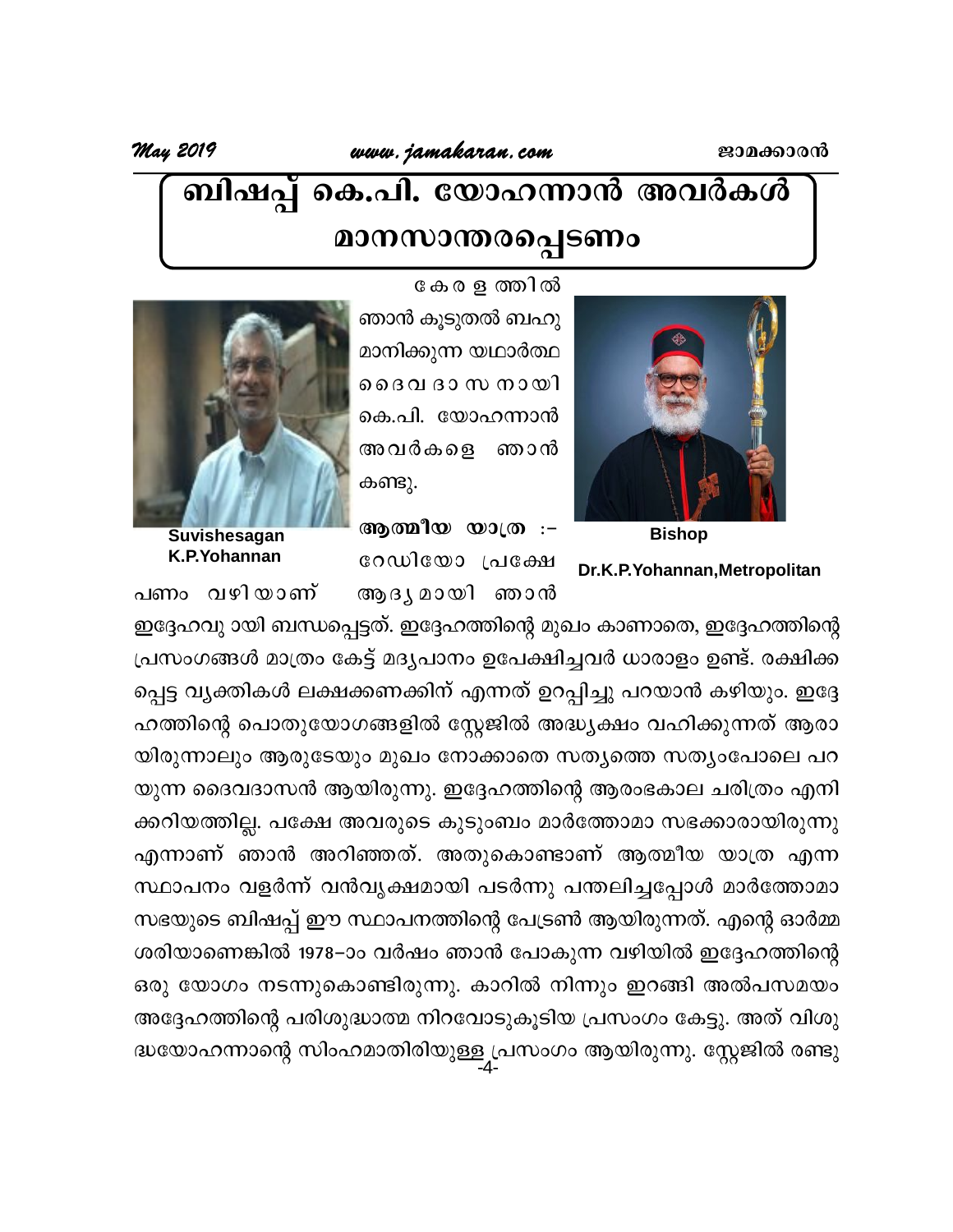### www.jamakaran.com

### May 2019

ബിഷപ്പുമാരും ധാരാളം അച്ചൻമാരും ഉണ്ടായിരുന്നു. അന്ന് യോഹ : 3 : 3 വചനത്തിന്റെ അടിസ്ഥാന ത്തിൽ പ്രസംഗിച്ചു. ഒരുത്തൻ വീണ്ടും ജനിച്ചില്ലാ യെങ്കിൽ അവൻ സ്വർഗ്ഗരാജ്യത്തെ കാണുന്നില്ല. പ്രസംഗത്തിനിടയിൽ അദ്ദേഹം പറഞ്ഞ ഒരു വാക്ക്, എന്നെയും കൂടെ വന്നവരെയും ഞെട്ടിച്ചു. അദ്ദേഹം പറ ഞ്ഞതെെന്നാൽ സ്റ്റേജിൽ ഇരുന്ന ബിഷപ്പുമാരെ ചൂണ്ടിക്കാണിച്ച്, നിങ്ങൾ രക്ഷിക്കപ്പെടാതെ പോയാൽ ഈ ഗുല്ലായും കുപ്പായവും സ്വർഗ്ഗത്തിൽ എത്തു കയില്ല. ഉഗ്രൻ പ്രസംഗമായിരുന്നു. എന്റെ ജാമക്കാരൻ മാസികയിൽപ്പോലും ഇത്ര ബോൾഡായിട്ട് ബിഷപ്പുമാരെ ഞാൻ ചൂണ്ടിക്കാണിച്ച് എഴുതിയിട്ടില്ല. കെ.പി. യോഹന്നാൻ അവർകൾ ഏതു ഗുല്ലായെക്കുറിച്ചും കുപ്പാ യത്തെക്കുറിച്ചും വിമർശിച്ചുവോ അതേ ഗുല്ലായും അതേ കുപ്പായവുമായിട്ട് ഒരു വടിയും പിടിച്ചുകൊണ്ട് നിൽക്കുന്നത് എന്നെ ഞെട്ടിപ്പിക്കുകയും എന്നെ വളരെ ദുഃഖിതനാക്കുകയും ചെയ്തു. പല വർഷങ്ങൾക്ക് മുൻപ് അദ്ദേഹത്തെ

> നേരിട്ടു കാണുവാൻ ചെന്നപ്പോൾ വീട്ടിൽ ഇല്ല. വീടിന്റെ പുറകുവശത്ത് പശുക്കളുടേയും എരുമകളു ടേയും ഇടയിൽ ഒരു സാധാരണ കട്ടിലിൽ കിടന്നു കൊണ്ട് വായിച്ചുകൊണ്ടിരിക്കുന്നത് ഞാൻ കണ്ടു. എത്രത്തോളം എളിമയുള്ള ഒരു ദാസനായി കണ്ട് ഞാൻ അന്ന് ദൈവത്തെ സ്തുതിച്ചു. അങ്ങനെ എന്റെ ഹൃദയത്തിൽ സാധു കൊച്ചുകുഞ്ഞിന്റെ അടുത്ത സ്ഥാനത്ത് ഇദ്ദേഹത്തെ കണ്ട് അദ്ദേഹത്തിന്റെ ഒരു ആരാധകനായും ഞാൻ മാറി.



ദുഃഖകരമായ ഒരു ദിവസം എന്നുപറയാം, അന്നത്തെ ആ നല്ല ദൈവദാ സനെ ഇന്ന് ബിഷപ്പിന്റെ രൂപത്തിൽ ഞാൻ കണ്ടപ്പോൾ മനസ്സിന് വിഷമവും വളരെ ദുഃഖവും ഉണ്ടായി. "ആത്മീയയാത്ര" ബിലീവേഴ്സ് ചർച്ചായി മാറിയ ശേഷം ഇദ്ദേഹത്തിന്റെ ഉപദേശങ്ങളിലും പ്രവൃത്തികളിലും വളരെയധികം മാറ്റങ്ങൾ ഉണ്ടായി. ഇദ്ദേഹം ഇങ്ങനെ പിൻമാറ്റത്തിൽ ആയതിന് സി.എസ്.ഐ മുൻ മോഡറേറ്ററും മറ്റു ബിഷപ്പുമാരും പ്രധാന കാരണങ്ങൾ ആകുന്നു. ഇദ്ദേ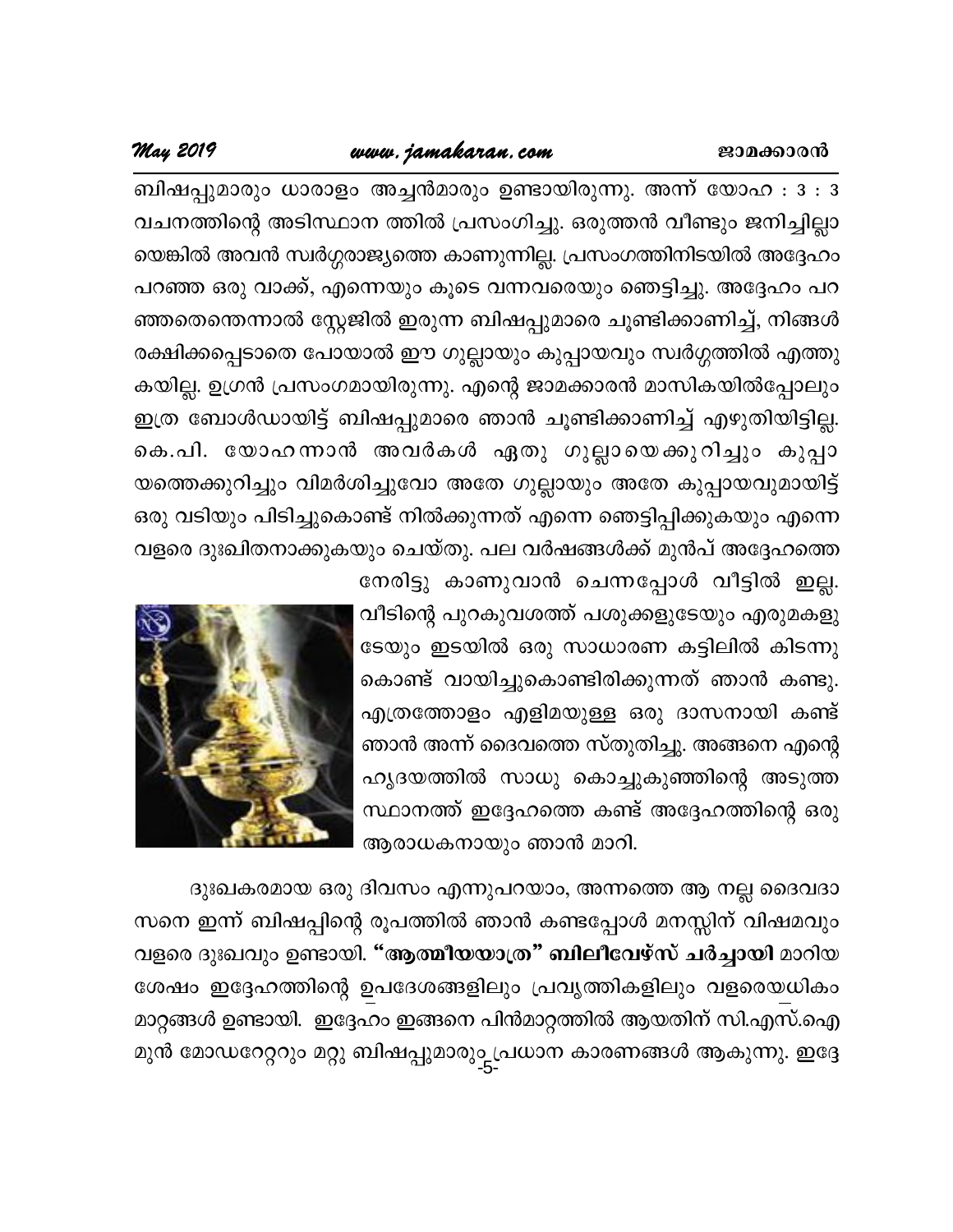### www.jamakaran.com

**May 2019** 

ഹത്തെ ബിഷപ്പാക്കിയ മോഡറേറ്ററും ബിഷപ്പുമാരും ദൈവത്തിന്റെ സന്നിധി യിൽ ഒരിക്കൽ കണക്കുപറയേണ്ടി വരും. തൊപ്പിയില്ലാത്ത സാധാരണ ബിഷ പ്പിന്റെ രൂപത്തിൽകണ്ട ഇദ്ദേഹം ഇപ്പോൾ യാക്കോബായക്കാർ ഇടുന്ന ഗുല്ലാ യോടെ നിൽക്കുന്നത് എന്നിൽ വളരെയധികം വിഷമം ഉണ്ടാക്കി. 2018–ാം വർഷ ത്തിൽ ഇദ്ദേഹം അടിച്ചിറക്കിയ "ധൂപക്കുറ്റ്" എന്ന പേരിലുള്ള ആ പുസ്തകം ഞാൻ വായിച്ചപ്പോൾ ആഴമുള്ള പാതാളക്കുഴിയിലേക്ക് അദ്ദേഹം താഴ്ന്നുപൊ യ്ക്കൊണ്ടിരിക്കുന്നു എന്ന് മനസ്സിലായി. എല്ലാ സഭകളിലും ധൂപക്കുറ്റ് ഉപ യോഗിക്കുന്നത് ആവശ്യമാണ്. വേദപുസ്തകത്തിന്റെ അടിസ്ഥാനത്തിൽ അത് ശരിയാണ് എന്ന് എഴുതി എല്ലാവർക്കും വിതരണം ചെയ്യുന്നു.

ഇദ്ദേഹത്തിന്റെ ഈ വലിയ പിൻമാറ്റം കണ്ടപ്പോൾ, ഈ തെറ്റായ ഉപ ദേശം തന്റെ ബിലിവേഴ്സ് ചർച്ചിലും കൈക്കൊള്ളണം എന്ന് അറിയിച്ചതോടെ സഭാവിശ്വാസികൾ ധാരാളം പേർ സഭ വിട്ടുപോയി. അനേകം പാസ്റ്റർമാർ സഭയെ വിട്ട് പുറത്തുപോയി. അതിൽ ചിലർ എന്റെ അടുക്കൽ വന്ന്, ഏതെ ങ്കിലും സഭകളിൽ ശുശ്രൂഷ ചെയ്യുവാനുള്ള ഏർപ്പാടുകൾ ചെയ്യണം എന്ന് എന്നോട് അഭ്യർത്ഥിക്കുകയുണ്ടായി.

### ജാമക്കാരൻ:

ബിഷപ്പ് കെ.പി. യോഹന്നാൻ അവർകൾ പഴയ സഹോദരൻ യോഹ ന്നാനച്ചായൻ ആയിരുന്നപ്പോൾ എങ്ങനെ പ്രവർത്തിച്ചുവോ ആ പ്രവർത്ത ന ങ്ങളിലേക്ക് മടങ്ങി വരണം എന്ന് അദ്ദേഹത്തിന്റെ പഴയ ഒരു ആരാധകൻ എന്ന നിലയിൽ യാചിച്ചു അഭ്യർത്ഥിക്കുന്നതെന്തെന്നാൽ, ഇദ്ദേഹം മരി ക്കുന്നതിനു മുൻപെ വീണ്ടും മാനസാന്തരപ്പെട്ട് പഴയ യഥാർത്ഥ എളിയ ദൈവ വേലക്കാരനായി മാറണം എന്നാണ്, തുടർന്നും ഞാൻ പ്രാർത്ഥിച്ചുകൊണ്ടിരി ക്കുന്നു. ഇത് വായിക്കുന്നവരും അദ്ദേഹത്തിന്റെ മാനസാന്തരത്തിനായി ഭാര ത്തോടെ പ്രാർത്ഥിക്കണം. ഇല്ലെങ്കിൽ ലക്ഷക്കണക്കായ ആത്മാക്കളെ ക്രിസ്തു വിന്റെ പാദപീഠത്തിൽ കൊണ്ടുവന്ന് ചേർത്ത അദ്ദേഹത്തിന്റെ പലവർഷ ദൈവവേല യുടെ ഫലം നഷ്ടമാകും. അവസാനംവരേയും നിലനിൽക്കുന്നവൻ രക്ഷിക്കപ്പെടും.  $-6-$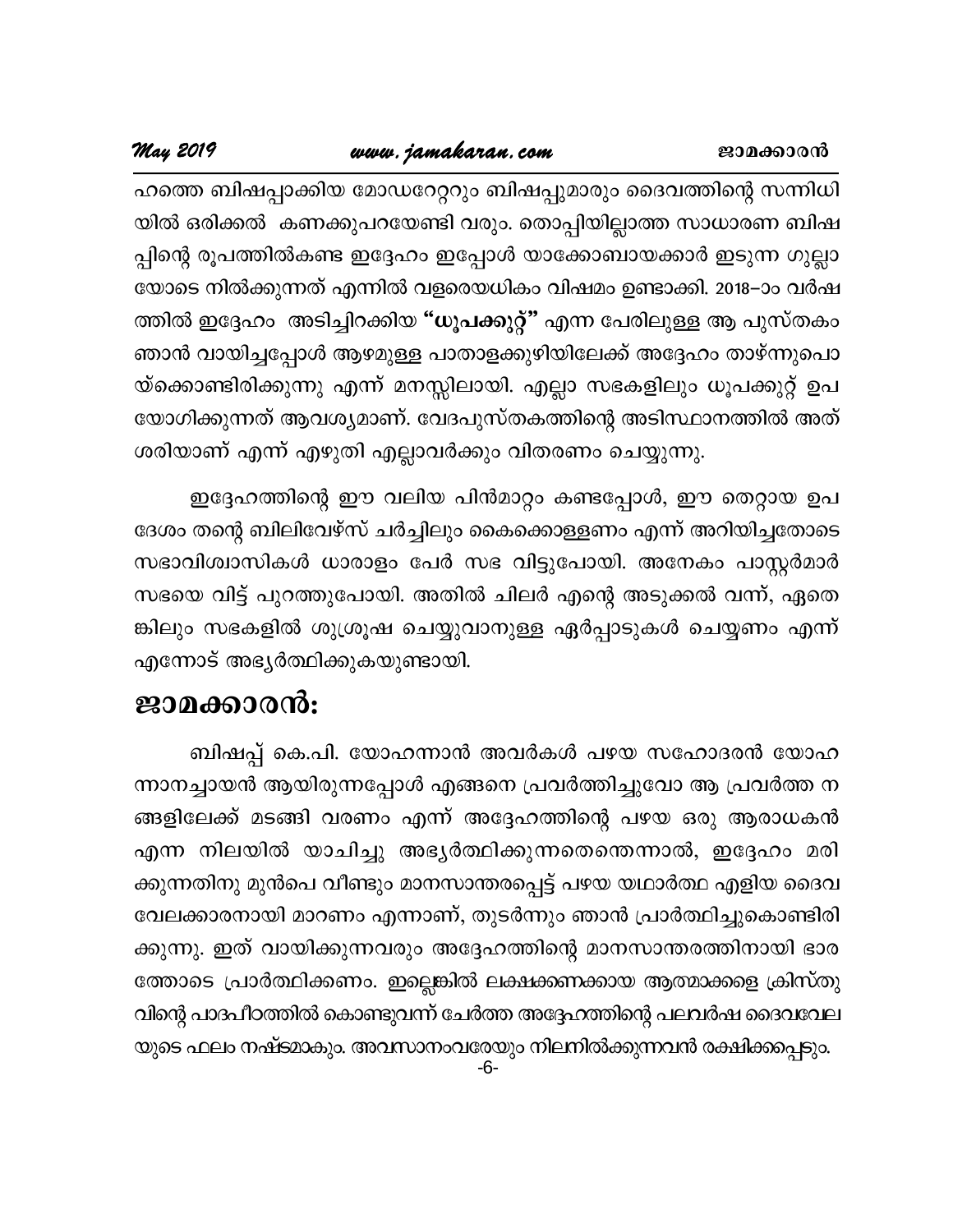www.jamakaran.com

May 2019

## തമിഴ് ക്രിസ്തീയ സഭകളുടെ പ്രാർത്ഥനാ സമ്മേളനം

### സ്ഥലം : *NLCC (AOG* ചർച്ച്) തീയതി : 2019 ഫെബ്രുവരി 24



Pastor. D.Mohan

(WCC) WORLD COUNCIL OF CHURCHES എന്ന ലോക ക്രിസ്തീയ സഭകളുടെ സഥാപനത്തിന്റെ കെണിയിൽ അകപ്പെട്ട രണ്ടു പ്രധാന സഭകളുടെ നേതാക്കൾ. 1) 24 CSI



Moderator Most.Rev.Thomas K.Oomman

ഡയോസിസുകളുടെയും നേതാവായ  $CSI$ 

മോഡറേറ്റർ മോസ്റ്റ്. റവ. തോമസ്. കെ. ഉമ്മൻ. 2) ഏഷ്യയിലെ അസംബ്ലീസ് ഓഫ് ഗോഡ്  $(AOG)$  സഭകളുടെ നേതാവായ പാസ്റ്റർ  $D$ . മോഹൻ (ചെന്നൈ).

ചില മാസങ്ങൾക്കുമുൻപ് മധ്യകേരള ഡയോസിസിന്റെ ബിഷപ്പും, $\mathbf{C.S.I}$ മോഡറേറ്ററുമായ മോസ്റ്റ് റവ. തോമസ് കെ. ഉമ്മൻ അവർകൾ WCC യുടെ നവീന ഉപദേശങ്ങളെ സമ്മതിച്ച്, അതിനെ 24 CSI ഡയോസിസുകളിലും പ്രവർത്തനത്തിൽ കൊണ്ടുവരുവാൻ മോഡറേറ്റർ അവർകൾ CSI സിനഡ് വഴിയായി അച്ചടിച്ചു വിതരണം ചെയ്ത "ലന്തുകാല ഉപവാസ പ്രാർത്ഥനാ കുറിപ്പുകൾ" എന്ന തലക്കെട്ടിൽ അധർമ്മ മൂർത്തിയുടെ തെറ്റായ ഉപദേശമായ വാസുദൈവകുടുംബകം എന്ന പേരിലും ECLOGI എന്നുള്ള ഉപദേശത്തെ പരിചയപ്പെടുത്തി. ECLOGI എന്നത് ഒരു സാമൂഹിക പ്രവർത്തനമല്ല.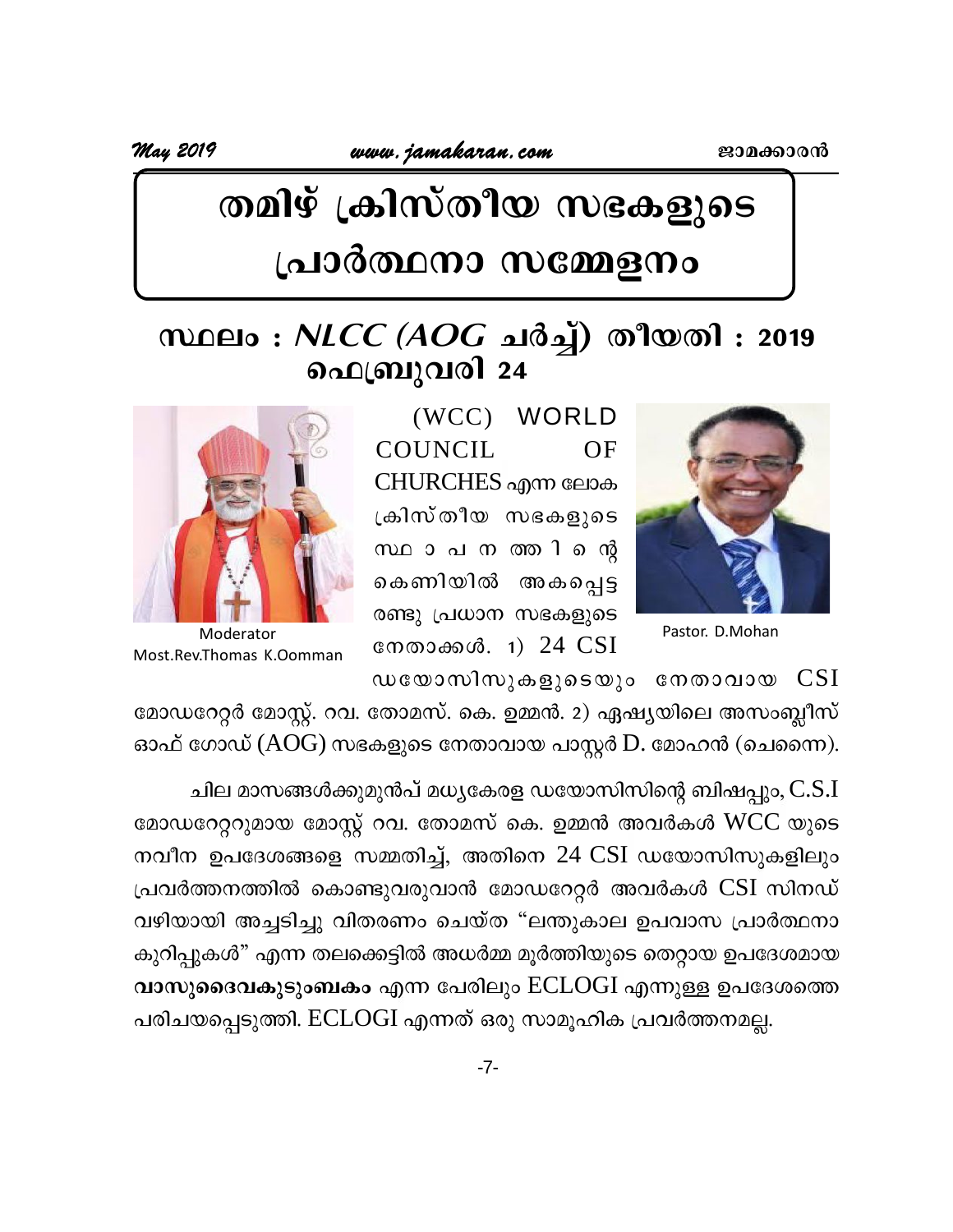### www.jamakaran.com

അത് വിശ്വാസത്തിന്റെ ഒരു ഭാഗം ആകുന്നു. "Seing God is Every Creation" അതായത് പ്രപഞ്ചത്തിന്റെ എല്ലാ സൃഷ്ടികളിലും ദൈവം ഉണ്ട്. Earth Bible Sermons എന്ന പുസ്തകത്തിൽ 1–ാം വാല്യം മോഡറേറ്റർ അവർകൾ C.S.I സഭകൾക്ക് പരിചയപ്പെടുത്തുകയുണ്ടായി. "ദൈവത്തിന്റെ സത്യം അവർ വ്യാജമാക്കി മാറ്റിക്കളഞ്ഞു, സൃഷ്ടിച്ചവനെക്കാൾ സൃഷ്ടിയെ ഭജിച്ചു ആരാധിച്ചു:" (റോമ : 1: 25). വൃക്ഷലതാദികളെ നാം സംരക്ഷിക്കാതെ പോയാൽ അത് പാപം എന്ന് മോഡറേറ്റർ അവർകൾ പറയുന്നു. അതോടൊപ്പം GEN-DER EQUITY BEGINNING WITH THE CHURCH എന്നും അറിയിച്ച് മൂന്നാം ലിംഗക്കാരെ (ഹിജഡകൾ) സഭകളിൽ ഉൾപ്പെടുത്തി സഭകളുടെ നേതൃനിരകളിൽ കൊണ്ടുവരണം എന്നും അറിയിക്കുകയുണ്ടായി. C.S.I യിലെ എത്ര ഡയോസിസുകൾ തങ്ങളുടെ എത്ര സഭകളിൽ ഇത് അറിയിച്ചു എന്ന് അറിയുവാൻ പാടില്ല. എന്നാൽ മധ്യകേരള ഡയോസിസിൽ തന്നെ ഭൂരിപക്ഷം അച്ചൻമാരും സഭാവിശ്വാസികളും ഇതിനെ എതിർത്തു എന്നു ഞാൻ അറിഞ്ഞു. സൊദോം ഗൊമോരയുടെ പാപം സഭകളിൽ അനുവദിക്കാതെ ജാഗ്രതയായിരിപ്പിൻ.

പെന്തക്കോസ്തുസഭകളിലും WCC യുടെ നവീന ഉപദേശം പ്രാവർത്തികമാക്കുവാൻ AOG സഭകളുടെ ഏഷ്യൻ പ്രസിഡന്റായ പാസ്റ്റർ മോഹനെ തെരഞ്ഞെടുത്തു. 2019 ഫെബ്രുവരി മാസം എല്ലാ (സി.എസ്.ഐ, ലൂഥറൻ, കത്തോലിക്ക സഭ, പെന്തെക്കോസ്ത്) സഭകളുടെയും അച്ചൻമാർ, പാസ്റ്റർമാർ, ബിഷപ്പുമാർ എല്ലാവരേയുംകൂട്ടി വരുത്തി ഈ സമ്മേളനത്തെ വിജയകരമാക്കി.

### ഈ സമ്മേളനത്തിന്റെ ഉദ്ദേശ്യം എന്ത്?

തമിഴ്നാട്ടിലുള്ള എല്ലാ സഭാവിഭാഗങ്ങളെയും ഒന്നുചേർന്ന് ഒരു കുട ക്കീഴിൽ കൊണ്ടുവരണം, എല്ലാ സഭകളും ഒരേ പേരിൽ വിളിക്കപ്പെടണം, അതിന് BODY OF CHRIST എന്ന പേരിൽ കൊണ്ടുവരണം.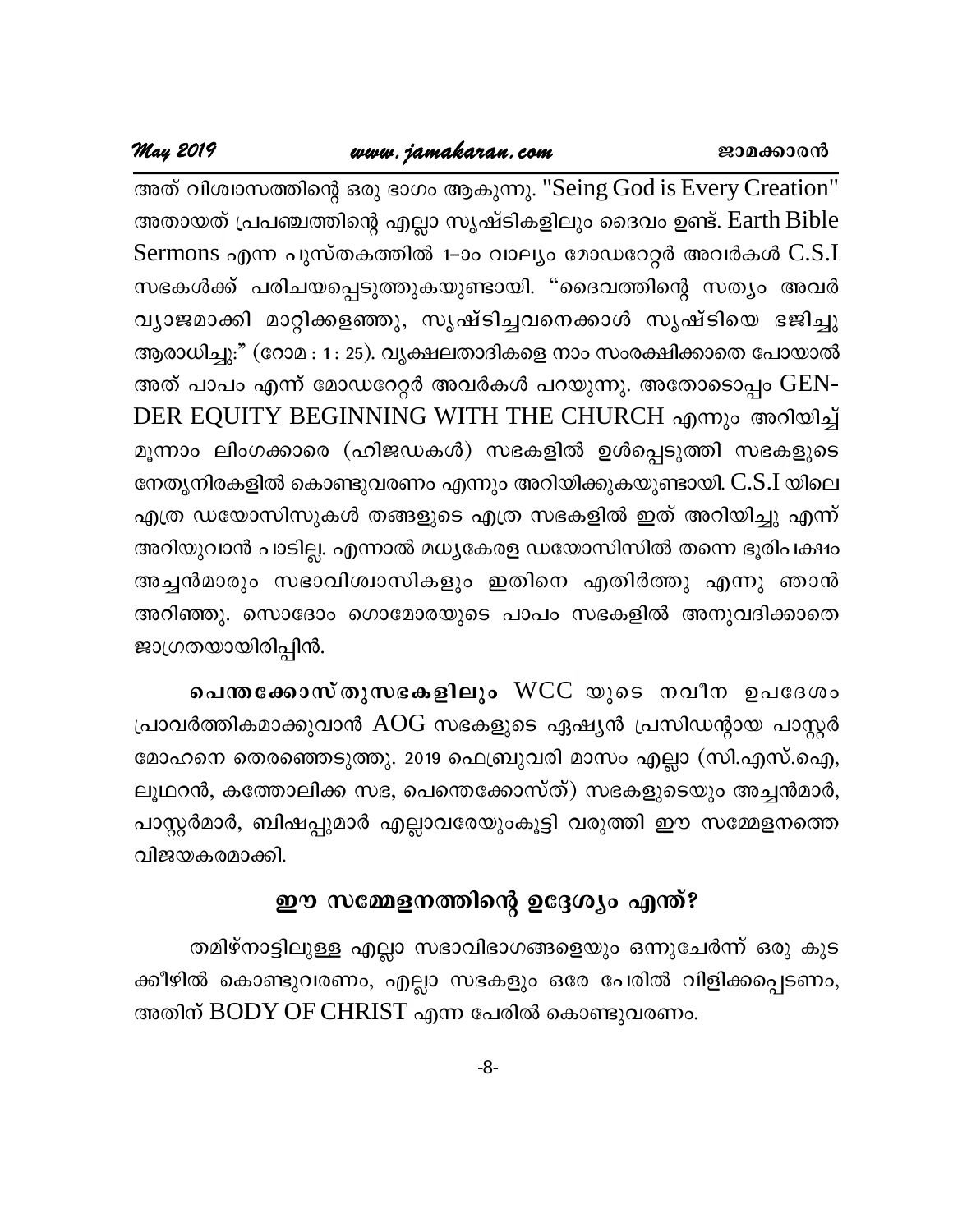### www.jamakaran.com

### May 2019

ഇത് അധർമ്മമൂർത്തിയുടെ പ്രവർത്തനത്തിന്റെ ആരംഭമാകുന്നു. ഒരേ ലോക സഭ എന്ന പേരിൽ അധർമ്മമൂർത്തിയുടെ ഭരണം ഉണ്ടാകുവാൻ ഇത് മുഖാ ന്തിരമാകും. ഇത് വേദവചനവിശ്വാസത്തിന്റെ അടിസ്ഥാനത്തിൽ വിശ്വാസ ദ്രോഹമാണ്. ഈ സമ്മേളനത്തിൽ കത്തോലിക്ക ബിഷപ്പുമാരുടെ നേതൃത്വ ത്തിൽ ചർച്ച ചെയ്യപ്പെടുകയുണ്ടായി. റോമൻ കത്തോലിക്കാ സഭകളുടെ പിതാ വായ പോപ്പ് അവർകൾ ലോകത്തിലുള്ള എല്ലാ സഭാവിഭാഗങ്ങളുടെയും നേതാ ക്കളെ ഒന്നിച്ചു നിർത്തി. ഇതുപോലെ സമ്മേളനം നടത്തി. അതിന്റെ തെളി വായ ഫോട്ടോ നിങ്ങളുടെ അറിവിലേക്കായി ഇതോടൊപ്പം പ്രസിദ്ധീകരിക്കു  $m<sub>2</sub>$ .



മുകളിൽ കാണിച്ചിരിക്കുന്ന പടത്തിൽ ബിഷപ്പിന്റെ പിറകിലുള്ള പ്രതിമയെ നോക്കുവിൻ. പിശാചിനെപ്പോലെയുള്ള ഒരു രൂപത്തെയാണ് നിങ്ങൾ കാണു ന്നത്. പൊതുവെ കത്തോലിക്കാസഭയുടെ ഉപദേശം സി.എസ്.ഐ, മാർത്തോമ സഭകളെക്കാൾ പെന്തക്കോസ്തു സഭകൾക്ക് നന്നായി അറിയാം. സി.എസ്.ഐ, മാർത്തോമ, ലൂഥറൻ സഭകളെ ചത്തുപോയ സഭകളെന്നും പരിശുദ്ധാത്മാവ് ഇല്ലാത്ത സഭകളെന്നും വിളിച്ചുപറയുന്ന AOG പെന്തക്കോസ്തു സഭ പാസ്റ്റർ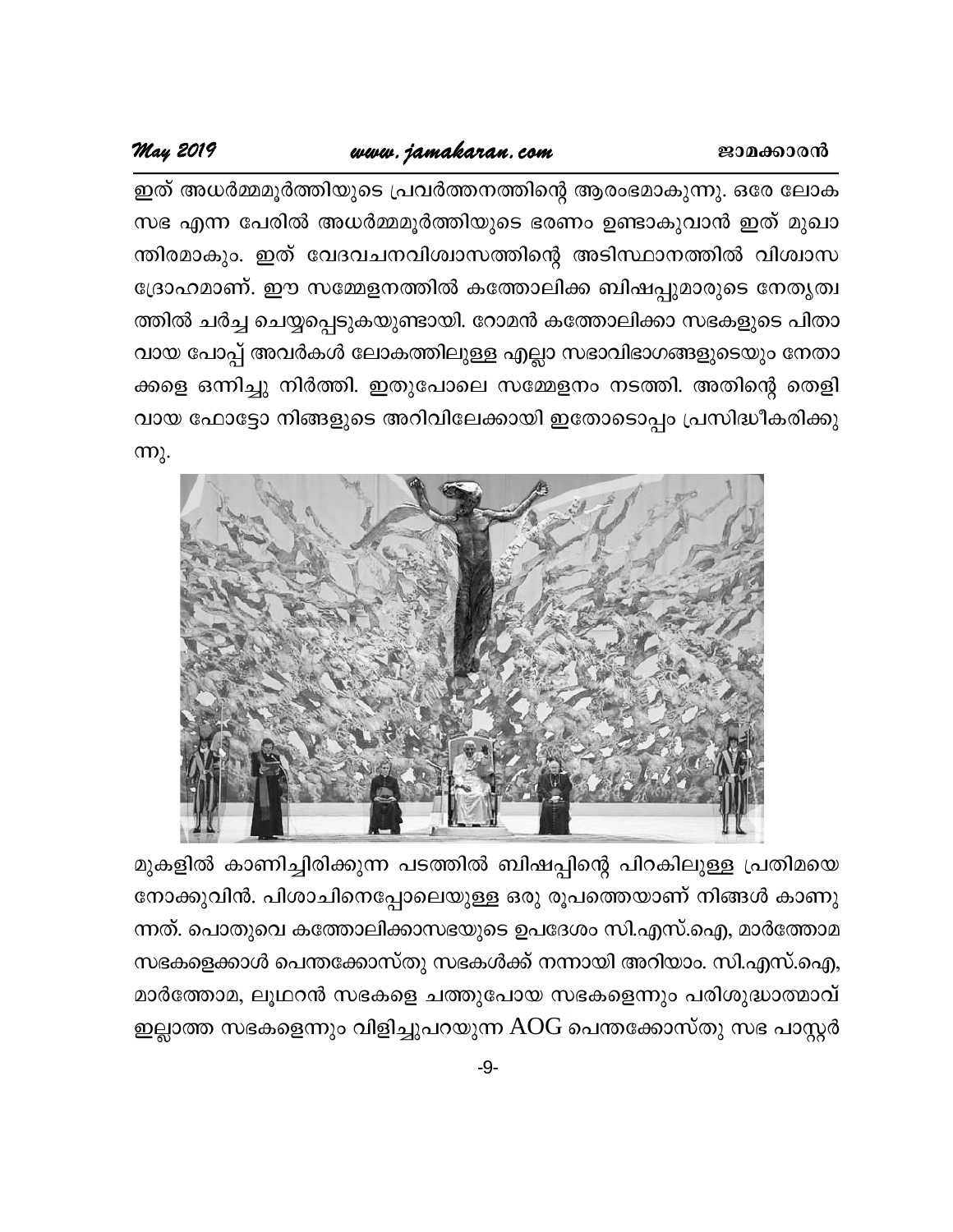#### May 2019

D. മോഹൻ അവർകൾ ഇങ്ങനെ ഉള്ളവരോട് എങ്ങനെ യോജിച്ചുപോ കും. ഇവരെല്ലാവരേയും ചേർത്ത് ഏകസഭയായി BODY OF CHRIST എന്ന് എങ്ങനെ പറയും.

ഇങ്ങനെയുള്ള സഭകളിൽ നിന്നും പിരിഞ്ഞുവന്നാലേ സ്വർഗ്ഗത്തിൽ പോകുവാൻ കഴിയുകയുള്ളൂ എന്ന് പറയുന്ന ഇവർ ഏകസഭ എന്ന പേരിൽ(BODY OF CHRIST) പേരിൽ എങ്ങനെ ആരാധിക്കും. 1 കൊരി : 6–ാം അദ്ധ്യായത്തിൽ ഇണയില്ലാപിണകൂടരുത് എന്ന് പൗലോസ് പറയുന്നു. നീതിയ്ക്കും അനീതിയ്ക്കും ബന്ധമേത്. വെളിച്ചത്തിനും ഇരുട്ടിനും എങ്ങനെ ഐക്യമുണ്ടാകും. ക്രൈസ്തവസഭയ്ക്കും വിഗ്രഹാരാധികൾക്കും എങ്ങനെ ബന്ധമുണ്ടാകും. ഈ സമ്മേളനത്തിൽ എല്ലാ സഭകൾക്കുള്ളിൽ REVIVAL (ഉണർവ്) ഉണ്ടാകുന്നതും ഈ സമ്മേളനത്തിന്റെ പ്രത്യേകതയാണ് എന്നും പറയുന്നു. ഈ സമ്മേളനത്തിൽ സംബന്ധിച്ച പാസ്റ്റർ മോഹൻ അവർകൾക്കും (AOG, IPC, CSI) സഭാനേതാക്കൾക്കും പാസ്റ്റർമാർക്കും വിശ്വാസികൾക്കും നേരെ എന്റെ ചില ചോദ്യങ്ങൾ?

മറിയയോടും മരിച്ച വിശുദ്ധൻമാർ എന്ന് വിളിക്കപ്പെടുന്ന മനുഷ്യരോ 1. ടും, ഇവർക്ക് പ്രാർത്ഥിക്കുവാൻ സാധിക്കുമോ?

മറിയയും വിശുദ്ധൻമാരും മരിച്ചവരാണ്. അവരെക്കൊണ്ട് ഒരു പ്രയോ ജനവും ഇല്ല. സഭാ: 9: 5 ൽ മരിച്ചവരുടെ ഓർമ്മ വിട്ടുപോകും. അവരെ ക്കൊണ്ട് ഒന്നും ചെയ്യുവാൻ കഴികയില്ല. മരിച്ച ആത്മാവിന് ഒന്നും പ്രവർത്തി ക്കുവാൻ കഴികയില്ല. ആവ : 18 : 10 ൽ മരിച്ച ആത്മാക്കളോട് സംസാരിക്കുന്ന വർ ശപിക്കപ്പെട്ടവരാകുന്നു എന്ന് എഴുതിയിരിക്കുന്നു. മരിച്ച ആത്മാവിന് ഈ ലോകത്തിൽ കടന്നുവരാൻ കഴികയില്ല. മരിച്ച ശരീരത്തിലും കയറുവാൻ കഴി കയില്ല. ഇങ്ങനെ വേദപുസ്തകം പറയുമ്പോൾ മരിച്ച മറിയയോടും അന്തോ ണിയോടും എന്തുകൊണ്ട് പ്രാർത്ഥിക്കണം? യേശുക്രിസ്തുവും മരിച്ചു. ഉയർത്തെഴുന്നേറ്റു, ഇപ്പോഴും ജീവനോടെയായിരിക്കുന്നു. അതുകൊണ്ടാണ് യേശുക്രിസ്തുവിനോടു മാത്രം പ്രാർത്ഥിക്കുവാൻ പറയുന്നത്. ആകാശത്തിന്റെ<br>-10-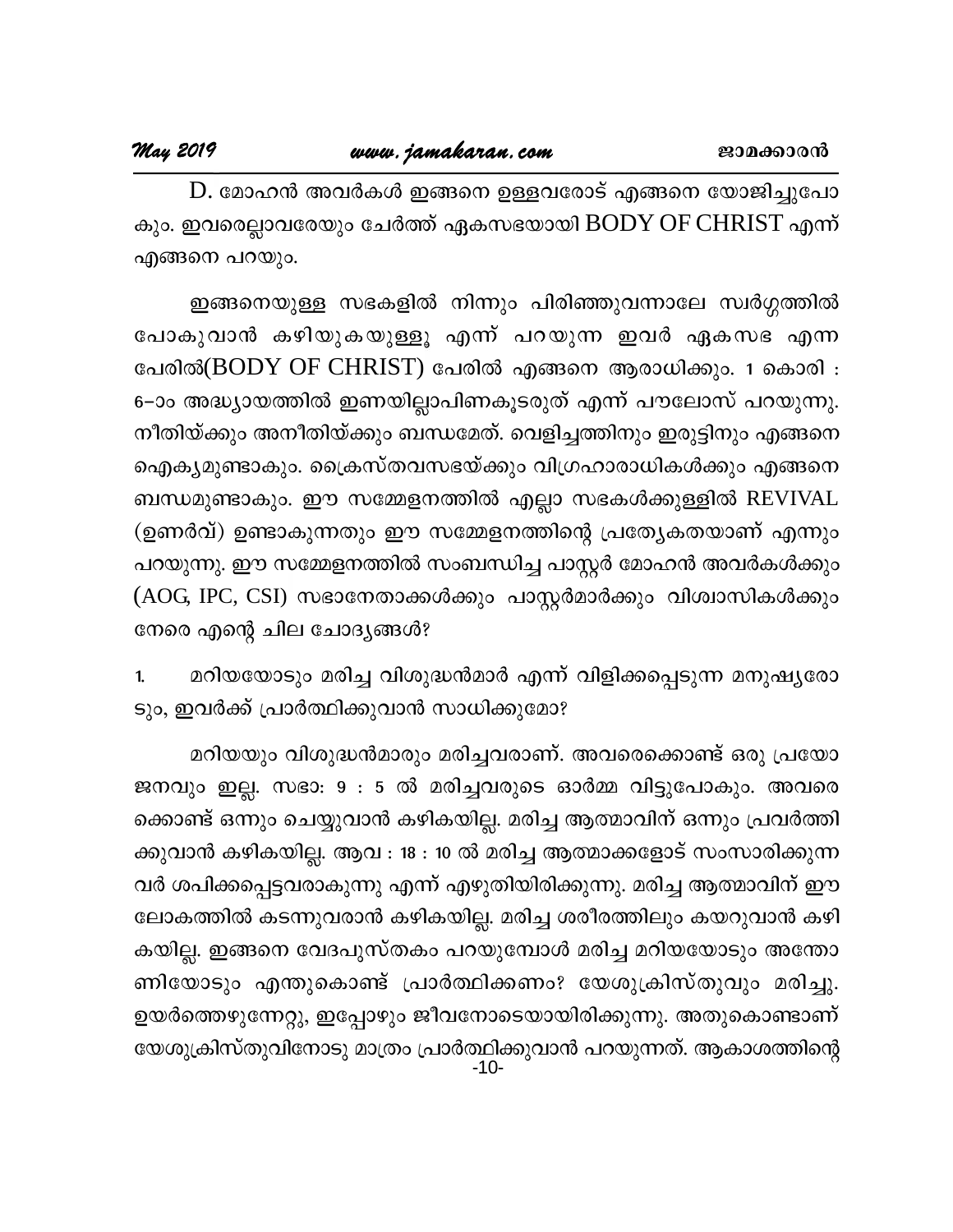#### May 2019

കീഴിൽ മനുഷ്യരുടെ ഇടയിൽ രക്ഷിക്കപ്പെടുവാൻ വേറൊരുനാമവും ഇല്ലാ യെന്ന് അപ്പൊ : 4 : 12 ൽ പറയുന്നു.

പോപ്പ് – ഹോളി ഫാദർ എന്നുള്ള കള്ള ഉപദേശത്തെ പെന്തെക്കോ  $2)$ സ്തുകാർ സമ്മതിക്കുന്നുവോ? യേശുക്രിസ്തുവിനെ തന്നെ വിഗ്രഹമാക്കി അങ്ങനെയൊരു ആരാധനയെ ഏക സഭയാക്കിയ ശേഷം പെന്തെകോസ്തു സഭകളിൽ വച്ച് ആരാധിക്കുന്നു. ഇങ്ങനെയുള്ള തെറ്റായ ഉപദേശങ്ങളോട് ചേർന്ന് ഏകസഭ എന്ന പേരിൽ അസംബ്ലീസ് ഓഫ് ഗോഡ് ഈ സമ്മേളനം നടത്തി തന്റെ സഭക്കാർക്ക് പറയാൻ ഉദ്ദേശിക്കുന്നത് എന്താണ്.WCC എന്നുള്ള ഈ സ്ഥാപനത്തോട് സി.എസ്.ഐ മോഡറേറ്റർ ചേർന്നതുപോലെ പെന്തെ ക്കോസ്ത് സഭകളും AOG പാസ്റ്റർ മോഹൻ അവർകൾ വഴിയായി ഈ തെറ്റായ ഉപദേശങ്ങളിൽ പ്രവേശിച്ച് അധർമ്മ മൂർത്തിയ്ക്ക് വഴി യൊരുക്കാൻ ഇവരെ ല്ലാവരും പിശാചിന്റെ അടിമകളായിപ്പോയി. ഇത് വായിക്കുന്ന വായനക്കാർ ഏതു സഭയായാലും തങ്ങളെ തന്നെ ജാഗ്രതപ്പെടുത്തിക്കൊള്ളണം. ഇവരുടെ ആരുടേയും ഉപദേശത്തെ കൈക്കൊള്ളാതെ വചന പ്രകാരം ജീവിക്കണം.

## E - Mail

ജാമക്കാരൻ മാസിക ആവശ്യപ്പെടുന്നവരും പ്രാർത്ഥനാ വിഷയങ്ങൾ എഴുതി അറിയിക്കുന്നവരും ബാങ്ക് വഴിയായി പണം അയയ്ക്കുന്നവരും തങ്ങ ളുടെ പൂർണ്ണ വിലാസത്തോടൊപ്പം ഫോൺ നമ്പരും കൂടി എഴുതി അയച്ച് സഹായിക്കണം. എങ്കിൽ ഉടനെതന്നെ മറുപടി അയയ്ക്കുവാൻ കഴിയും. നിങ്ങ ളുടെ വിലാസത്തിൽ മാറ്റമുണ്ടെങ്കിൽ പഴയവിലാസവും പുതിയ വിലാസവും എഴുതി അറിയിക്കണം.

If you want you can send money transfer details and your phone number through SMS following moblie number:

#### 9894261333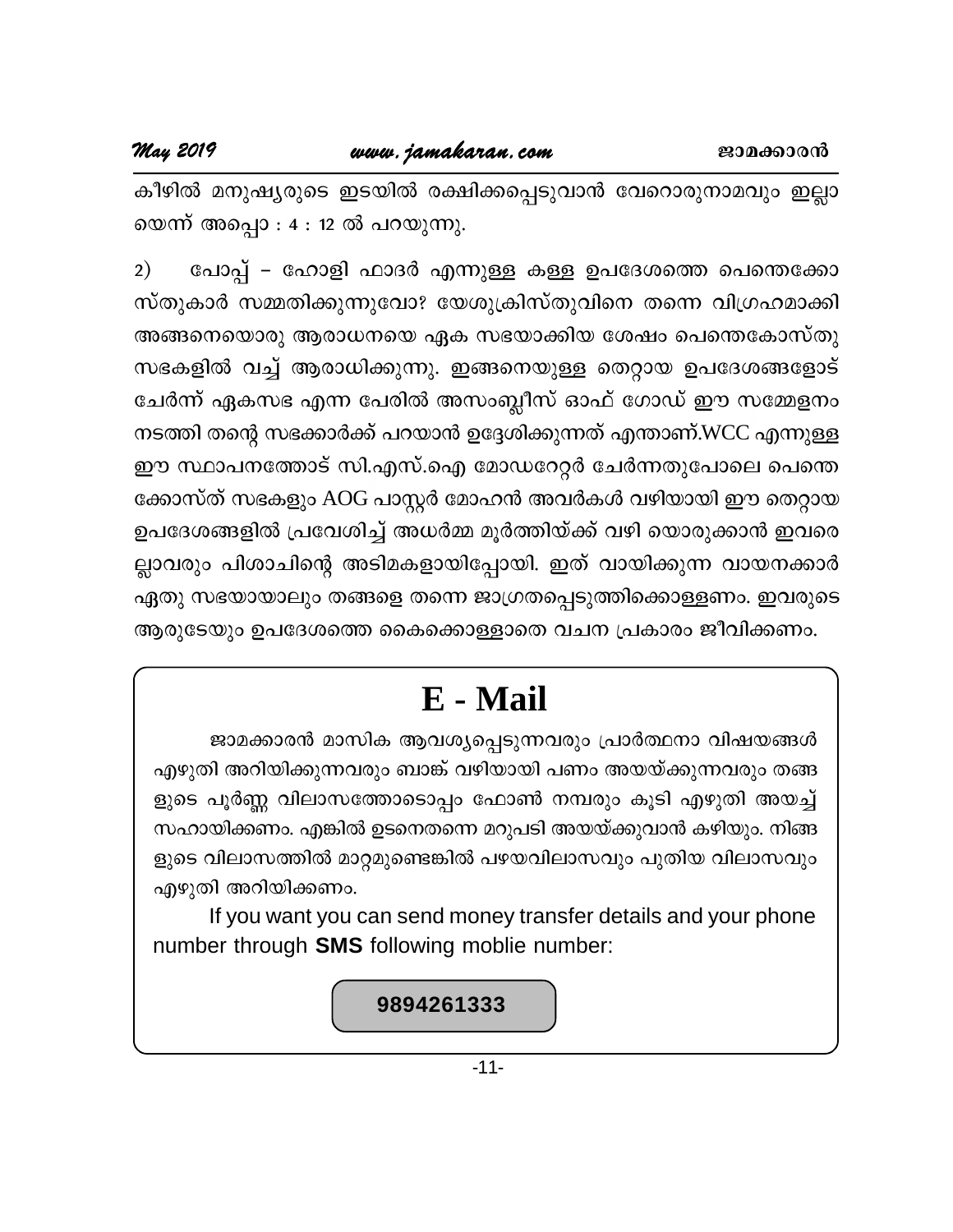### പ്രൈസ്തവസഭ: ഉപദേശവും പ്രവർത്തന ങ്ങളും എ.ഡി. 30 മുതൽ എ.ഡി. 100 വരെ

Introduction: ബലമുളള കയ്യിനാലും നീട്ടിയ ഭുജത്താലും മഹാഭയങ്കര പ്രവൃ ത്തിയോടും അടയാളങ്ങളോടും അത്ഭുതങ്ങളോടും കൂടെ യിസ്രായേൽ ജനതയെ ദൈവം വീണ്ടെടുത്തു. പക്ഷേ, സ്വന്ത രക്തം ചൊരിഞ്ഞാണ് ദൈവം സഭയെ ഉരുവാ ക്കിയത്. വേദനസഹിച്ച് തന്റെ ജീവൻ പകർന്ന് സൃഷ്ടിച്ച സഭയുടെ പ്രത്യേകതകൾ, പ്രവർത്തനങ്ങൾ, ശ്രേഷ്ഠതകൾ എന്തൊക്കെ എന്നാണ് ഈ ലക്കവും വരും ലക്ക ങ്ങളും പരിശോധിക്കുന്നത്. ശ്രദ്ധയോടെ വായിച്ചാലും. നമ്മുടെ വാഴ്തപ്പെട്ട കർത്താവ് സ്ഥാപിച്ച സഭയ്ക്കും കാലാകാലങ്ങളിലായി മനുഷ്യർ സ്ഥാപിച്ച സഭ വിഭാഗങ്ങൾക്കു മുളള വൃത്യാസങ്ങളെ പരിശോധിക്കാം. എനിക്കു ഏറ്റവും പ്രിയമുളള വായനക്കാരെ വരൂ! പ്രീതരായ് നമുക്ക് പുതിയനിയമ താളുകളിലേക്ക് സഞ്ചാരം ചെയ്യാം!!

കഴിഞ്ഞ മാർച്ച് ലക്കത്തിൽ ആംഗ്ലിക്കൻ സഭ (CSI, CNI) എന്ത് വിശ്വസിക്കുന്നു എന്ന് (വിശ്വാസപ്രമാണം/ Statement of Faith) കാണുകയുണ്ടായി. കത്തോലിക്ക സഭ യിൽ നിന്ന് വിശ്വാസചാരങ്ങളുടെ പേരിൽ അല്ല, മറിച്ച് രാജാവിന്റെ വൃക്തിപരമായ (അവിഹിത വേഴ്ചയുടെ) കാരണത്താൽ ഉണ്ടാക്കിയ സഭയാണ് ആംഗ്ലിക്കൻ സഭ യെന്ന് മനസ്സിലായല്ലോ. അക്കാരണത്താൽത്തന്നെ, ആംഗ്ലിക്കൻ സഭയുടെ വിശ്വാസ പ്രമാണങ്ങളിൽ 90% ഇന്നും കത്തോലിക്കാ സഭയുടേത് തന്നെയാണ്.

ചുരുക്കത്തിൽ, 90% കത്തോലിക്കാ സഭയുടെ വിശ്വാസപ്രമാണത്തിൽ 10% നവീക രണ വിശ്വാസപ്രമാണം (Lutheran, Ana Baptists, Puiritans, Calvinists എന്നിവരുടെ വക) എന്ന മലർപ്പൊടി (ക്രീം) ചേർത്ത് അലങ്കരിച്ച് വച്ചിരിക്കുന്ന മധുര മനോഹര മനോജ്ഞ വസ്തുവാണ് ആംഗ്ലിക്കൻ സഭയുടെ വിശ്വാസപ്രമാണം.

ആംഗ്ലിക്കൻ സഭയുടെ വിശ്വാസപ്രമാണത്തെ വചനാനുസരണം വിലയിരുത്തണ മെങ്കിൽ – ക്രിസ്തു, ക്രൈസ്തവം (മതമല്ല; മാർഗ്ഗത്തെ), സഭ എന്നിവയെക്കുറിച്ച്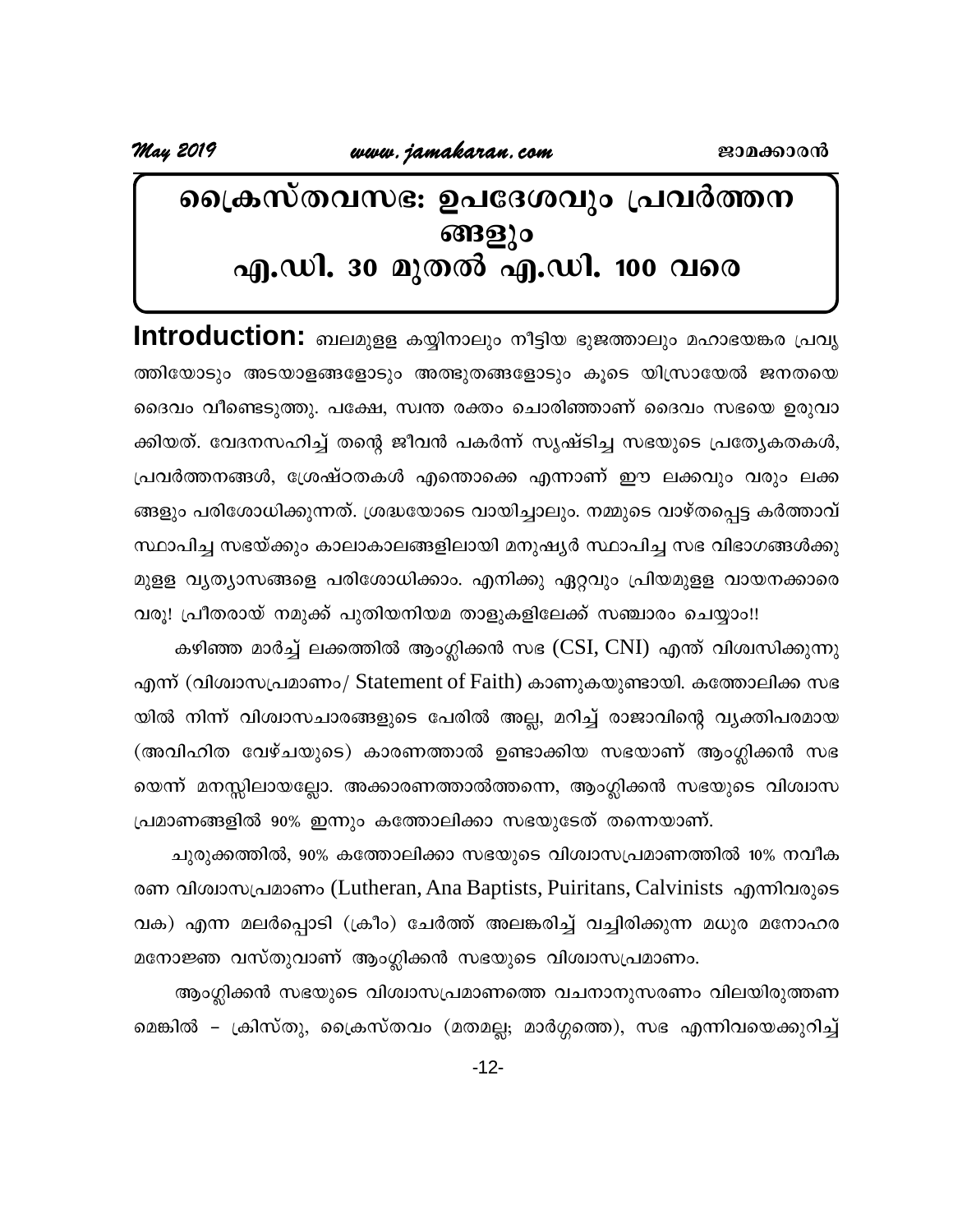നമ്മുടെ വാഴ്ത്തപ്പെട്ട കർത്താവ്, അപ്പോസ്തലന്മാർ, ആദിമ നൂറ്റാണ്ടിലെ (A.D. 30-100 വരെയുളള) സഭ എന്നിവർ എന്ത് പഠിപ്പിച്ചു, ഉപദേശിച്ചു എന്ന് നാം മനസ്സിലാ ക്കേണ്ടതുണ്ട്.

വായനക്കാർ സമയമെടുത്ത് ഈ ലക്കത്തെ വായിച്ചാലും. അടുത്ത ലക്കത്തിൽ വചനവുമായി ആഗ്ലിക്കൻ സഭയുടെ വിശ്വാസപ്രമാണങ്ങളെ താരതമ്യം ചെയ്ത് പഠി ക്കാം. ഈ വചന ധ്യാനം നിങ്ങളെ പച്ചയായ പുൽപ്പുറങ്ങളിലും സ്വസ്ഥതയുളള വെള ളത്തിന്നരികത്തേക്കും നടത്തും. പ്രാണനെ തണുപ്പിക്കും, പഥ്ര്യോപദേശത്തിന്റെ നീതി പാതകളിൽ നടത്തും. കർത്താവിനാൽ അനുഗ്രഹിക്കപ്പെട്ടവരെ കടന്നു വരൂ, എന്തിന് മടിച്ച് നില്ക്കുന്നു?

യഹൂദ, ബാബിലോണിയ, റോമൻ മതങ്ങളുടെ അനുകരണമോ അനുബന്ധമോ, പൂർത്തീകരണമോ ആയിരുന്നില്ല എ.ഡി. 30–ൽ പരിശുദ്ധാത്മാവിനാൽ രൂപംകൊണ്ട ക്രൈസ്തവസഭ. നിലവിലുളള മതവിഭാഗങ്ങളിൽ അതൃപ്തിയോ അഭിപ്രായഭേദമോ ഉളളവർ സംഘടിച്ച് പുതുതായി ആരംഭിച്ച ഒരു നവീന മതവുമായിരുന്നില്ല അത്. ഏതെങ്കിലും ഒരു മതത്തിലെ സവീകരണവിഭാഗമായും ക്രൈസ്തവസഭയെ ചിത്രീക രിക്കാനാവില്ല. അതു തികച്ചും വൃതൃസ്തമാണ്. ദൈവീക വെളിപ്പാടിന്റെ പൂർണത യായി, ക്രിസ്തുവിന്റെ രക്ഷാകര പദ്ധതിയുടെ അടിസ്ഥാനത്തിൽ പരിശുദ്ധാത്മാവി നാൽ പണിയപ്പെടുന്ന ആത്മീയ സൗധമാണ് സഭ. ഞാൻ എന്റെ സഭയെ പണിയും (മത്തായി 16:18) എന്നു ക്രിസ്തു പറഞ്ഞു. അപ്പോൾ സഭ നിലവിൽ വന്നിരുന്നില്ല. ക്രിസ്തു കാൽവറിയിൽ നിവർത്തിച്ച രക്ഷാകര പദ്ധതിക്കു ശേഷം പരിശുദ്ധാത്മാ വിന്റെ ആഗമനത്തോടെയാണ് ക്രിസ്തുവിന്റെ സഭ രൂപം കൊണ്ടത്. കർത്താവ് രക്ഷി ക്കപ്പെടുന്നവരെ ദിനം പ്രതി സഭയോടു ചേർത്തുകൊണ്ടിരുന്നു (അപ്പോ.പ്രവൃ. 2:47) എന്നാണ് തിരുവെഴുത്തു വ്യക്തമാക്കുന്നത്. ക്രിസ്തുവിന്റേതാണ് സഭ. രക്ഷിക്കപ്പെ ട്ടവരുടെ സമൂഹമാണ് സഭ. സഭ ദൈവജനമാണ്.

### പ്രൈകസ്തവസഭ. ഉപദേശവും പ്രവർത്തനങ്ങളും എ.ഡി. 30 മുതൽ എ.ഡി. 100 വരെ

 $-13-$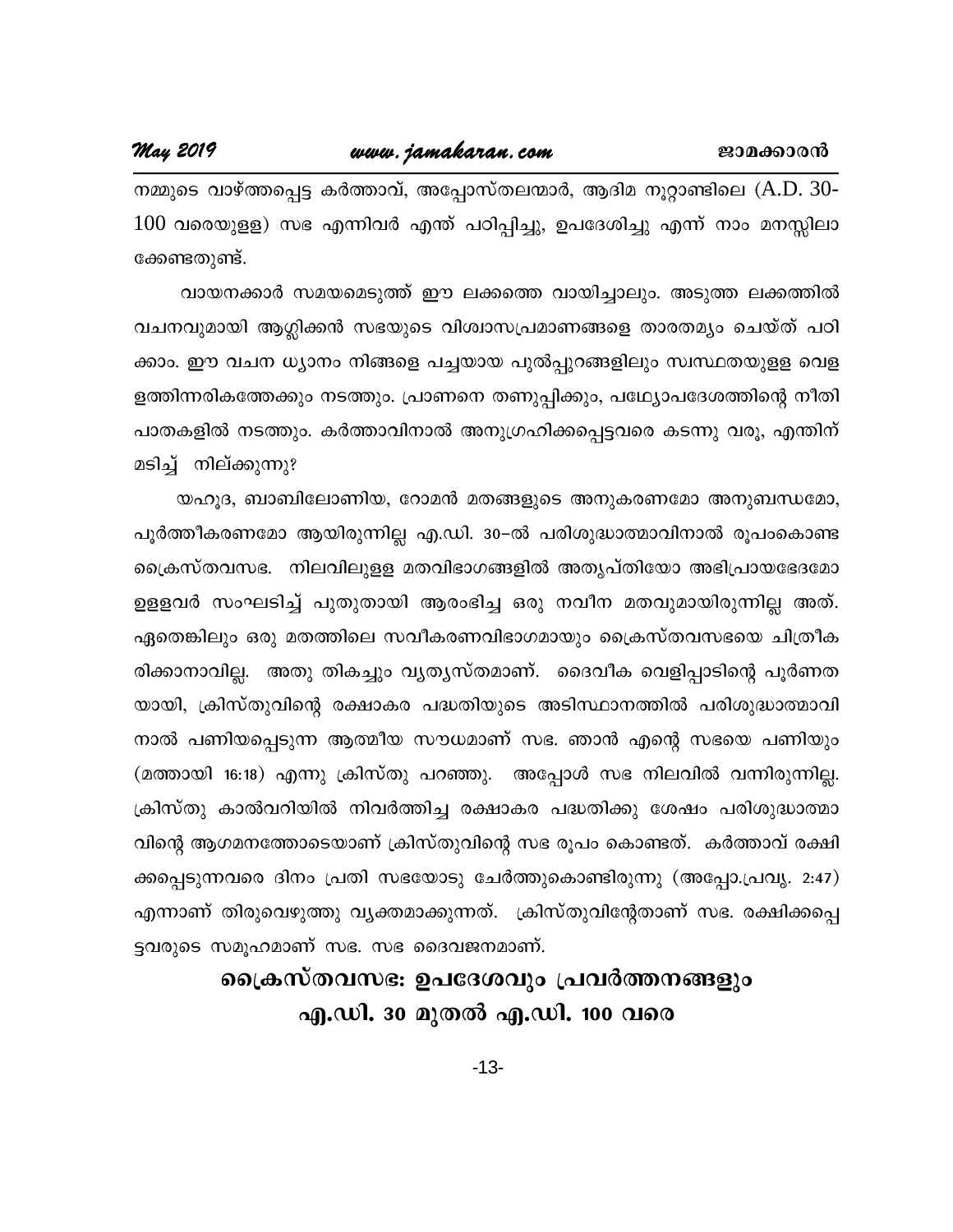#### www.jamakaran.com

#### May 2019

അക്കാലത്ത് റോമാ സാമ്രാജ്യം ഭരിച്ചിരുന്നത് അഗസ്തസ് സീസറുടെ പിൻഗാമി യായ ടൈബീരിയസ് ചക്രവർത്തിയായിരുന്നു. എ.ഡി. 30 ൽ യേശുക്രിസ്തു കാൽവറി യിലെ കുരിശിൽ മരിച്ച് അരിമത്യാക്കാരൻ ജോസഫിന്റെ കല്ലറയിൽ അടക്കപ്പെട്ടു. തിരുവെഴുത്തിൻ പ്രകാരം മൂന്നാം നാൾ ഉയിർത്തെഴുന്നേറ്റു. നാല്പതു ദിവസം അപ്പൊ സ്തലന്മാർക്കും മറ്റും അവിടുന്നു പ്രത്യക്ഷനായി. പിന്നീട് സ്വർഗ്ഗാരോഹണം ചെയ്തു. സ്വർഗാരോഹണത്തിനു സാക്ഷ്യം വഹിച്ച ക്രിസ്തുവിന്റെ ശിഷ്യന്മാരും അമ്മ മറിയയും സഹോദരന്മാരും സ്ത്രീകളും യെരുശലേമിൽ ഒരു മാളിക മുറിയിൽ (വീ ട്ടിന്റെ മുകൾ നിലയിൽ) പ്രാർത്ഥനയുടെ അരൂപിയിൽ കഴിയുകയായിരുന്നു. അവർ ഏകദേശം നൂറ്റി ഇരുപതു പേരുണ്ടായിരുന്നു. നിങ്ങൾ യെരുശലേമിൽ നിന്നും വാങ്ങി പോകാതെ എന്നോട് കേട്ട പിതാവിന്റെ വാഗ്ദാനത്തിനായി കാത്തിരിക്കേണം. പരി ശുദ്ധാത്മാവ് നിങ്ങളുടെമേൽ വരുമ്പോൾ നിങ്ങൾ ശക്തി ലഭിച്ചിട്ട് യെരുശലേമിലും യഹൂദയിൽ എല്ലായിടത്തും ശമര്യയിലും ഭൂമിയുടെ അറ്റത്തോളവും എന്റെ സാക്ഷി കൾ ആകും(അപ്പോ.പ്രവ്യ. 1:8). ആ ക്രിസ്തുവചനം അവരുടെ കാതുകളിൽ മുഴങ്ങി ക്കൊണ്ടിരുന്നു. രാഷ്ട്രീയവും മതപരവുമായ ഭീഷണികളുടെയും വെല്ലുവിളികളു ടെയും നടുവിൽ വാഗ്ദത്ത നിവൃത്തിക്കായി കാത്തിരിക്കുകയായിരുന്നു അവർ. അന്ന്, പെന്തെകോസ്തുനാളിൽ (യഹൂദന്മാരുടെ ഏഴ് പെരുനാളികളിൽ (ഉത്സവങ്ങളിൽ) ഒന്ന്)പരിശുദ്ധാത്മാവിന്റെ ആഗമനം ഒരു ചരിത്രയാഥാർത്ഥ്യമായിത്തീ ർന്നു. അന്നത്തെ പെന്തെകോസ്തു നാൾ ചരിത്രത്തിന്റെ തേജസ്സായി മാറി.

ക്രൈസ്തവസഭയുടെ പ്രഥമചരിത്രകാരനായ ലൂക്കോസ് എഴുതുന്നു: പെന്തെ ക്കോസ്തുനാൾ വന്നപ്പോൾ എല്ലാവരും ഒരു സ്ഥലത്ത് ഒന്നിച്ചുകൂ ടിയിരുന്നു. പെട്ടെന്ന് കൊടിയ കാറ്റടിക്കുന്നതുപോലെ ആകാശത്തുനിന്നും ഒരു മുഴക്കം ഉണ്ടായി. അവർ ഇരുന്നിരുന്ന വീടു മുഴുവൻ നിറച്ചു. അഗ്നിജ്വാലപോലെ പിളർന്നിരിക്കുന്ന നാവുകൾ അവർക്ക് പ്രതൃക്ഷമായി. അവരിൽ ഓരോരുത്തന്റെമേൽ പതിഞ്ഞു. എല്ലാവരും പരിശുദ്ധാത്മാവ് നിറഞ്ഞവരായി. ആത്മാവ് അവർക്ക് ഉച്ചരിപ്പാൻ നൽകിയതുപോലെ അന്യഭാഷകളിൽ സംസാരിച്ചുതുടങ്ങി(അപ്പോ.പ്രവൃ:21–4). പരിശുദ്ധാത്മാവിന്റെ ആഗ

 $-14-$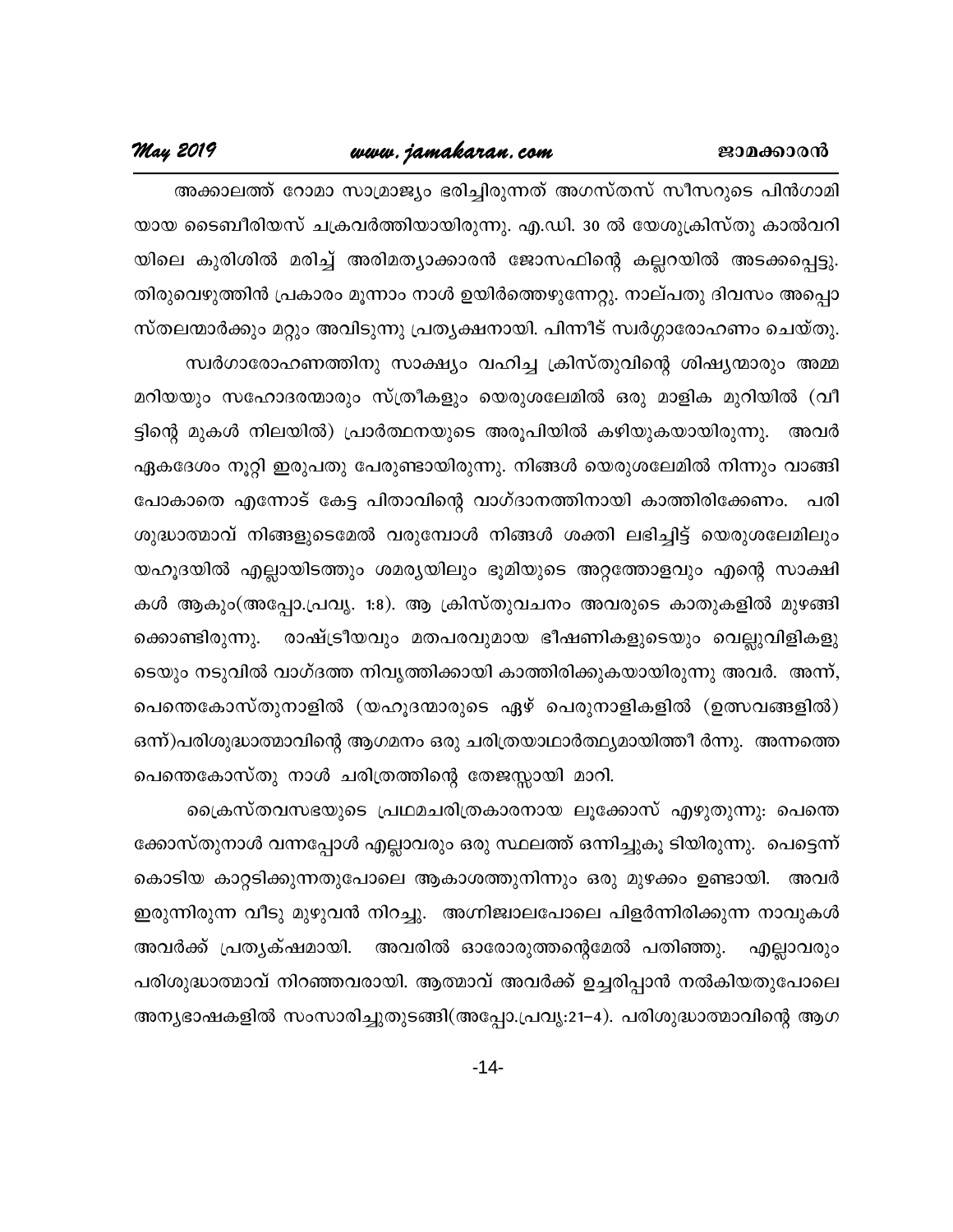### www.jamakaran.com

#### **May 2019**

മനം സമൂഹത്തെ ദൈവികദിശയിലേക്കു തിരിച്ചിവിട്ട സുപ്രധാന സംഭവമായി തീർന്നു. ദൈവത്തിന്റെ തിരുഹൃദയത്തിൽ രൂപംകൊണ്ട സഭ ലോകചരിത്രത്തിൽ ഒരു യാഥാർത്ഥ ്യമായി. ഡോ. ലൂക്കോസ് തുടരുന്നു: അവന്റെ വാക്കു കൈക്കൊണ്ടവർ സ്നാനമേറ്റു. അന്ന് മൂവായിരത്തോളം പേർ അവരോടു ചേർന്നു. അവർ അപ്പോസ്തലന്മാരുടെ ഉപ ദേശം കേട്ടും കൂട്ടായ്മ ആചരിച്ചും അപ്പം നുറുക്കിയും പ്രാർത്ഥന കഴിച്ചും പോന്നു. കർത്താവ് രക്ഷിക്കപ്പെടുന്നവരെ ദിനം പ്രതി സഭയോടു ചേർത്തുകൊണ്ടിരുന്നു(അ പ്പോ.പ്രവൃ. 2: 41–41). യേശുക്രിസ്തുവിനെ വൃക്തിപരമായി രക്ഷിതാവും (പാപത്തിന്റെ മോചകനായും) കർത്താവുമായി (അനുദിന ജീവിതത്തെ നിയന്ത്രിക്കുന്നവനായി) സ്വീ കരിച്ചവരുടെ സമൂഹമാണ് സഭ. എ.ഡി. 30–ൽ പരിശുദ്ധാത്മാവിന്റെ ആമഗനത്തോടെ ക്രിസ്തുവിന്റെ സഭ ലോക ചരിത്രത്തിൽ നിലവിൽ വന്നു.

#### പ്രൈസ്തവ സഭയുടെ ജന്മദിനം -1

അപ്പോസ്തല പ്രവൃത്തികൾ രണ്ടാം അദ്ധ്യായത്തിന്റെ തുടക്കത്തിൽ ചരിത്രകാര നായ ലൂക്കോസ് എഴുതുന്നു, പെന്തെക്കോസ്തുനാൾ വന്നപ്പോൾ എല്ലാവരും ഒരു സ്ഥലത്ത് ഒരുമിച്ച് കൂടിയിരുന്നു. പെട്ടെന്ന് കൊടിയകാറ്റ് അടിക്കുന്നതുപോലെ ആകാ ശത്തുനിന്നും ഒരു മുഴക്കം ഉണ്ടായി. അവർ ഇരുന്നിരുന്ന വീടുമുഴുവനും നിറച്ചു. അഗ്നിജ്വാലപോലെ പിളർന്നിരിക്കുന്ന നാവു കൾ അവർക്കു പ്രത്യക്ഷമായി അവരിൽ ഓരോരുത്തന്റെ മേൽ പതിഞ്ഞു. എല്ലാവരും പരിശുദ്ധാത്മാവ് നിറഞ്ഞവരായി ആത്മാവ് അവർക്ക് ഉച്ചരിപ്പാൻ നല്കിയതുപോലെ കൂടിവന്നവർക്ക് മനസ്സിലായ അന്യ ഭാഷക ളിൽ സംസാരിച്ചു തുടങ്ങി.

അന്നു ആകാശത്തിൻ കീഴിലുളള സകല ജനതകളിൽനിന്നും യെരുശലേമിൽ വന്നു പാർക്കുന്ന യഹൂദൻമാരായ ഭക്തിയുളള പുരുഷന്മാർ ഉണ്ടായിരുന്നു. ഈ മുഴക്കം ഉണ്ടായപ്പോൾ പുരുഷാരം വന്നുകൂടി. ഓരോരുത്തൻ താന്താന്റെ ഭാഷയിൽ അവർ സംസാരിക്കുന്നതു കേട്ട് അമ്പരന്നുപോയി. എല്ലാവരും ഭ്രമിച്ച് ആശ്ചരൃപ്പെട്ടു. ഈ

 $-15-$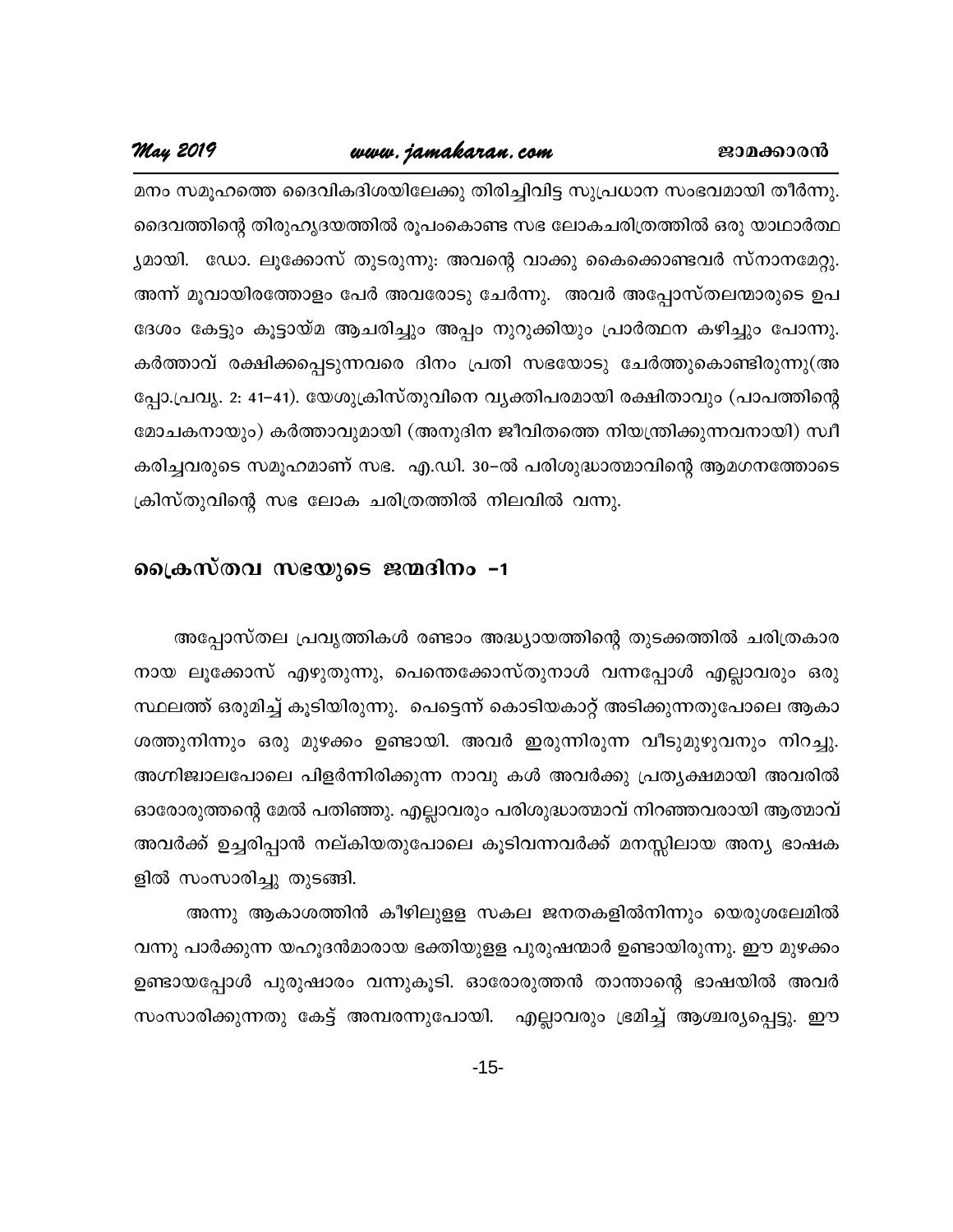സംസാരിക്കുന്നവർ എല്ലാം ഗലീലക്കാർ അല്ലയോ? പിന്നെ നാം ഓരോരുത്തൻ ജനിച്ച നമ്മുടെ സ്വന്തഭാഷയിൽ അവർ സംസാരിച്ചു കേൾക്കുന്നത് എങ്ങനെ?

പർത്ഥരും, മേദ്യരും, ഏലാമൃരും, മെസൊപ്പൊത്തോമൃയിലും, യഹൂദൃയിലും, കപ്പ ദോക്കൃയിലും, പൊത്തൊസിലും, ആസൃയിലും, പ്രുഗൃയിലും, പംഫുലൃയിലും, മുസ്ര യീമിലും, കുറേനയ്ക്കു ചേർന്ന ലിബ്യാ പ്രദേശങ്ങളിലും പാർക്കുന്നവരും റോമയിൽ നിന്നു വന്നു പാർക്കുന്നവരും യഹൂദന്മാരും യഹൂദാമതാനുസാരികളും ക്രേത്തരും അറബിക്കാരുമായ നാം ഈ നമ്മുടെ ഭാഷകളിൽ അവർ ദൈവത്തിന്റെ വൻകാര്യ ങ്ങളെ പ്രസ്താവിക്കുന്നത് കേൾക്കുന്നുവല്ലോ എന്നു പറഞ്ഞു. എല്ലാവരും ഭ്രമിച്ചു ചഞ്ചലിച്ചു, ഇതെന്തായിരിക്കും എന്നു തമ്മിൽ തമ്മിൽ പറഞ്ഞു. ഇവർ പുതുവീഞ്ഞു കുടിച്ചിരിക്കുന്നു എന്നു മറ്റുചിലർ പരിഹസിച്ചു പറഞ്ഞു. ചരിത്രകാരനായ ഡോ. ലൂക്കോസ് ഈ സംഭവം വിശദീകരിച്ച് പുതിയൊരു യുഗത്തിന് മുഖവര എഴുതി ചേർക്കുകയായിരുന്നു.

യഹൂദന്മാരുടെ ഒരു സുപ്രധാന ഉത്സവമാണ് പെന്തെക്കോസ്ത് (പെന്തകുസ്താ). പെന്തെക്കോസ്ത് എന്ന പദം ഹീബ്രു ബൈബിളിൽ കാണുകയില്ല. തോബിത്ത്. മക്കാബായർ എന്നീ അപ്പോക്രിഫാ ഗ്രന്ഥങ്ങളിൽ ഈ പദം ഉപയോഗിച്ചിട്ടുണ്ട്. വാരോ ത്സവം, കൊയ്ത്തുപെരുന്നാൾ, ആദ്യഫല ദിവസം എന്നീ പേരുകളിൽ യിസ്രയേൽക്കാർ ഇത് ആചരിച്ചിരുന്നു. പഴയ നിയമത്തിൽ ഈ പേരുകളാണ് കാണുക. ഏഴാമത്തെ ശബത്തിന്റെ പിറ്റേന്നാൾ വരെ അമ്പതുദിവസം എണ്ണി എന്ന് ലേവ്യ പുസ്തകത്തിൽ വായിക്കുന്നു. പെസഹയുടെ ആരംഭത്തിൽ നീരാജനകറ്റ അർപ്പിക്കുന്നതുമുതൽ ഉളള അമ്പതു ദിവസത്തെക്കുറിച്ചാണ് ഈ സൂചന. ഈ അമ്പതാം ദിവസമാണ് പെന്തെ ക്കൊസ്ത് പെരുനാൾ.

പെന്തെക്കോസ്ത് എന്ന പദത്തിന്റെ അർത്ഥം അമ്പതാമത്തേത് (അമ്പതാം ദിവ സം) എന്നാണ്. Pentecoste(പെന്റക്കോസ്റ്റേ) Pentecostos(പെന്റക്കോസ്റ്റോസ്) എന്നാണ് ഗ്രീക്കുപദം. അമ്പതാമത്തെ എന്നു തന്നെ അർത്ഥം. യഹോവ സീനായ് മലയിൽ വച്ച് മോശേവഴി കല്പനകൾ നല്കി, യിസ്രായേൽ ജനത്തെ നിയമപ്രകാരം

 $-16-$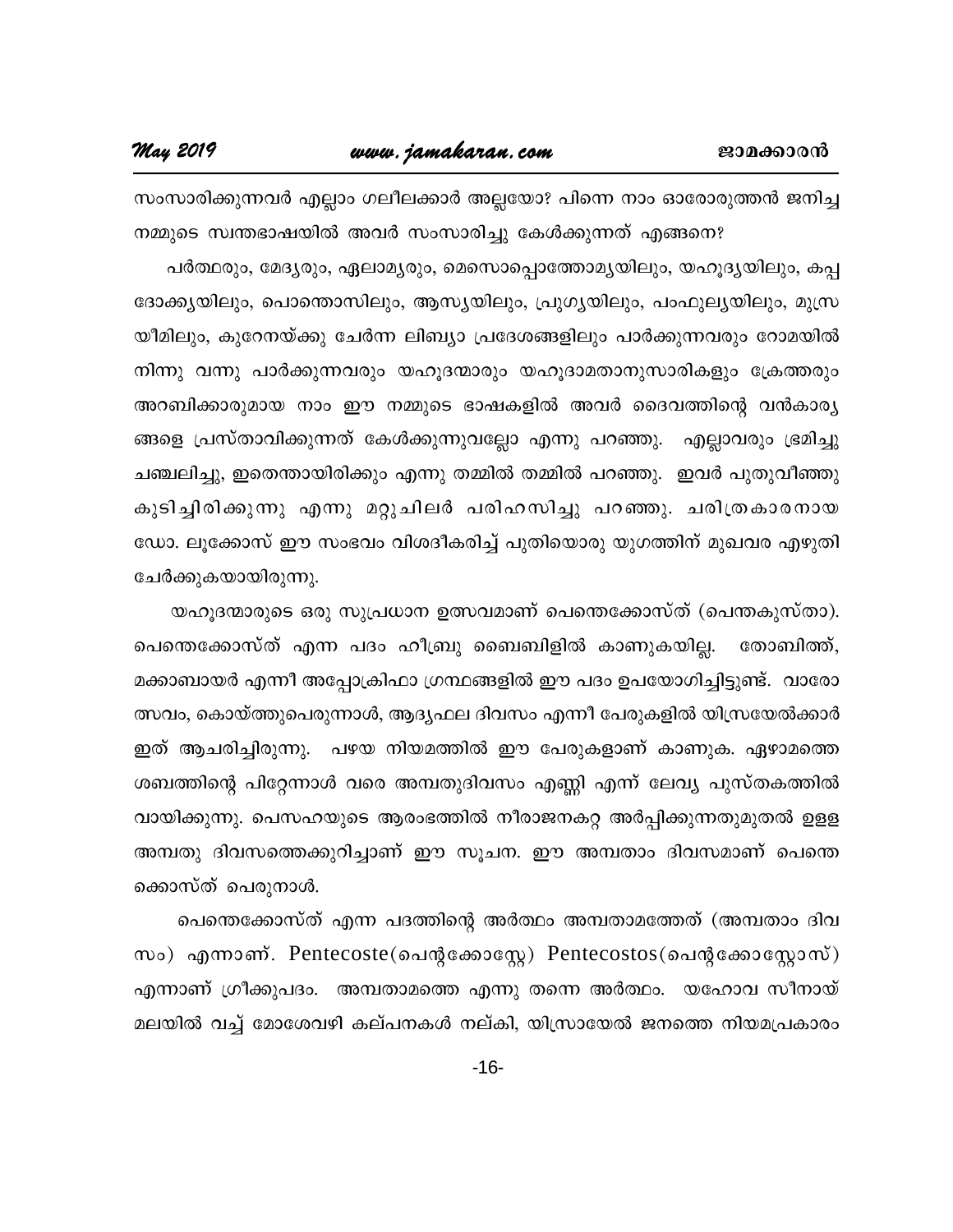#### www.jamakaran.com

May 2019

സ്വന്തജനമായി അംഗീകരിച്ചതിന്റെ അനുസ്മരണയായിട്ടാണ് യിസ്രായേൽ സമുഹ ത്തിന് ഒരു കാലഘട്ടം മുതൽ പെന്തെക്കോസ്ത് നല്കിയത്. സീനായ് സംഭവത്തിന്റെ വാർഷികദിനമായി അവർ പെന്തെക്കോസ്ത് ആചരിച്ചുപോന്നു. പെസഹകഴിഞ്ഞുവ രുന്നആദ്യത്തെ ഞായറാഴ്ച (ആഴ്ചവട്ടത്തിന്റെ ഒന്നാം നാൾ) മുതൽ അമ്പതാ മത്തെ ദിനമാണ് സദൂകൃർ പെന്തെക്കോസ്ത് ആചരിക്കുക. എ.ഡി. 30–ലെ പെന്തെ ക്കോസ്തു നാൾ ചരിത്രത്തിലെ സുപ്രധാനദിനമായി മാറി.

അന്നത്തെ ഞായറാഴ്ച (ആഴ്ചവട്ടത്തിൻ ഒന്നാം നാൾ) യെരുശലേമിലെ ആ ചെറിയ പ്രാർത്ഥനാസംഘത്തിന്റെ കാത്തിരിപ്പ് സഫലമായി. പുതിയൊരു യുഗത്തിന്റെ പ്രഭാതം അവർ നേരിൽ കണ്ടു. അവർ കാത്തിരുന്ന പരിശുദ്ധാത്മാവ് അവരെ തേടി യെത്തി. പരിശുദ്ധാത്മാവിന്റെ ലോകചരിത്രത്തിലെ ആഗമനമായിരുന്നു അത്. അന്ന് അഗ്നിനാവുകൾ അവർക്ക്പ്രത്യക്ഷമായി. പരിശുദ്ധാത്മാവ് അവരെ സന്ദർശിച്ചു. ആത്മാ വിന്റെ സ്പർശനം അവർക്ക് അനുഭവമായി. അവർ ആത്മാവിൽ ശക്തരായി. ആത്മാ വിൽ നിറഞ്ഞ് അനൃഭാഷകളിൽ അവർ സംസാരിച്ചു. ലോക ത്തിന്റെ വിവിധഭാഗങ്ങളിൽനിന്നും യെരുശലേമിൽ വന്നു ചേർന്ന വിവിധ ഭാഷക്കാർ ചരിത്ര ത്തിലെ പരിശുദ്ധാത്മാവിന്റെ ആഗമനത്തിന് സാക്ഷികളായിത്തീർന്നു.

#### പ്രൈസ്തവസഭയുടെ ജൻമദിനം - 2

പരിശുദ്ധാത്മാവിന്റെ ആഗമനംകൊണ്ട് ചരിത്രപ്രസിദ്ധമായിത്തീർന്ന എ.ഡി. 30 –ലെ പെന്തെക്കോസ്തു നാളിലാണ് ക്രിസ്തുവിന്റെ സഭ അക്ഷരാർത്ഥത്തിൽ യാഥാർത്ഥ ്യമായത്. ദൈവം സീനായ് മലയിൽ മോശേ വഴി ന്യായപ്രമാണം നൽകി നിയമപ്ര കാരം യിസ്രായേൽ ജനത്തെ സ്വന്ത ജനമായി അംഗീകരിച്ചതിന്റെ സ്മരണ നിറഞ്ഞു നില്ക്കുന്ന പെന്തെക്കോസ്തുനാൾ ക്രൈസ്തവസഭയുടെ ജൻമ നാളായത് യാദൃശ്ചി കമല്ല. അത് ദൈവത്തിന്റെ പദ്ധതിയാണ്. കൃപായുഗത്തിനായി, പരിശുദ്ധാത്മയുഗ ത്തിനായി ന്യായപ്രമാണകാലം വഴിമാറുകയായിരുന്നു അന്ന്. ക്രിസ്തു കാൽവറിയിൽ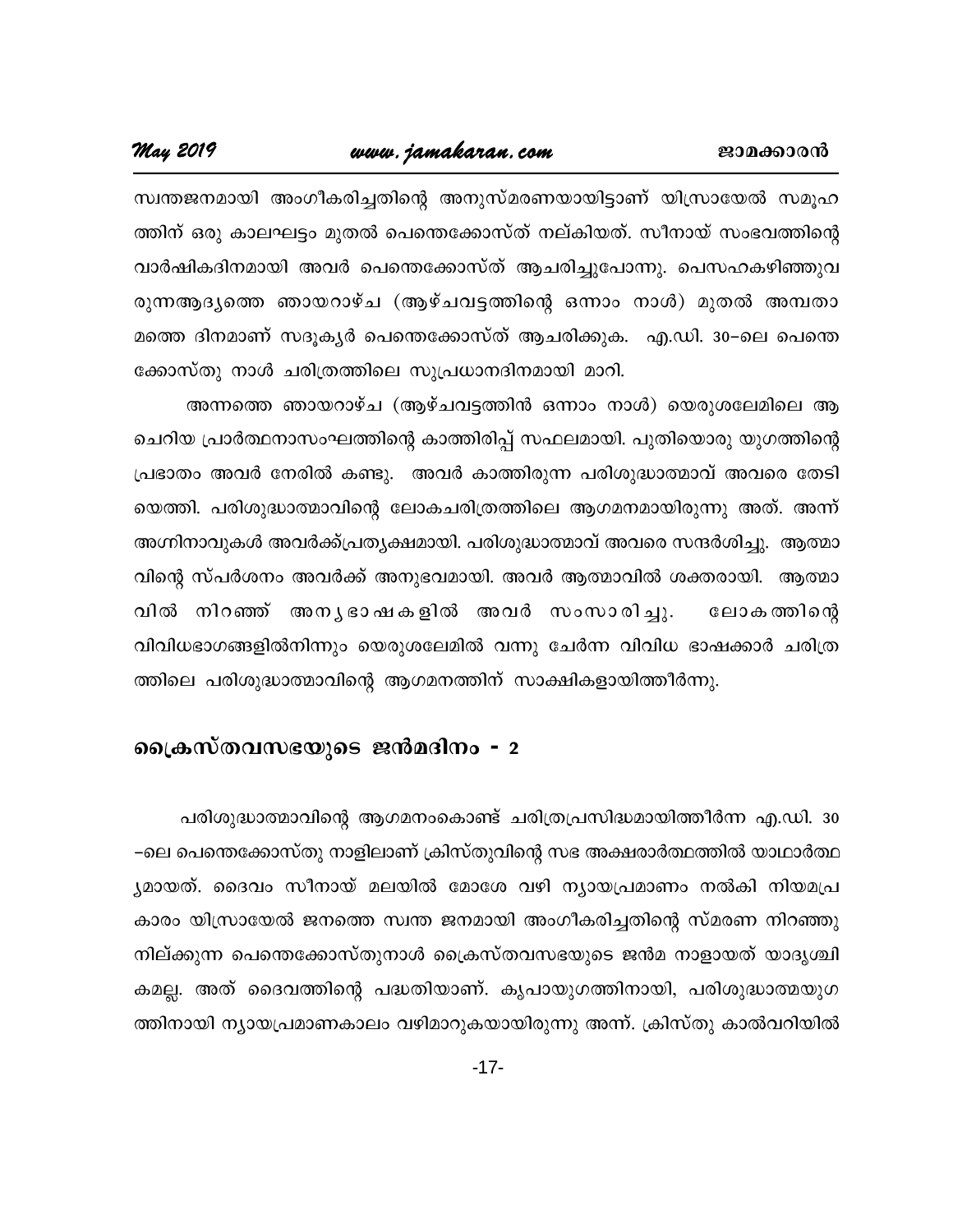### www.jamakaran.com

#### May 2019

ക്രൂശിക്കപ്പെട്ടപ്പോൾ ദേവാലയത്തിലെ തിരശ്ശീല മേൽതൊട്ട് അടിയോളം രണ്ടായി ചീന്തി പ്പോയി. യഥാർത്ഥത്തിൽ അന്ന് ന്യായപ്രമാണകാലത്തിനു തിരശ്ശീല വീഴുകയായിരു ക്രിസ്തുവിലൂടെ കൃപയും സത്യവും യാഥാർത്ഥ്യമായി. പെന്തെക്കോസ്തുനാ  $m<sub>l</sub>$ . ളിൽ കാത്തിരുന്നവരുടെ മേൽ അഗ്നിനാവുകൾ പോലെ പരിശുദ്ധത്മാവ് പകർന്ന് ആ ത്മാവിനാൽ നിറച്ചു. ക്രിസ്തുവിന്റെ അമ്മ മറിയയും സഹോദരന്മാരും ക്രിസ്തുവിൽ വിശ്വസിച്ച സ്ത്രീകളും ഉൾപ്പെടെ അന്നവിടെ പരിശുദ്ധാത്മാവിനായി കാത്തിരുന്ന വർ, പരിശുദ്ധാത്മാവിനാൽ ക്രിസ്തുവിന്റെ സഭയായി മാറി. ക്രൈസ്തവസഭ അന്ന് ചരിത്രത്തിൽ നിലവിൽ വന്നു.

സീനായ് മലയിൽ ദൈവം മോശേയ്ക്ക് ന്യായപ്രമാണം നൽകിയദിവസം താഴെ, ദൈവികവൃവസ്ഥയ്ക്കു വിരുദ്ധമായി പ്രവർത്തിച്ചവരിൽ മുവ്വായിരം പേർ അതിദാരു ണമാം വിധം കൊല്ലപ്പെട്ടു. ന്യായപ്രമാണം ലഭിച്ച നാളിൽ അവർ ന്യായവിധിയുടെ വാളിന് ഇരയായി തീർന്നു. അതിക്രമങ്ങളിലും പാപങ്ങളിലും മരിച്ചവരായിരുന്നു മര ണഭീതിയിൽ കഴിഞ്ഞരുന്ന മൂവ്വായിരത്തോളം പേർ പെന്തെക്കോസ്തുനാളിൽ ക്രൈസ്ത വസഭ രൂപംകൊണ്ട നാളിൽ, ആത്മനിറവിൽ പത്രോസും സഹപ്രവർത്തകരും ചേർന്നു ചെയ്ത സഭയുടെ ആദ്യത്തെ വിശദീകരണപ്രഭാഷണം കേട്ട്, യേശുക്രിസ്തുവിനെ രക്ഷകനായി സ്വീകരിച്ച്, നിത്യജീവൻ പ്രാപിച്ച് (വീണ്ടും ജനിച്ച് / രക്ഷിക്കപ്പെട്ട്) സഭ യോടു ചേർന്നു. പരിശുദ്ധാത്മാവിന്റെ പ്രവൃത്തി അവിടെ ആരംഭിക്കുകയായിരുന്നു. യഹൂദൻമാരെയും യവനെരെയും വ്യത്യസ്തരായിക്കണ്ട തലമുറ യഹൂദൻമാരും യവ നരും ഉൾപ്പെട്ട, അഭിഷിക്ത സമൂഹമായ ക്രൈസ്തവസഭയെ ദർശിക്കുകയായിരുന്നു. ലോകത്തിന്റെ നാനാഭാഗങ്ങളിൽനിന്നും അന്ന് യെരുശലേമിലെത്തിയവർ ക്രൈസ്തവസഭയുടെ ആദ്യത്തെ പ്രഭാഷണംകേട്ട്, പുതിയ ആത്മീയത ഉൾക്കൊണ്ട്

മടങ്ങിപ്പോയി. അവർ അവരുടെ നാടുകളിൽ യെരുശലേമിൽ കണ്ടതും കേട്ടതും വിശ ദീകരിച്ചു. യെരുശലേമിൽനിന്നു മടങ്ങിപ്പോയവരിൽ പലരും ക്രൈസ്തവികതയുടെ വക്താക്കളായി. തീർത്ഥാടനത്തിനും വ്യാപാരത്തിനും ഭരണപരവും രാഷ്ട്രീയവുമായ ആവശ്യത്തിനും യെരുശലേമിലെത്തിയവർ തിരിച്ചുപോകുന്നത് രക്ഷകനും കർത്താ

 $-18-$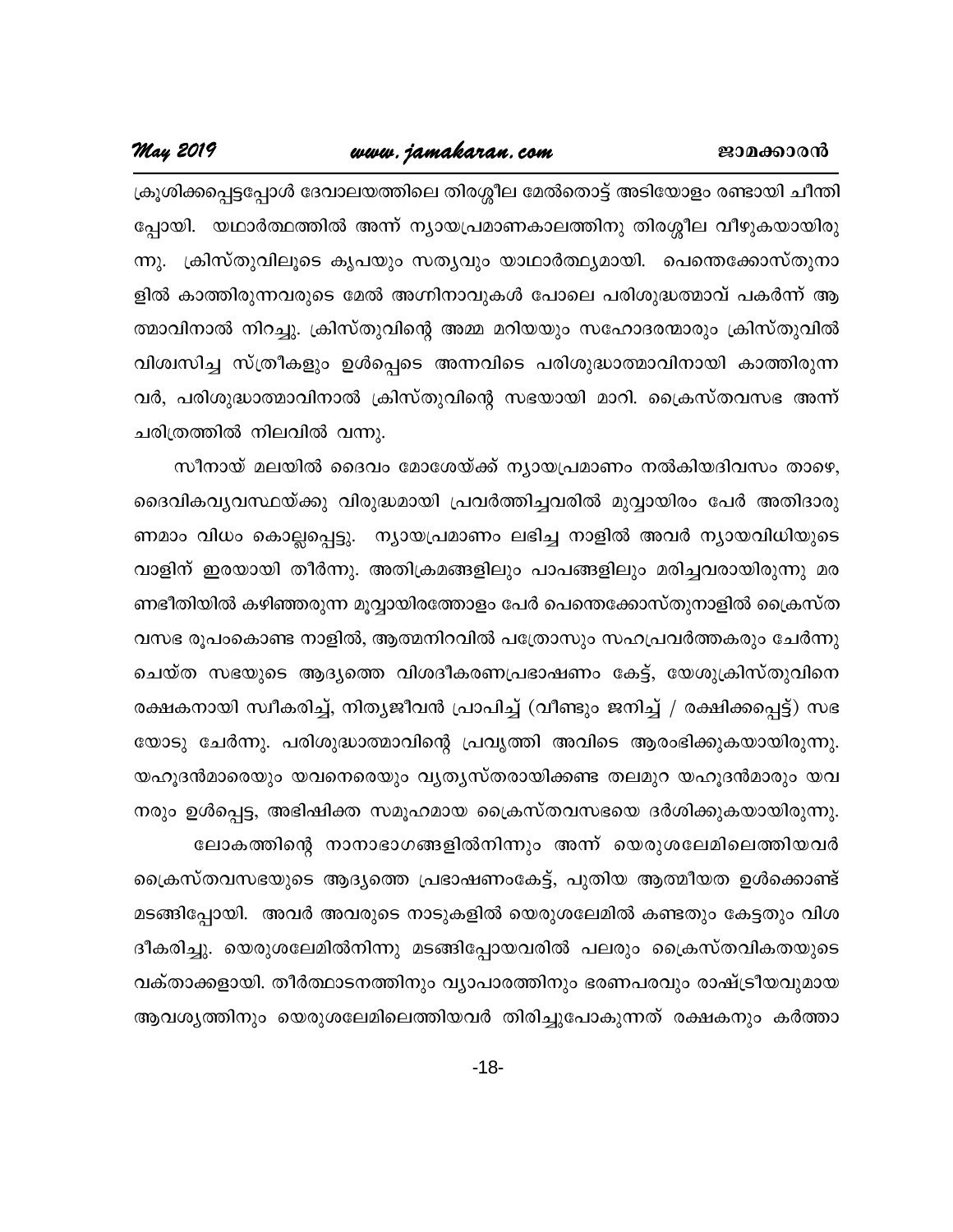വുമായ ക്രിസ്തുവിനെ ഉൾക്കൊണ്ട് പുതിയൊരു ദർശനവുമായി, ദൗതൃവുമായിട്ടായി രുന്നു. അവരിലെ മാറ്റം തിരിച്ചറിഞ്ഞ നാട്ടുകാർ നിശ്ചയമായും അത്ഭുതപ്പെട്ടു. യഹൂദൻമാരെയും റോമൻഭരണാധികാരികളെയും ഭയന്ന്, യെരുശലേമിൽ അട ച്ചിട്ട മാളികമുറിയിൽ കഴിഞ്ഞുകൂടിയ ആ ചെറുസംഘത്തെക്കുറിച്ച് ദൈവത്തിന് ഒരു പദ്ധതിയുണ്ട്. അവർ അവിടെ ഭയന്നു കഴിയേണ്ടവരല്ല. ക്രിസ്തു മരിച്ച് അടക്കപ്പെട്ട തോടെ അവിടുത്തെ മാർഗ്ഗം എന്നേക്കുമായി അടഞ്ഞ ഒരദ്ധ്യായമായി എന്നു വിധിച്ച വരുടെ അകകണ്ണു തുറക്കുവാൻ, അവരും ക്രിസ്തുവിന്റെ വഴി തിരിച്ചറിയുവാൻ ദൈവം ആ ചെറുസംഘത്തെ ഉപയോഗിക്കുകയാണ്. പരിശുത്ഥാത്മാവ് നിങ്ങളുടെ മേൽ വരുമ്പോൾ നിങ്ങൾ ശക്തി ലഭിച്ചിട്ട് യെരുശലേമിലും യഹൂദ്യയിൽ എല്ലായിടത്തും ശമര്യയിലും ഭൂമിയുടെ അറ്റത്തോളവും എന്റെ സാക്ഷികൾ ആകും. അതാണ് അവരെ ക്കുറിച്ചുളള പദ്ധതി. ഭൂമിയുടെ അറ്റത്തോളവും. യെരുശലേമിൽ നിന്നും സ്വന്തം നാടു കളിലേയ്ക്ക് മടങ്ങിപ്പോയവർ ആ മഹത്തായ പദ്ധതിക്ക് വഴിതീർക്കുകയായിരുന്നു.

#### പരിശുദ്ധാത്മാവ്

പരിശുദ്ധാത്മാവിന്റെ ആഗമനത്തിലാണല്ലൊ ക്രിസ്തുവിന്റെ സഭ രൂപംകൊണ്ട ത്. യതാർഥ സഭയോടൊപ്പം (റോമിലും (എ.ഡി. 313), ഇംഗ്ലണ്ടിലും (എ.ഡി. 1527) ആരംഭിച്ച സഭകളിൽ (?) അല്ല) എന്നും പരിശുദ്ധാത്മാവും ഉണ്ട്. കൃപായുഗം എന്നും സഭായുഗം എന്നും പരിശുദ്ധാത്മയുഗം എന്നും ചരിത്രത്തിൽ സഭയുടെ കാലഘട്ടത്തെ വിശേഷിപ്പക്കാറുണ്ട്. പരിശുദ്ധാത്മാവ് സഭയോടൊപ്പമുണ്ട് എന്നത് പ്രത്യേകം അറി ഞ്ഞിരിക്കേണ്ട സത്യമാണ്. ക്രിസ്തുവിന്റെ പ്രബോധനങ്ങൾ വിശ്വാസികളെ ഓർമ്മ പ്പെടുത്തുക എന്നത് പരിശുദ്ധാത്മാവിന്റെ ദൗത്യമാണ്. പരിശുദ്ധാത്മാവ് ഓരോ വിശ ്വസിയേയും സകല സത്യത്തിലും വഴി നടത്തുന്നു.

പിഴ പറ്റുന്നിടത്ത് പരിശുദ്ധാത്മാവ് വൃക്തമായി ഇടപെടും. സഭയെ നയിക്കുന്ന ഉപദേഷ്ടാവാണ് പരിശുദ്ധാത്മാവ്. വീണ്ടും ജനിച്ച ഓരോ വിശ്വാസിയേയും ധൈര്യ

 $-19-$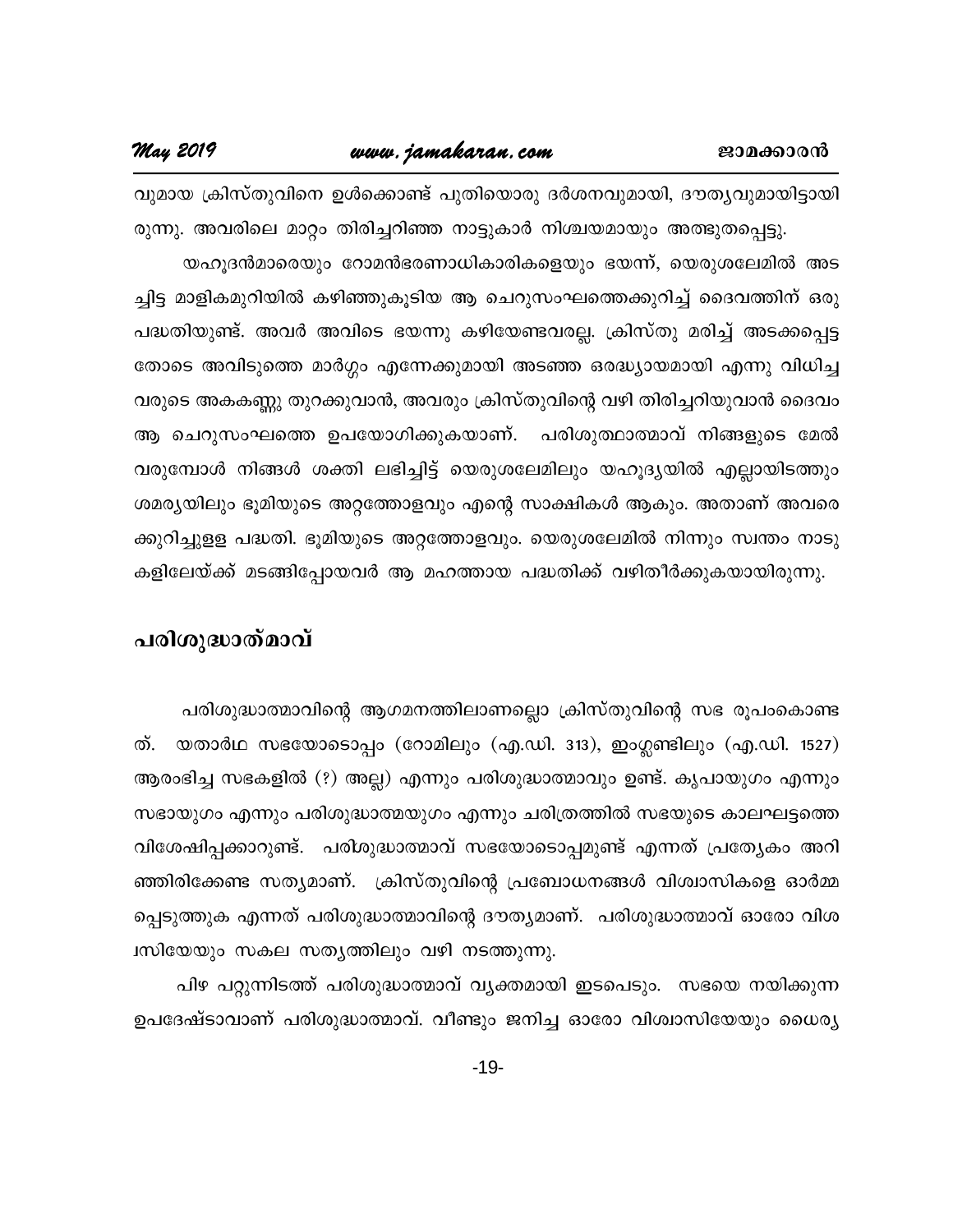*s) - Sp- T-Cliq - Cliq - Lamakaran May 2019*<br>കെട്ടുത്തുന്നതും ശക്തികരിക്കുന്നതും ആശുസിപ്പിക്കുന്നതും നിലനിർത്തുന്നതും പരി<br>ശുദ്ധാത്മാവാണ്. വൃക്തിയേയും സഭയേയും പരിശുദ്ധാത്മാവ് സംരക്ഷിക്കുന്നു. പരി ip-²m-ßm-hm-Wv. hy-àn -tbbpw k`-tbbpw ]cn -ip-²m-ßmhv kwc -£n -¡p-¶p. ]cn ical Correction of the matrix of the matrix of the matrix of the matrix of the matrix of the matrix of the mat<br>individual consideration of the matrix of the matrix of the matrix of the matrix of the matrix of the matrix o പ്പെടുത്തുന്നതും ശക്തീകരിക്കുന്നതും ആശ്വസിപ്പിക്കുന്നതും നിലനിർത്തുന്നതും പരി<br>ശുദ്ധാത്മാവാണ്. വ്യക്തിയേയും സഭയേയും പരിശുദ്ധാത്മാവ് സംരക്ഷിക്കുന്നു. പരി<br>ശുദ്ധാത്മ ശക്തിയും പരിശുദ്ധാത്മ നിറവും ആത്മാവിന്റെ ഫലവും ഓരോ വിശ്വാ ശുദ്ധാത്മാവാണ്. വൃക്തിയേയും സഭയേയും പരിശുദ്ധാത്മാവ് സംരക്ഷിക്കുന്നു. പരി<br>ശുദ്ധാത്മ ശക്തിയും പരിശുദ്ധാത്മ നിറവും ആത്മാവിന്റെ ഫലവും ഓരോ വിശ്വാസി<br>യുടെയും അനുഭവമായിരിക്കണം.<br>ബ്. സഭ ക്രിസ്തുവിന്റെ മണവാട്ടിയും ക്രിസ്തു സഭയുടെ മണ

ണ്. സഭ ക്രിസ്തുവിന്റെ മണവാട്ടിയും ക്രിസ്തു സഭയുടെ മണവാളനുമാണ്. ഇവിടെ യുടെയും അനുഭവമായിരിക്കണം.<br>പ്രിസ്തു സഭയെ ചേർക്കുവാൻ വീണ്ടും വരും എന്നത് സഭയുടെ പ്രതീക്ഷയാ<br>ണ്. സഭ ക്രിസ്തുവിന്റെ മണവാട്ടിയും ക്രിസ്തു സഭയുടെ മണവാളനുമാണ്. ഇവിടെ<br>ക്രിസ്തുവിനുവേണ്ടി നിർമ്മലകനൃകയായ മണവാട്ടിയെ ഒരുക്കുകയാണ് പരിശു ക്രിസ്തു സഭയെ ചേർക്കുവാൻ വീണ്ടും വരും എന്നത് സഭയുടെ പ്രതീക്ഷയാ<br>ണ്. സഭ ക്രിസ്തുവിന്റെ മണവാട്ടിയും ക്രിസ്തു സഭയുടെ മണവാളനുമാണ്. ഇവിടെ<br>ക്രിസ്തുവിനുവേണ്ടി നിർമ്മലകന്യകയായ മണവാട്ടിയെ ഒരുക്കുകയാണ് പരിശുദ്ധാ<br>ത്മാവ്. ഓരോ വിശ്വാസി ണ്. സഭ ക്രിസ്തുവിന്റെ മണവാട്ടിയും ക്രിസ്തു സഭയുടെ മണവാളനുമാണ്. ഇവിടെ<br>ക്രിസ്തുവിനുവേണ്ടി നിർമ്മലകന്യകയായ മണവാട്ടിയെ ഒരുക്കുകയാണ് പരിശുദ്ധാ<br>ത്മാവ്. ഓരോ വിശ്വാസിയും പരിശുദ്ധാത്മാവിനെ അനുസരിക്കണം. സഭ പരിശുദ്ധാ<br>ത്മാവിന്റെ ഉപദേ ക്രിസ്തുവിനുവേണ്ടി നിർമ്മലകനൃകയായ മണവാട്ടിന്റെ<br>ത്മാവ്. ഓരോ വിശ്വാസിയും പരിശുദ്ധാത്മാവിനെ അനു<br>ത്മാവിന്റെ ഉപദേശത്തിനും നേതൃത്വത്തിനും പൂർണ്ണമാറ<br>ത്തിൽ സഭയെ നയിക്കുന്നത് പരിശുദ്ധാത്മവാണ്.<br>ഭൂ**മിയുടെ അറ്റത്തോളവും; സർവ്വലോക സ്വ** 

### ഭൂമിയുടെ അറ്റത്തോളവും<del>,</del> സർവ്വലോക സ്ഥാധീനം

ത്മാവിന്റെ ഉപദേശത്തിനും നേതൃത്വത്തിനും പൂർണ്ണമായി വിധേയപ്പെടണം. ചരിത്ര<br>ത്തിൽ സഭയെ നയിക്കുന്നത് പരിശുദ്ധാത്മവാണ്.<br>ഭൂ**മിയുടെ അറ്റത്തോളവും; സർവ്വലോക സ്വാധീനം**<br>ചരിശുദ്ധാത്മാവ് നിങ്ങളുടെമേൽ വരുമ്പോൾ നിങ്ങൾ ശക്തി ലഭിച്ചിട്ട് യ ത്തിൽ സഭയെ നയിക്കുന്നത് പരിശുദ്ധാത്മവാണ്.<br>ഭൂ**മിയുടെ അറ്റത്തോളവും; സർവ്വലോക സ്വാധീനം**<br>പരിശുദ്ധാത്മാവ് നിങ്ങളുടെമേൽ വരുമ്പോൾ നിങ്ങൾ ശക്തി ലഭിച്ചിട്ട് യെരുശലേ<br>മിലും യഹൂദ്യയിൽ എല്ലായിടത്തും ശമര്യയിലും ഭൂമിയുടെ അറ്റത്തോളവും എന **ഭൂമിയുടെ അറ്റത്തോളവും; സർവ്വലോക സ്വാധീനം**<br>പരിശുദ്ധാത്മാവ് നിങ്ങളുടെമേൽ വരുമ്പോൾ നിങ്ങൾ ശക്തി ലഭിച്ചിട്ട് യെരുശലേ<br>മിലും യഹൂദ്യയിൽ എല്ലായിടത്തും ശമര്യയിലും ഭൂമിയുടെ അറ്റത്തോളവും എന്നത്<br>(അപ്പോ.പ്രവൃ. 1:8) മഹത്തായ ദൈവീക പദ്ധ പരിശുദ്ധാത്മാവ് നിങ്ങളുടെമേൽ വരുമ്പോൾ നിങ്ങൾ ശക്തി ലഭിച്ചിട്ട് യെരുശലേ<br>മിലും യഹൂദ്യയിൽ എല്ലായിടത്തും ശമര്യയിലും ഭൂമിയുടെ അറ്റത്തോളവും എന്നത്<br>(അപ്പോ.പ്രവൃ. 1:8) മഹത്തായ ദൈവീക പദ്ധതിയാണ്. ക്രിസ്തുസംഭവം അരങ്ങേറി<br>യത് ഭൂമിയുട മിലും യഹൂദ്യയിൽ എല്ലായിടത്തും ശമര്യയിലും ഭൂമിയുടെ അറ്റത്തോളവും എന്നത്<br>(അപ്പോ.പ്രവ്യ. 1:8) മഹത്തായ ദൈവീക പദ്ധതിയാണ്. ക്രിസ്തുസംഭവം അരങ്ങേറി<br>യത് ഭൂമിയുടെ അറ്റത്തോളവും എന്നത് മഹത്തായ ദൈവീക പദ്ധതിയാണ്. ക്രിസ്തു<br>സംഭവം അരങ്ങേ (അപ്പോ.പ്രവൃ. 1:8) മഹത്തായ ദൈവീക പദ്ധതിയാണ്. ക്രിസ്തുസംഭവം അരങ്ങേറി<br>യത് ഭൂമിയുടെ അറ്റത്തോളവും എന്നത് മഹത്തായ ദൈവീക പദ്ധതിയാണ്. ക്രിസ്തു<br>സംഭവം അരങ്ങേറിയത് ഭൂമിയുടെ മദ്ധ്യഭാഗത്തായിരുന്നു. ക്രിസ്തുവിന്റെ ക്രൂശീക<br>രണം മ ബരം ഭൂമിയുടെ അറ്റത്തോളവും എത്തേണ്ടതാണ്. ക്രിസ്തുസംഭവം അരങ്ങേറിയ<br>പ്രദേശം റോമാസാമ്രാജ്യത്തിൽ ഉൾപ്പെട്ടതും വിവിധ രാഷ്ട്രങ്ങൾ റോമൻ കൈസ<br>റുടെ ഭരണാധികാരത്തിൻ കീഴിൽ വന്നതും ഈ ദൈവീക പദ്ധതി സാക്ഷാത്കരിക്ക സംഭവം അരങ്ങേറിയത് ഭൂമിയുടെ മദ്ധ്യഭാഗത്തായിരുന്നു. ക്രിസ്തുവിന്റെ ക്രൂശീക<br>രണം മാനവരാശിക്കു വേണ്ടിയുളള രക്ഷാകര പദ്ധതിയായിരുന്നു. അതിന്റെ വിളം<br>ബരം ഭൂമിയുടെ അറ്റത്തോളവും എത്തേണ്ടതാണ്. ക്രിസ്തുസംഭവം അരങ്ങേറിയ<br>പ്രദേശം റോമാസാ രണം മാനവരാശിക്കു വേണ്ടിയുളള രക്ഷാകര പദ്ധതിയായിരുന്നു. അതിന്റെ വിളം<br>ബരം ഭൂമിയുടെ അറ്റത്തോളവും എത്തേണ്ടതാണ്. ക്രിസ്തുസംഭവം അരങ്ങേറിയ<br>പ്രദേശം റോമാസാമ്രാജ്യത്തിൽ ഉൾപ്പെട്ടതും വിവിധ രാഷ്ട്രങ്ങൾ റോമൻ കൈസ<br>റുടെ ഭരണാധികാരത്തിൻ ക ബരം ഭൂമിയുടെ അറ്റത്തോളവും എത്തേണ്ടതാണ്. ക്രിസ്തുസംഭവം അരങ്ങേറിയ<br>പ്രദേശം റോമാസാമ്രാജ്യത്തിൽ ഉൾപ്പെട്ടതും വിവിധ രാഷ്ട്രങ്ങൾ റോമൻ കൈസ<br>റുടെ ഭരണാധികാരത്തിൻ കീഴിൽ വന്നതും ഈ ദൈവീക പദ്ധതി സാക്ഷാത്കരിക്ക<br>പ്രൈറ്റ് സുവിശേഷം ഭൂമിയുട പ്രദേശം റോമാസാമ്രാജ്യത്തിൽ ഉൾപ്പെട്ടതും വിവിധ രാഷ്ട്രങ്ങൾ റോമൻ കൈസ<br>റുടെ ഭരണാധികാരത്തിൻ കീഴിൽ വന്നതും ഈ ദൈവീക പദ്ധതി സാക്ഷാത്കരിക്ക<br>പ്പൈടുന്നതിനുളള സാദ്ധ്യത ഉറപ്പാക്കി. ഏകഭരണവും റോമൻ സമാധാനവും ക്രിസ്തു<br>വിന്റെ സുവിശേഷം ഭൂമി റുടെ ഭരണാധികാരത്തിൻ കീഴിൽ വന്നതും ഈ ദൈവീക പദ്ധതി സാക്ഷാത്കരിക്ക<br>പ്പൈടുന്നതിനുളള സാദ്ധ്യത ഉറപ്പാക്കി. ഏകഭരണവും റോമൻ സമാധാനവും ക്രിസ്തു<br>വിന്റെ സുവിശേഷം ഭൂമിയുടെ അറ്റത്തോളവും എത്തുന്നതിന് അനുകൂല സാഹച<br>ര്യം ഒരുക്കി. ഈ ല പ്പൈടുന്നതിനുളള സാദ്ധ്യത ഉറപ്പാക്കി. ഏകഭരണവും റോമൻ സമാധാനവും ക്രിസ്<br>വിന്റെ സുവിശേഷം ഭൂമിയുടെ അറ്റത്തോളവും എത്തുന്നതിന് അനുകൂല സാഹ<br>ര്യം ഒരുക്കി. ഈ ലക്ഷ്യപ്രാപ്തിക്കുവേണ്ടി ദൈവം മുന്നമേ ചരിത്രത്തിൽ ഇടപെട്ട<br>കൊണ്ടാണ് രാഷ്ട് വിന്റെ സുവിശേഷം ഭൂമിയുടെ അറ്റത്തോളവും എത്തുന്നതിന് അനുകൂല സാഹച<br>ര്യം ഒരുക്കി. ഈ ലക്ഷ്യപ്രാപ്തിക്കുവേണ്ടി ദൈവം മുന്നമേ ചരിത്രത്തിൽ ഇടപെട്ടതു<br>കൊണ്ടാണ് രാഷ്ട്രീയമായ ഈ സാഹചര്യം സംജാതമായത്.<br>(കിസ്തുവിന്റെ സുവിശേഷത്തിനുവേണ്ടി ല

-20-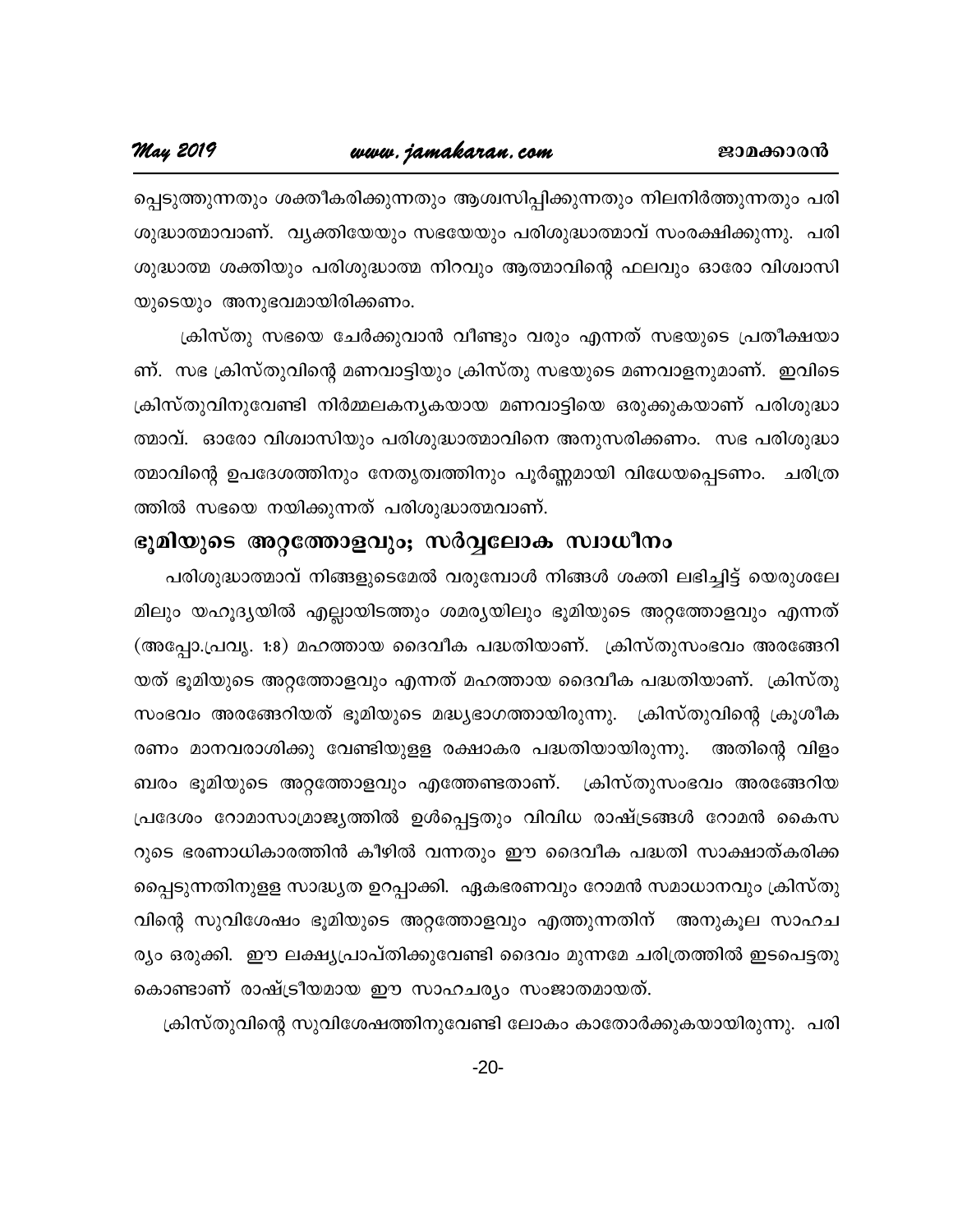#### www.jamakaran.com

#### May 2019

ശുദ്ധാത്മാവിന്റെ ആഗമനത്തിനും അതേ തുടർന്ന് പതിനൊന്ന് അപ്പോസ്തലന്മാരോ ടുകൂടെ പത്രോസ് ചെയ്ത സഭയുടെ പ്രഥമ വിശദീകരണ പ്രഭാഷണത്തിനും സാക്ഷി കളായി തീർന്ന ജനവിഭാഗങ്ങൾ ലോകത്തിന്റെ വിവിധ ഭാഗങ്ങളിൽനിന്നും വ ന്നുചേർന്നവരായിരുന്നു. യെരുശലേം ലോകത്തിന്റെ കണ്ണും കാതും ചെന്നെത്തുന്ന മതപരമായും രാഷ്ട്രീയമായും സാംസ്ക്കാരികമായും വ്യാവസായിക സ്ഥലമാണ്. മായും വളരെ പ്രാധാന്യമുളള ഒരു സുപ്രധാനകേന്ദ്രം. അവിടെ പാർക്കുന്നവരും വന്നു പാർക്കുന്നവരും വിവിധ ലക്ഷ്യങ്ങളോടെ സന്ദർശകരായി എത്തിയവരും ഒരു പോലെ മഹത്തായ ആ സ്വർഗ്ഗീയ വിളംബരത്തിനു കാതോർത്തു.

ഏഷ്യാക്കാരും, മേദ്യരും, ഏലാമ്യരും, മെസൊപ്പൊത്തോമിയാക്കാരും, യഹൗദ ൃയിൽനിന്ന്അനൃനാടുകളിൽകുടിയേറുയവരും കപ്പദോകൃക്കാരും,പൊന്തോസുകാരും പ്രുഗൃക്കാരും മെഡിറ്ററേനിയൻതീരത്തുളള പംഫുലൃക്കാരും, കോപ്റ്റിക്ക് ഭാഷ സംസാ രിച്ചിരുന്ന റോമിൽ നിന്നുളളവരും, മറ്റുവിഭാഗങ്ങളിൽനിന്നും സമീപകാലത്ത് യഹൂദമ തത്തിൽ ചേർന്നവരും ക്രേത്ത ദ്വീപിൽ നിന്നുളളവരും അറേബ്യയിൽ നിന്നെത്തിയ വരും അവരിൽ ഉൾപ്പെട്ടിരുന്നു(അപ്പോ.പ്രവൃ. 2:9–11). പെസഹാ പെരുന്നാളിലും പെന്തെ ക്കൊസ്തു പെരുന്നാളിലും പങ്കെടുക്കുന്നതിന് വിവിധ രാജ്യങ്ങളിൽ നിന്നെത്തിയ നിരവധി യഹൂദന്മാരും അവരിൽ ഉണ്ടായിരുന്നു. എല്ലാവരും ക്രിസ്തുവിന്റെ രക്ഷാക രപദ്ധതി വിശദീകരിക്കുന്ന സുവിശേഷമാണ് അന്ന് കേട്ടത്. ക്രിസ്തുവിന്റെ സുവി ശേഷ സന്ദേശം ഹൃദയത്തിൽ സംഗ്രഹിച്ച് ഓരോരുത്തരും അവരവരുടെ രാജൃങ്ങ ളിൽ തിരിച്ചെത്തി. യെരുശലേമിൽ കണ്ടതും കേട്ടതുമായ ഈ വിശേഷങ്ങൾ അതാ തിടങ്ങളിലെ ജനങ്ങളുമായി അവർ പങ്കുവച്ചു. തത്ത്തിൽ അവരുടെ രാജ്യങ്ങളിൽ ക്രിസ്തുവിന്റെ അപ്പോസ്തലന്മാർ എത്തുന്നതിനുമുമ്പേ അവർ ക്രിസ്തു സന്ദേശ ത്തിന്റെ ആദ്യപ്രചാരകരാവുകമായിരുന്നു. അവരിൽ നല്ല പങ്ക് ആളുകളും ക്രിസ്തു വിശ്വാസികളായിട്ടാണ് സ്വന്തം നാട്ടിൽ തിരിച്ചെത്തിയത് (ക്രിസ്തുമതവിശ്വാസികളാ യിട്ടല്ല; ക്രിസ്തു മാർഗ്ഗ വിശ്വാസികളായി). പരിശുദ്ധാത്മശക്തി ലഭിച്ച അപ്പോസ്തല ന്മാർ ഭൂമിയുടെ അറ്റത്തോളവും ക്രിസ്തുവിന്റെ സാക്ഷികൾ ആകുവാൻ നിയോഗിക്ക

 $-21-$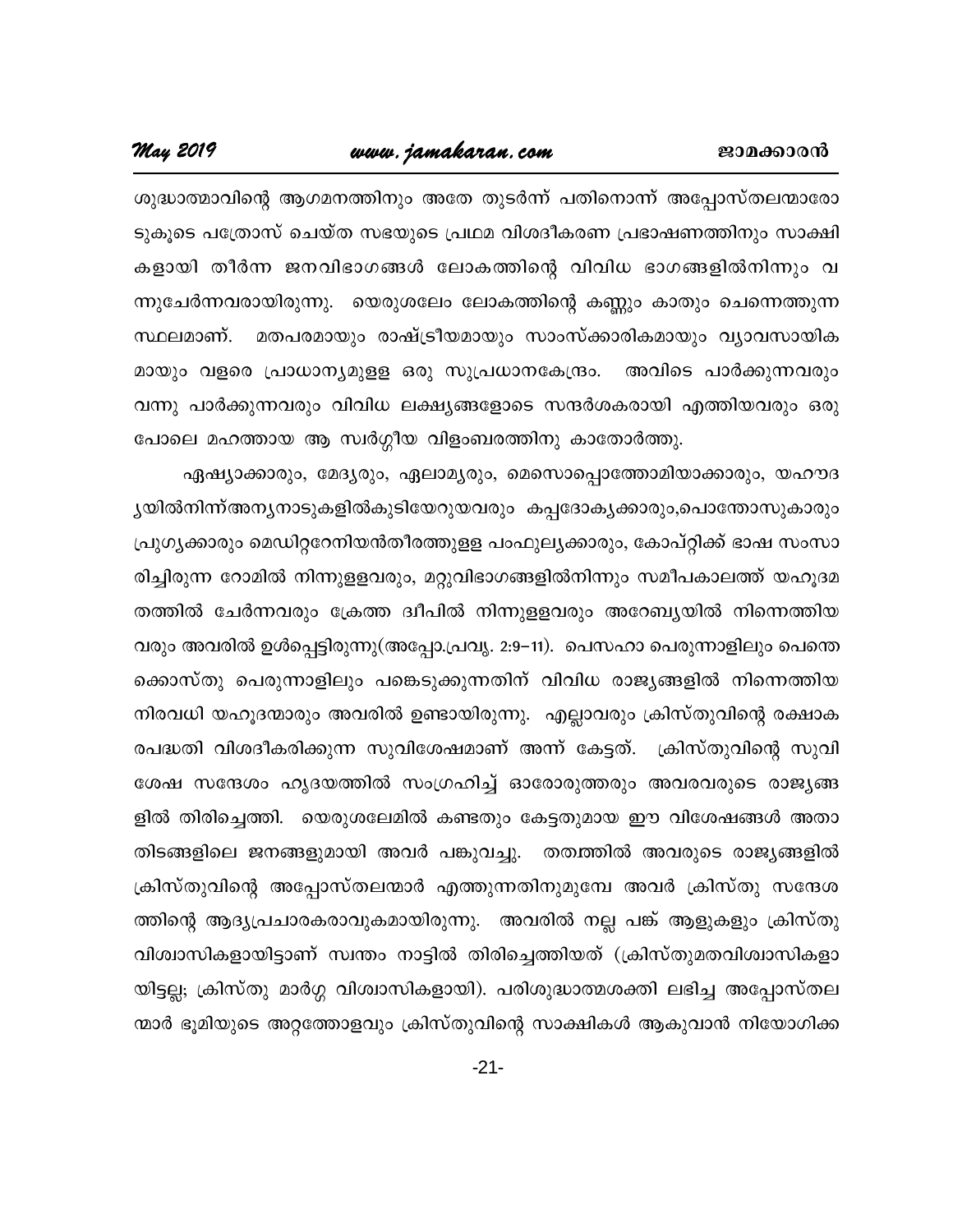പ്പെട്ടുകഴിഞ്ഞിരുന്നു.

#### യെരുശലേം സഭ

ക്രിസ്തുവിന്റെ വാഗ്ദത്തപ്രകാരം, ദൈവിക പദ്ധതിയിലെ ക്രമം അനുസരിച്ച് യെരുശലേമിൽ തന്നെയാണ് അപ്പൊസ്തലന്മാർ ആദ്യം ക്രിസ്തുവിന് സാക്ഷികൾ ആയത്. പരിശുദ്ധാത്മാവിന്റെ ആഗമനവും സഭയുടെ രൂപീകരണവും സഭയുടെ പ്രഥ മവിശദീകരണ പ്രഭാഷണവും നടന്നത് യെരുശലേമിലാണ്. അപ്പോസ്തലന്മാരുടെ പ്രവർത്തികൾ ആദ്യത്തെ ഏഴ്അദ്ധ്യായങ്ങൾ യെരുശലേം സഭയുടെ ചരിത്രം ക്രമ മായും തുടർച്ചയായും വിശദീകരിക്കുന്നുണ്ട്. ക്രൈസ്തവസഭയുടെ ആദിമരൂപം ഇവിടെ കാണാം. സഭയുടെ അടിസ്ഥാന ഉപദേശങ്ങൾ, ആചാരങ്ങൾ, ആരാധന, വ്യക്തിത്വം, ശൈലി, സാമൂഹിക സ്ഥിതി, സുവിശേഷീകരണം, കൂട്ടായ്മ തുടങ്ങി എല്ലാ കാര്യ ങ്ങളും യെരുശലേം സഭയാണ് വെളിപ്പെടുത്തുന്നത്. ആഗോള ക്രൈസ്തവ സമൂഹ ത്തിന് മാതൃകയാകേണ്ടത് യെരുശലേം സഭയാണ്. ക്രിസ്തുവിന്റെ അപ്പോസ്തല ന്മാർ എല്ലാവരും യെരുശലേം സഭയിൽ പങ്കുളളവരാണ്. അവർ ഐക്യമായി നിന്നു. പ്രസംഗത്തിലും പ്രവർത്തനത്തിലും ഒന്നിച്ചു സഹകരിച്ചു. ആർക്കും പ്രത്യേകിച്ച് നേതൃത്വപരമായ അധികാരമോ പദവിയോ ഉണ്ടായിരുന്നില്ല.

അപ്പോസ്തലന്മാരുടെ ഉപദേശം കേട്ടു, അപ്പോസ്തലന്മാരോടു ചേർന്നു, അപ്പോ സ്തലന്മാരാൽ ഏറിയ അത്ഭുതങ്ങളും അടയാളങ്ങളും നടന്നു (അപ്പോ.പ്രവൃ. 2:43). അപ്പോസ്തലന്മാർ മഹാശക്തിയോടെ കർത്താവായ യേശുവിന്റെ പുനരുത്ഥാനത്തിനു സാക്ഷ്യം പറഞ്ഞു വന്നു. വിറ്റു വിലകൊണ്ടുവന്നു അപ്പൊസ്തലന്മാരുടെ കാൽക്കൽ വയ്ക്കും(അപ്പോ.പ്രവൃ. 4:35) തുടങ്ങിയ അപ്പോസ്തലന്മാരുടെ പ്രവർത്തികളിലെ പ്രയോ ഗങ്ങൾ പ്രത്യേകം ശ്രദ്ധാർഹമാണ്. ക്രിസ്തുവിന്റെ നിയോഗവും പരിശുദ്ധാത്മ നിറവും ദൈവിക വെളിപ്പാടും ഉളള അപ്പോസ്തലന്മാർ യെരുശലേമിലെ ക്രൈസ്തവ സഭയ്ക്ക് ആത്മീയ നേതൃത്വം നല്കി. ദൈവജനമാണ് സഭ. യേശുക്രിസ്തുവിനെ രക്ഷിതാവും കർത്താവുമായി ഏറ്റുപറയുന്ന ഏതുവൃക്തിയും ഉൾപ്പെടുന്നതാണ് സഭ. ജാതി, മത, വർഗ്ഗ, വർണ, വിഭാഗീയതകൾക്കതീതമാണ് സഭ. യാതൊരുവിധ വിവേചനങ്ങൾക്കും

 $-22-$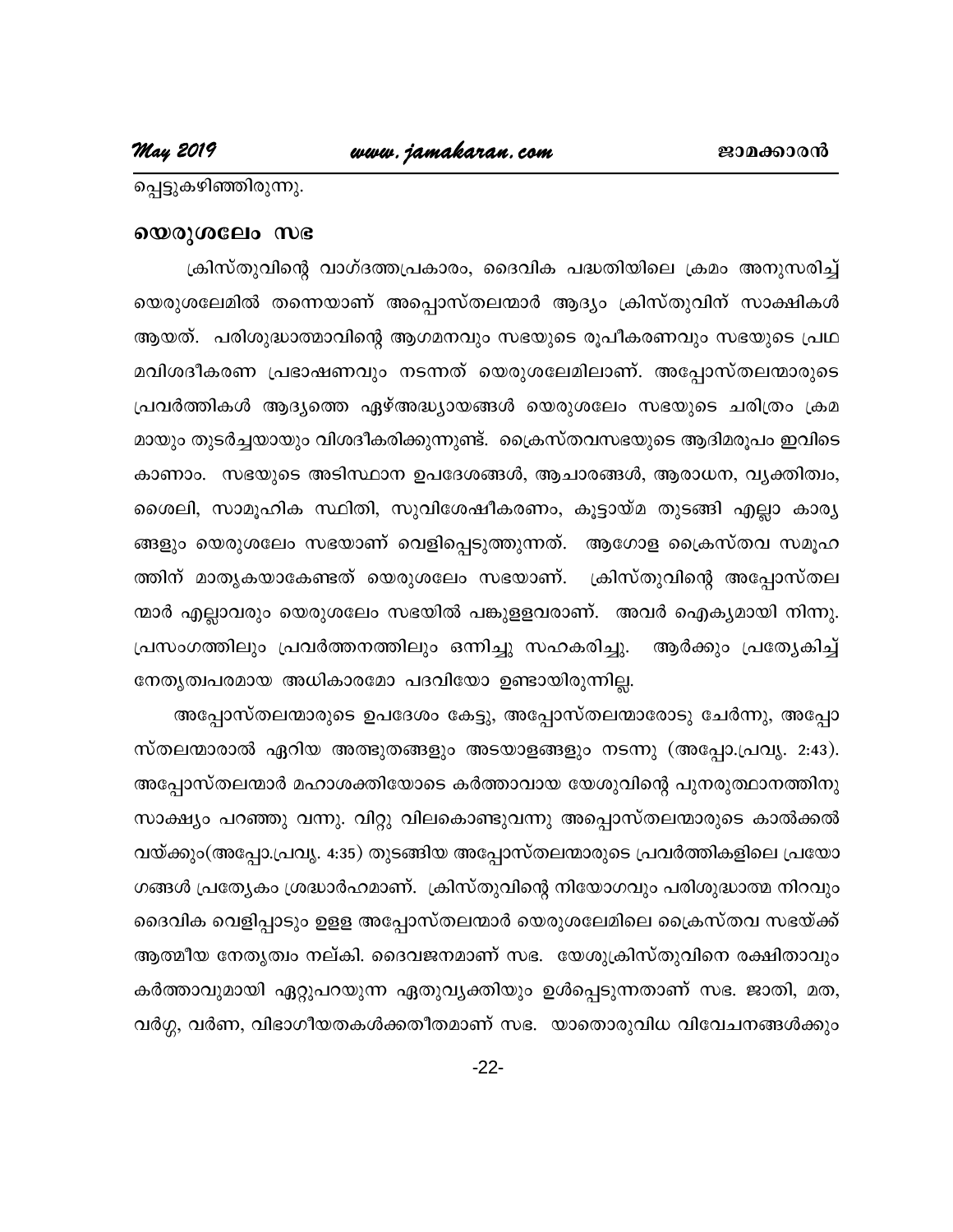അവിടെ സ്ഥാനമില്ല.

യഹൂദന്മാരോ യവനൻമാരോ ദാസന്മാരോ സ്വതന്ത്രരോ നാം എല്ലാവരും ഏകശ രീരമാകുമാറ് ഒരേ ആത്മാവിൽ സ്നാനമേറ്റും ഒരേ ആത്മാവിനെ പാനം ചെയ്തുമി ജാതിപരമായി യഹൂദന്മാരും യവനരും യോജിക്കാനാവാത്തതുപോലെ രിക്കുന്നു. നിത്യ ശത്രുതയിൽ കഴിയുന്നവരാണ്. അവരെ തമ്മിൽ യോജിപ്പിക്കുവാൻ ഒരു ശരീ രമാക്കുവാൻ പരിശുദ്ധാത്മാവിന് മാത്രമേ കഴിഞ്ഞുളളൂ. ആത്മസ്നാനത്തിന്റെ പ്രത ൃക്ഷമായ അടയാളമാണത്. യഹൂദനും യവനനും ദാസനും സ്വതന്ത്രനും ഒരേ ആത്മാ വിൽ സ്നാനമേറ്റും, ഒരേ ആത്മാവിനെ പാനം ചെയ്തും, അവർ ക്രിസ്തുവിൽ ഏക ശരീരമായിത്തീർന്നു. ക്രിസ്തുവിനോട് ചേരുവാൻ സ്നാനമേറ്റിരിക്കുന്ന നിങ്ങൾ എല്ലാ വരും ക്രിസ്തുവിനെ ധരിച്ചിരിക്കുന്നു. അതിൽ യഹൂദനും യവനനും എന്നില്ല, ദാസനും സ്വതന്ത്രനും എന്നില്ല, ആണും പെണ്ണും എന്നില്ല. നിങ്ങൾ എല്ലാവരും ക്രിസ്തുയേശു വിൽ ഒന്നത്രേ (ഗലാ. 3:28). ആത്മസ്നാനത്താൽ ക്രിസ്തുവിൽ ഒരു ശരീരമായി തീർന്ന സമൂഹമാണ് സഭ.

നിങ്ങളോ അന്ധകാരത്തിൽനിന്നും തന്റെ അത്ഭുത പ്രകാശത്തിലേക്ക് നിങ്ങളെ വിളിച്ചവന്റെ സൽഗുണങ്ങളെ ഘോഷിപ്പാൻ തക്കവണ്ണം തിരഞ്ഞെടുക്കപ്പെട്ട ഒരു ജാതിയും രാജകീയ പുരോഹിത വർഗ്ഗവും വിശുദ്ധവംശവും സ്വന്ത ജനവുമാകുന്നു (1പത്രോസ്:2:9). സഭ അടിസ്ഥാനപരമായി രാജകീയ പുരോഗിതവർഗ്ഗമാണ്.

മോശൈക ന്യായപ്രമാണത്തിലധിഷ്ഠിതമായ പൗരോഹിത്യാധിപത്യം യഹൂദാ മതത്തിലൂണ്ടായിരുന്നു. ലേവ്യ, അഹരോന്യ പുരോഹിത (കൊഹെൻ) വ്യവസ്ഥിതി പ്രത്യേകം ശ്രദ്ധാർഹമാണ്.

യഹൂദരേതർക്കും പൗരോഹിത്യമുണ്ടായിരുന്നു. ഓനിലെ പുരോഹിതനായ പോത്തിഫേർ, ദാഗോന്റെ പുരോഹിതൻ, ബാലിന്റെ പുരോഹിതൻ എന്നിവർ ഉദാഹര ണം. ഈ പുരോഹിതന്മാരെ സൂചിപ്പിക്കുന്നതും കൊഹെൻ എന്ന ഹീബ്രുപദം ഉപ യോഗിച്ചാണ് ' നിൽക്കുക' എന്നർത്ഥം. ദൈവത്തിന്റെ മുമ്പിൽ നിൽക്കുന്നവൻ എന്ന ആശയത്തിലാണ് ഇവിടെ ഉദ്ദേശിക്കുന്നത്. ബാബിലോണിയൻ പൗരോഹിതൃവും

 $-23-$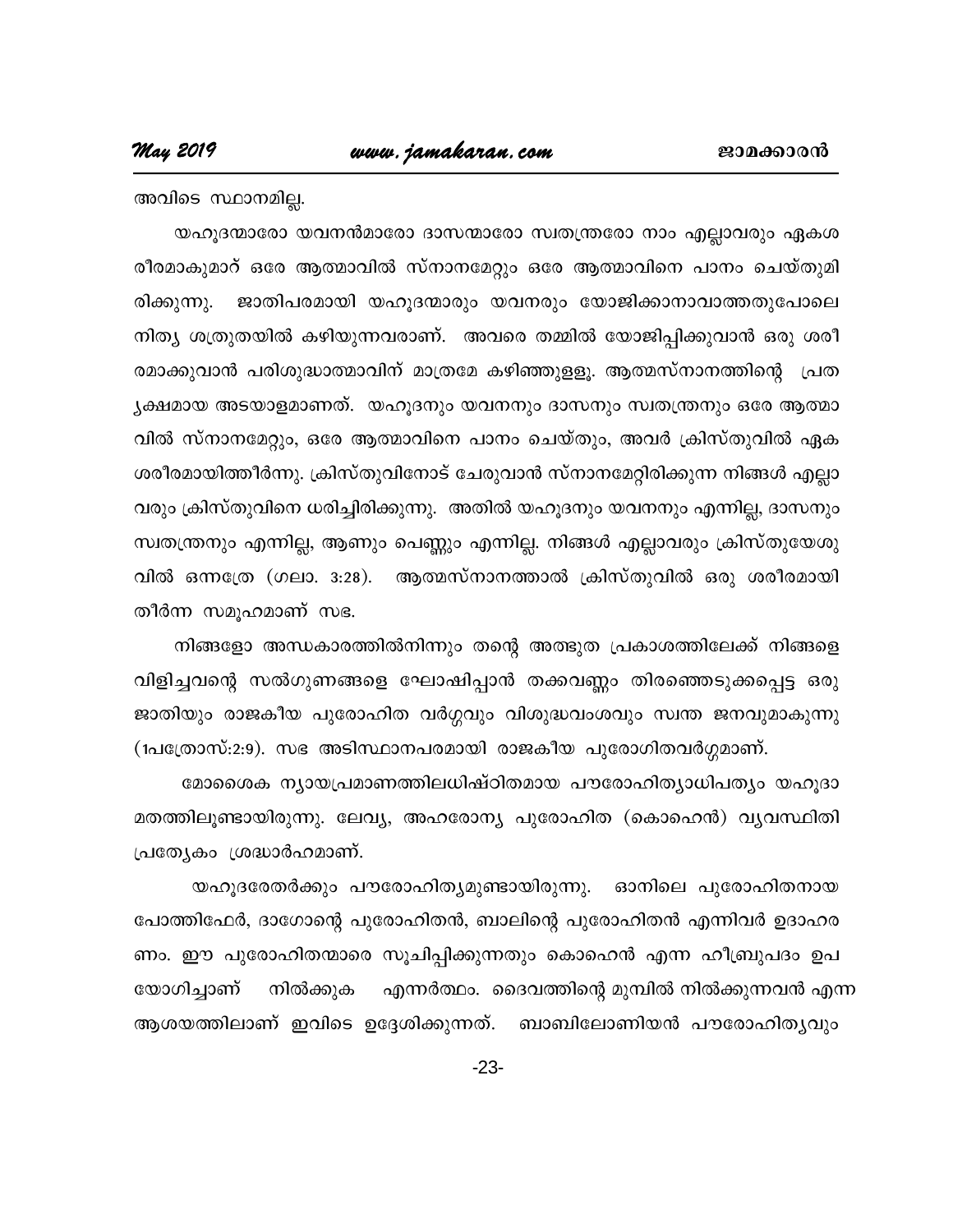*tem 2019 www.jamakaran.com*<br>ചാരപ്രസിദ്ധമായിരുന്നു. (ബാബിലോണിയ, റോമൻ, പേഗൺ പൗർേഅഹിതൃ,<br>വൃസ്ഥിതി ക്രിസ്തുമാർഗ്ഗത്തിൽക്കയറി എങ്ങനെ ക്രിസ്തുമതമായി അധ:പതിച്ചു എന്ന്<br>പിണ്ടാലെ വിശാരി വിരാലം) മതത്തിന്റെ ദാശമായി പാരാള റിത്രം നിലയി hy--ØnXn {InkvXp-amÀ¤-¯n¡-bdn F§s\ {InkvXp-a-X -ambn A[:-]-Xn¨p F¶v  $\frac{1}{2}$ ന് - 2009 - 2009 - 2009 - 2009 - 2009 - 2009 - 2009 - 2009 - 2009 - 2009 - 2009 - 2009 - 2009 - 2009 - 2009 - 2009 - 2009 - 2009 - 2009 - 2009 - 2009 - 2009 - 2009 - 2009 - 2009 - 2009 - 2009 - 2009 - 2009 - 200 ലോകപ്രസിദ്ധമായിരുന്നു. (ബാബ<br>വൃസ്ഥിതി ക്രിസ്തുമാർഗ്ഗത്തിൽക്കയ<br>പിന്നാലെ വിശദീകരിക്കാം) മതത്ത<br>സംസ്ക്കാരങ്ങൾ വേറെയുമുണ്ട്.<br>എന്നാൽ, ക്രൈസ്തവസഭയ്ക്ക്<br>സിറാണിലെ ക്കലം മറ്റ്കാണാണിൽ വൃസ്ഥിതി ക്രിസ്തുമാർഗ്ഗത്തിൽക്കയറി എങ്ങനെ ക്രിസ്തുമതമായി അധ:പതിച്ചു എന്ന്<br>പിന്നാലെ വിശദീകരിക്കാം) മതത്തിന്റെ ഭാഗമായി പൗരോഹിത്യം നിലനിറുത്തിയ<br>സംസ്ക്കാരങ്ങൾ വേറെയുമുണ്ട്.<br>എന്നാൽ, ക്രൈസ്തവസഭയ്ക്ക് യാതൊരുവിധ പൗരോഹിത്യാ

പിന്നാലെ വിശദീകരിക്കാം) മതത്തിന്റെ ഭാഗമായി പൗരോഹിത്യം നിലനിറുത്തിയ<br>സംസ്ക്കാരങ്ങൾ വേറെയുമുണ്ട്.<br>എന്നാൽ, ക്രൈസ്തവസഭയ്ക്ക് യാതൊരുവിധ പൗരോഹിത്യാധിപത്യവും ഉണ്ടാ<br>യിരുന്നില്ല. ക്രൈസ്തവസഭയിൽ പുരോഹിതന്മാരും പുരോഹിതന്മാരല്ലാത്തവരും സംസ്ക്കാരങ്ങൾ വേറെയൂമുണ്ട്.<br>എന്നാൽ, ക്രൈസ്തവസഭയ്ക്ക് യാതൊരുവിധ പൗരോഹിത്യാധിപത്യവും ഉണ്ടാ<br>യിരുന്നില്ല. ക്രൈസ്തവസഭയിൽ പുരോഹിതന്മാരും പുരോഹിതന്മാരല്ലാത്തവരും<br>എന്നിങ്ങനെ രണ്ടു വിഭാഗങ്ങൾ ഉണ്ടായിരുന്നില്ല. ക്രൈസ്തവസഭ രാജകീയ പുര എന്നാൽ, ക്രൈസ്തവസഭയ്ക്ക് യാതൊരുവിധ പൗരോഹിത്യാധിപത്യവും ഉണ്ടാ<br>യിരുന്നില്ല. ക്രൈസ്തവസഭയിൽ പുരോഹിതന്മാരും പുരോഹിതന്മാരല്ലാത്തവരും<br>എന്നിങ്ങനെ രണ്ടു വിഭാഗങ്ങൾ ഉണ്ടായിരുന്നില്ല. ക്രൈസ്തവസഭ രാജകീയ പുരോ<br>ഹിതവർഗ്ഗമാണ് (Royal P യിരുന്നില്ല. ക്രൈസ്തവസഭയിൽ പുരോഹിതന്മാരും പുരോഹിതന്മാരല്ലാത്തവരും<br>എന്നിങ്ങനെ രണ്ടു വിഭാഗങ്ങൾ ഉണ്ടായിരുന്നില്ല. ക്രൈസ്തവസഭ രാജകീയ പുരോ<br>ഹിതവർഗ്ഗമാണ് (Royal Priesthood). അഭിഷിക്ത സമൂഹമാണ്. ഈ രാജകീയ<br>പുരോഹിതവർഗ്ഗത്തിന് മോശൈകിക എന്നിങ്ങനെ രണ്ടു വിഭാഗങ്ങൾ ഉണ്ടായിരുന്നില്ല. ക്രൈസ്തവസഭ രാജകീയ പുരോ<br>ഹിതവർഗ്ഗമാണ് (Royal Priesthood). അഭിഷിക്ത സമൂഹമാണ്. ഈ രാജകീയ<br>പുരോഹിതവർഗ്ഗത്തിന് മോശൈകിക ന്യായപ്രമാണത്തിലധിഷ്ഠിതമായ പൗരോഹി<br>തൃവ്യവസ്ഥിതിയുമായോ, പേഗൺ (ബാബ ഹിതവർഗ്ഗമാണ് (Royal Priesthood). അഭിഷിക്ത സമൂഹമാണ്. ഈ രാജകീയ<br>പുരോഹിതവർഗ്ഗത്തിന് മോശൈകിക ന്യായപ്രമാണത്തിലധിഷ്ഠിതമായ പൗരോഹി<br>ത്യവ്യവസ്ഥിതിയുമായോ, പേഗൺ (ബാബിലോനിയൻ, റോമൻ) പൗരോഹിത്യ സമ്പ്ര<br>ദായവുമായോ യാതൊരു ബന്ധവും ഉണ്ടായിരുന തൃവൃവസ്ഥിതിയുമായോ, പേഗൺ (ബാബിലോനിയൻ, റോമൻ) പൗരോഹിതൃ സമ്പ്ര<br>ദായവുമായോ യാതൊരു ബന്ധവും ഉണ്ടായിരുന്നില്ല. സഭ അടിസ്ഥാനപരമായി രാജ<br>കീയ പുരോഹിത വർഗ്ഗമാണ്, ഒരു ശരീരം എന്നപോലെ ഏകമാണ്.<br>**റോമിലെ സഭ**<br>ലോകത്തിന്റെ റാണി എന്നു വിശേഷിക്കപ്

#### **ോമിലെ** സഭ

ദായവുമായോ യാതൊരു ബന്ധവും ഉണ്ടായിരുന്നില്ല. സഭ അടിസ്ഥാനപരമായി രാജ<br>കീയ പുരോഹിത വർഗ്ഗമാണ്, ഒരു ശരീരം എന്നപോലെ ഏകമാണ്.<br>����ിലെ സഭ<br>ലോകത്തിന്റെ റാണി എന്നു വിശേഷിക്കപ്പെട്ട റോം അതിപുരാതന നഗരമാണ്.<br>മേമൂസ്, റോമുളൂസ് എന്നീ സഹോദരന്മ കീയ പുരോഹിത വർഗ്ഗമാണ്, ഒരു ശരീരം എന്നപോലെ ഏകമാണ്.<br>**റോമിലെ സഭ**<br>ഭലാകത്തിന്റെ റാണി എന്നു വിശേഷിക്കപ്പെട്ട റോം അതിപൂരാതന നഗരമാണ്.<br>റേമൂസ്, റോമുളൂസ് എന്നീ സഹോദരന്മാരാണത്രെ റോമാ നഗരം സ്ഥാപിച്ചത് (ബി.<br>സി. 735). ഏഴു കുന്നുകളുടെ നഗ **റോമിലെ സഭ**<br>ലോകത്തിന്റെ റാണി എന്നു വിശേഷിക്കപ്പെട്ട റോം അതിപുരാതന നഗരമാണ്.<br>റേമൂസ്, റോമുളൂസ് എന്നീ സഹോദരന്മാരാണത്രെ റോമാ നഗരം സ്ഥാപിച്ചത് (ബി.<br>സി. 735). ഏഴു കുന്നുകളുടെ നഗരമായി റോം അറിയപ്പെ ടുന്നു. ജൂപ്പിറ്റർ, മിനർവ്വ,<br>അപ ലോകത്തിന്റെ റാണി എന്നു വിശേഷിക്കപ്പെട്ട റോം അതിപുരാതന നഗരമാണ്.<br>റേമൂസ്, റോമുളൂസ് എന്നീ സഹോദരന്മാരാണത്രെ റോമാ നഗരം സ്ഥാപിച്ചത് (ബി.<br>സി. 735). ഏഴു കുന്നുകളുടെ നഗരമായി റോം അറിയപ്പെ ടുന്നു. ജൂപ്പിറ്റർ, മിനർവ്വ,<br>അപ്പോളോ, തുടങ് റേമൂസ്, റോമുളൂസ് എന്നീ സഹോദരന്മാരാണത്രെ റോമാ നഗരം സ്ഥാപിച്ചത് (ബി.<br>സി. 735). ഏഴു കുന്നുകളുടെ നഗരമായി റോം അറിയപ്പെ ടുന്നു. ജൂപ്പിറ്റർ, മിനർവ്വ,<br>അപ്പോളോ, തുടങ്ങി നിരവധി ദേവ സങ്കല്പങ്ങൾ റോമൻ ജനതയ്ക്കുണ്ട്. റോമൻ<br>സൂചിപ്പിച്ച സി. 735). ഏഴു കുന്നുകളുടെ നഗരമായി റോം അറിയപ്പെ ടുന്നു. ജൂപ്പിറ്റർ, മിനർവ്വ,<br>അപ്പോളോ, തുടങ്ങി നിരവധി ദേവ സങ്കല്പങ്ങൾ റോമൻ ജനതയ്ക്കുണ്ട്. റോമൻ<br>സൂചിപ്പിച്ചിട്ടുമുണ്ട്. പത്രോസും പൗലോസും റോമിൽ സഭ സ്ഥാപിച്ചിട്ടില്ല എന്ന്<br>എ.ഡ അപ്പോളോ, തുടങ്ങി നിരവധി ദേവ സങ്കല്പങ്ങൾ റോമൻ ജനതയ്ക്കുണ്ട്. റോമൻ<br>സൂചിപ്പിച്ചിട്ടുമുണ്ട്. പത്രോസും പൗലോസും റോമിൽ സഭ സ്ഥാപിച്ചിട്ടില്ല എന്ന്<br>തെളിവുകൾ വ്യക്തമാക്കുന്നു. പിന്നെ എങ്ങനെയാണ് റോമിൽ സഭ രൂപംകൊണ്ടത്?<br> എ. സൂചിപ്പിച്ചിട്ടുമുണ്ട്. പത്രോസും പൗലോസും റോമിൽ സഭ സ്ഥാപിച്ചിട്ടില്ല എന്ന്<br>തെളിവുകൾ വ്യക്തമാക്കുന്നു. പിന്നെ എങ്ങനെയാണ് റോമിൽ സഭ രൂപംകൊണ്ടത്?<br> എ.ഡി. 30–ൽ യെരുശലേമിലെ പെന്തെക്കൊസ്തുനാളിലെ പരിശുദ്ധാത്മ ആഗമ<br>നത്തി തെളിവുകൾ വ്യക്തമാക്കുന്നു. പിന്നെ എങ്ങനെയാണ് റോമിൽ സഭ രൂപംകൊണ്ടത്?<br> എ.ഡി. 30–ൽ യെരുശലേമിലെ പെന്തെക്കൊസ്തുനാളിലെ പരിശുദ്ധാത്മ ആഗമ<br>നത്തിന് സാക്ഷ്യം വഹിച്ചവരിൽ റോമിൽനിന്നും വന്നവരും ഉണ്ടായിരുന്നു. അവർ<br>ക്രിസ്തു ദർ എ.ഡി. 30–ൽ യെരുശലേമിലെ പെന്തെക്കൊസ്തുനാളിലെ പരിശുദ്ധാത്മ ആഗമ<br>നത്തിന് സാക്ഷ്യം വഹിച്ചവരിൽ റോമിൽനിന്നും വന്നവരും ഉണ്ടായിരുന്നു. അവർ<br>ക്രിസ്തു ദർശനം ഉൾക്കൊണ്ട് റോമിൽ തിരിച്ചെത്തി മഹത്തായ സാക്ഷ്യം നിർവ്വഹി<br>ച്ചതിലൂടെ റോമിൽ ഒരു നത്തിന് സാക്ഷ്യം വഹിച്ചവരിൽ റോമിൽനിന്നും വന്നവരും ഉണ്ടായിരുന്നു. അവർ<br>ക്രിസ്തു ദർശനം ഉൾക്കൊണ്ട് റോമിൽ തിരിച്ചെത്തി മഹത്തായ സാക്ഷ്യം നിർവ്വഹി<br>ച്ചതിലൂടെ റോമിൽ ഒരു സഭ രൂപംകൊണ്ടു. റോമർക്കെഴുതിയ ലേഖനത്തിൽ, പതി<br>നാറാം അദ്ധ്യായത് ക്രിസ്തു ദർശനം ഉൾക്കൊണ്ട് റോമിൽ തിരിച്ചെത്തി മഹത്തായ സാക്ഷ്യം നിർവ്വഹി<br>ച്ചതിലൂടെ റോമിൽ ഒരു സഭ രൂപംകൊണ്ടു. റോമർക്കെഴുതിയ ലേഖനത്തിൽ, പതി<br>നാറാം അദ്ധ്യായത്തിൽ റോമിലെ സഭയിലുളള പല വ്യക്തികളെക്കുറിച്ച് പൗലോസ്<br>പരാമർശിച്ചിട്ടുണ്

-24-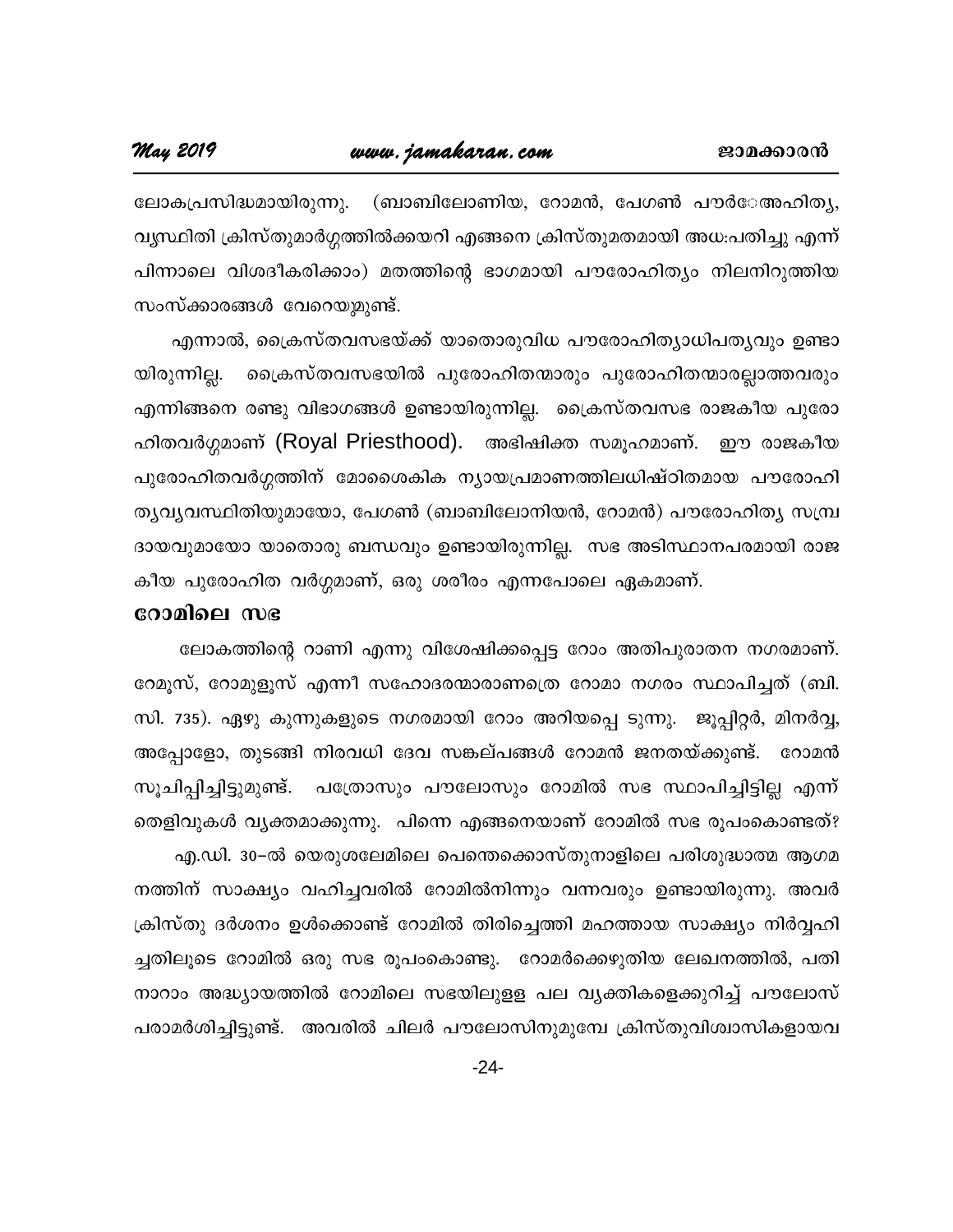രാണ്. ഒരു കാലത്ത് റോമിലേക്ക് കുടിയേറിയവരിൽ പൗലോസിന്റെ പ്രവർത്തനഫല മായി ക്രിസ്തുവിശ്വാസം സ്വീകരിച്ചവരിൽ ചിലരും ഉൾപ്പെട്ടിരുന്നു. ഇവർ പ്രധാന മായും അന്ത്യോക്യാ, എഫേസോസ്, കൊരിന്ത് എന്നിവിടങ്ങളിൽനിന്നുളള വിശ്വാസി കളാകാം. ഇവരും റോമിലെ സഭയുടെ വളർച്ചയ്ക്ക് സഹായ കമായിട്ടുണ്ട്. ഒരു കാര്യം വ്യക്തമാണ്, പത്രോസോ പൗലോസോ റോമിൽ എത്തി പ്രവർത്തിച്ചതിന്റെ ഫലമായിട്ടല്ല റോമിൽ സഭ ഉണ്ടായത്.(എ.ഡി. 313 ൽ ഉണ്ടായ റോമൻ കത്തോലിക്ക സഭയും; ലേഖനങ്ങളിൽ പരിശുദ്ധാത്മാവ് മുദ്രണം ചെയ്തിരിക്കുന്ന റോമാസഭയും ഒന്നല്ല).

### ക്രൈസ്തവസഭ അപ്പൊസ്തലിക (ശ്ലൈഹികം)മാണ്

യേശുക്രിസ്തുവിന്റെ പന്ത്രണ്ട് ശിഷ്യൻമാരെയാണ് അപ്പൊസ്തലന്മാർ എന്ന പദം കൊണ്ട് അടിസ്ഥാനപരമായി ഉദ്ദേശിക്കുന്നത്. അനന്തരം അവൻ തന്റെ പന്ത്രണ്ട് ശിഷ ൃൻമാരെയും അടുക്കൽ വിളിച്ചു. അശുദ്ധാത്മാക്കളെ പുറത്താക്കുവാനും സകലവിധ ദീനവും വ്യാധിയും പൊറുപ്പിപ്പാനും അവർക്ക് അധികാരം കൊടുത്തു. പന്ത്രണ്ട് അപ്പോ സ്തലന്മാരുടെ പോവിത്, ഒന്നാമൻ പത്രോസ് എന്നു പേരുളള ശിമോൻ, അവന്റെ സഹോദരൻ അന്ത്രെയാസ്, സെബദിയുടെ മകൻ യാക്കോബ്, അവന്റെ സഹോദരൻ യോഹന്നാൻ, ഫിലിപ്പോസ്, ബർത്തൊലൊമായി, തോമാസ്, ചുങ്കക്കാരൻ മത്തായി, അല്ഫായുടെ മകൻ യാക്കോബ്, തദ്ദായി, ശീമോൻ, യേശുവിനെ കാണിച്ചുകൊടുത്ത ഈസ്ക്കാര്യോത്ത യൂദ.

മത്തായിയുടെ സുവിശേഷത്തിലെ ഈ ഭാഗം ക്രിസ്തുവിന്റെ അപ്പൊസ്തലന്മാ രെക്കുറിച്ചും അവരുടെ നിയമനത്തെക്കുറിച്ചും വിശദീകരിക്കുന്നു. നിങ്ങൾ പോകുമ്പോൾ സ്വർഗ്ഗരാജ്യം സമീപിച്ചിരിക്കുന്നു എന്നു ഘോഷിപ്പിൻ എന്ന് ക്രിസ്തു അവരോടു പറ ഞ്ഞു. ഉയിർത്തെഴുന്നേറ്റ ക്രിസ്തു ശിഷ്യന്മാരോടു പറഞ്ഞത് ശ്രദ്ധിക്കുക, സ്വർഗ്ഗ ത്തിലും ഭൂമിയിലും സകല അധികാരവും എനിക്കു നല്കപ്പെട്ടിരിക്കുന്നു. ആകയാൽ നിങ്ങൾ പുറപ്പെട്ട് പിതാവിന്റെയും പുത്രന്റെയും പരിശുദ്ധാത്മാവിന്റെയും നാമത്തിൽ സ്നാനം കഴിപ്പിച്ചും ഞാൻ നിങ്ങളോട് കല്പിച്ചതൊക്കെയും പ്രമാണിപ്പാൻ തക്ക

 $-25-$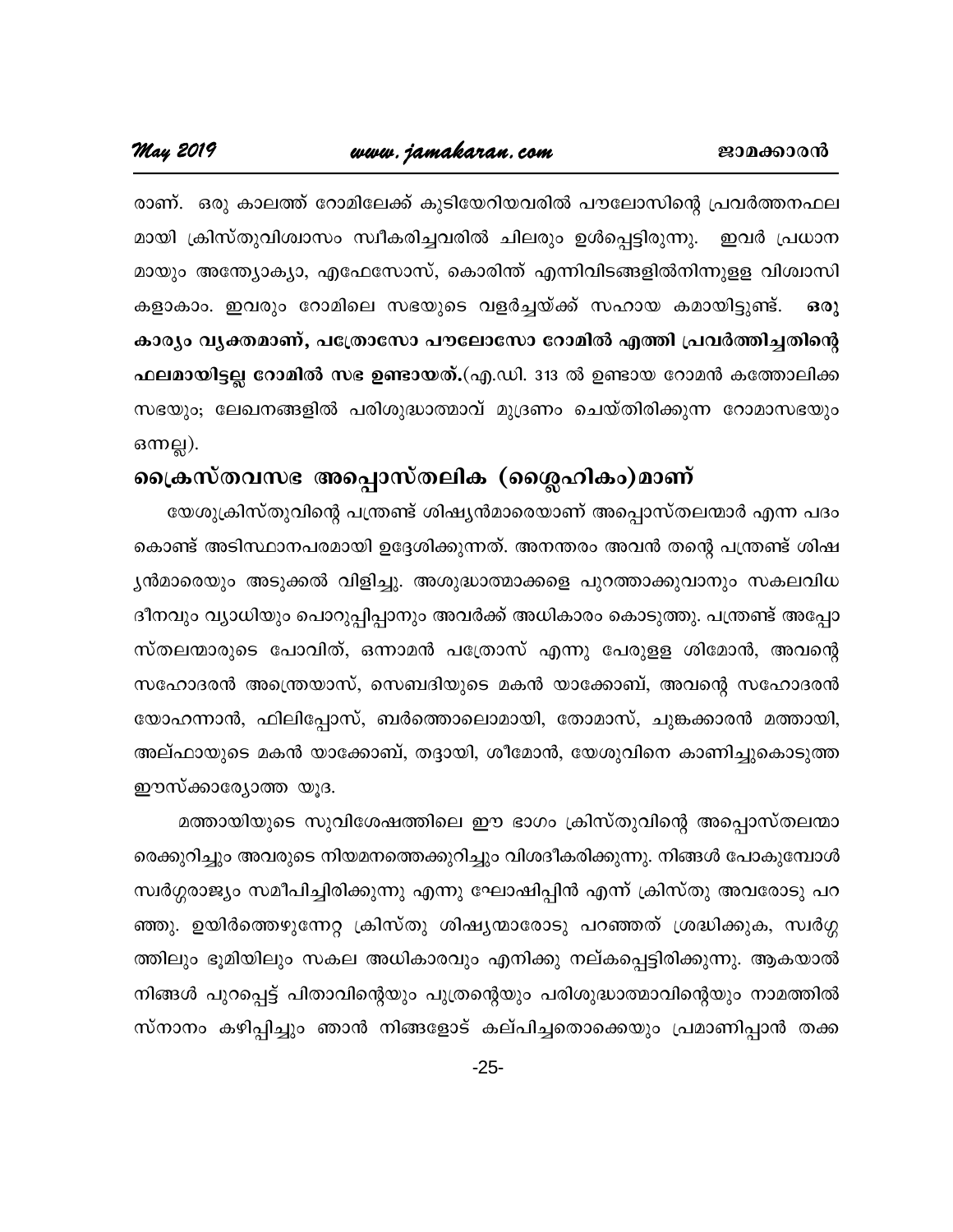**May 2019** 

വണ്ണം ഉപദേശിച്ചുംകൊണ്ട് സകല ജാതികളെയും ശിഷ്യരാക്കികൊൾവിൻ, ഞാനോ ലോകാവസാനത്തോളം എല്ലാ നാളും നിങ്ങളോടുകൂടെ ഉണ്ട്.

മർക്കോസിന്റെ സുവിശേഷത്തിലെ ഒരു വിശദീകരണം ശ്രദ്ധിക്കുക. പിന്നെ അവൻ മലയിൽ കയറി തനിക്കു ബോധിച്ചവരെ അടുക്കൽ വിളിച്ചു. അവർ അവന്റെ അരികെ വന്നു. അവൻ തന്നോടുകൂടെ ഇരിപ്പാനും പ്രസംഗിക്കേണ്ടതിന് അയപ്പാനും ഭൂതങ്ങളെ പുറത്താക്കേണ്ടതിന് അധികാരം ഉണ്ടാകുവാനും പന്തിരുവരെ നിയമിച്ചു. യേശുക്രി സ്തു തന്നെ മൂലക്കല്ലായിരിക്കെ നിങ്ങളെ അപ്പോസ്തലന്മാരും പ്രവാചകന്മാരും എന്ന അടിസ്ഥാനത്തിൽ പണിതിരിക്കുന്നുവെന്നാണ് പൗലോസ് എഴുതിയത്. ദൈവം സഭ യിൽ ഒന്നാമത് അപ്പോസ്തലന്മാർ, രണ്ടാമതു പ്രവാചകന്മാർ മൂന്നാമത് ഉപദേഷ്ടാ ക്കന്മാർ ഇങ്ങനെ ഓരോരുത്തരെ നിയമിക്കുകയും ചെയ്തു എന്ന് പൗലോസ് വൃക്ത മാക്കിയിട്ടുണ്ട്. ആദിമ ക്രൈസ്തവസഭയുടെ അപ്പോസ്തലിക (ശ്ലൈഹിക) അടിത്തറ യാണ് ഇവിടെ സ്ഥിതീകരിക്കപ്പെടുക. സഭ അപ്പോസ്തലികം എന്നു പറയുമ്പോൾ സഭയുടെ ഈ അടിത്തറയാണ് അടിസ്ഥാനപരമായി പരിഗണിക്കപ്പെടുക.

ഗ്രീക്കിൽ അപ്പൊസ്റ്റലൊസ് എന്ന പദമാണ് അപ്പൊസ്തലൻ എന്നതിന് ഉപയോ ഗിച്ചിരിക്കുന്നത്. അയയ്ക്കപ്പെട്ടവൻ എന്നാണർത്ഥം. ക്രിസ്തു തന്റെ ശിഷ്യന്മാരെ അയച്ചു. ക്രിസ്തു തന്റെ ശിഷ്യന്മാർക്ക് മഹാനിയോഗം നല്കി. പ്രസംഗിക്കുവാൻ അവിടുന്ന് അവരെ അധികാരപ്പെടുത്തി. ക്രിസ്തു പഠിപ്പിച്ചത് മറ്റുളളവരെ പഠിപ്പിച്ച് ശിഷ്യരാക്കുവാനും അവരെ സ്നാനപ്പെടുത്തുവാനും അപ്പൊസ്തലന്മാർക്ക് അധികാരം ലഭിച്ചു. ഈ അപ്പൊസ്തലിക നേതൃത്വവുമാണ് ക്രൈസ്തവ സഭയ്ക്കുള്ളത്. ക്രൈസ്ത വസഭ ഈ അപ്പൊസ്തലികത്വമാണ് നിലനിർത്തേണ്ടത്.

അപ്പൊസ്തലിക പ്രബോധനങ്ങൾ അപ്പൊസ്തലൻമാർ സഭയ്ക്ക് എഴുതിയ ലേഖ നങ്ങളാണ്. ഇവ ബൈബിളിൽ പുതിയ നിയമത്തിൽ കാണാം. അപ്പൊസ്തലികത്വം അവകാശപ്പെടുന്ന സഭയ്ക്ക്, ബൈബിൾ പുതിയനിയ മത്തിലെ ലേഖനങ്ങൾക്കുപുറ മേയുളള യാതൊരു പ്രബോധനങ്ങളും, കല്പനകളും തീരുമാനങ്ങളും അപ്പൊസ്ത ലിക പ്രബോധനങ്ങൾക്ക് തുല്യമായോ, പകരമായോ പരിഗണിക്കാനാവില്ല. പൗലോസ്

 $-26-$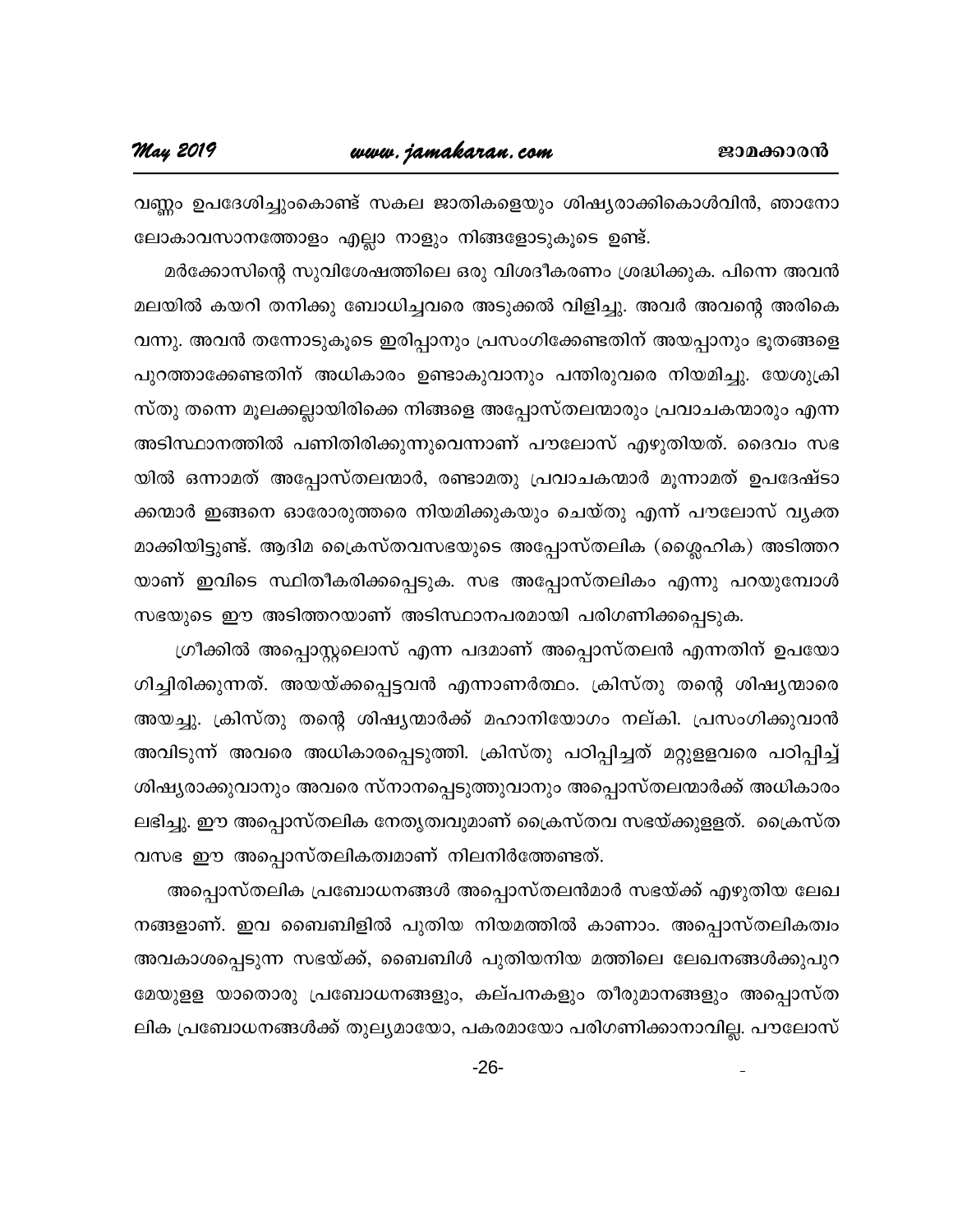### www.jamakaran.com

May 2019

എഴുതുന്നു: ഞങ്ങൾ നിങ്ങളോട് അറിയിച്ചതിന് വിപരീതമായി ഞങ്ങൾ ആകട്ടെ സ്വർഗ്ഗ ത്തിൽ നിന്ന് ഒരു ദൂതനാകട്ടെ നിങ്ങളോട് സുവിശേഷം അറിയിച്ചാൽ അവൻ ശപിക്ക പ്പെട്ടവൻ. ഞങ്ങൾ മുൻപറഞ്ഞതുപോലെ ഞാൻ ഇപ്പോൾ പിന്നേയും പറയുന്നു; നി ങ്ങൾ കൈകൊണ്ട സുവിശേഷത്തിന് വിപരീതമായി ആരെങ്കിലും നിങ്ങളോട് സുവി ശേഷം അറിയിച്ചാൽ അവൻ ശപിക്കപ്പെട്ടവൻ. സഹോദരരെ, ഞാൻ അറിയിച്ച സുവി ശേഷം മാനുഷ്യമല്ല എന്നു നിങ്ങളെ ഓർപ്പിക്കുന്നു. അതു ഞാൻ മനുഷ്യരോടു പ്രാപി ച്ചിട്ടില്ല, പഠിപ്പിച്ചിട്ടുമില്ല. യേശുക്രിസ്തുവിന്റെ സഭ എവിടെയും കാലവും അനുസരി ക്കേണ്ടത്. ഇതിൽ നിന്നും വൃതൃസ്തമായ പ്രധോനമോ പ്രവർത്തന ശൈലിയോ ശുശ്രൂഷ രൂപങ്ങളോ സഭയ്ക്ക് സ്വീകരിക്കാനാവില്ല.

ആദിമ ക്രൈസ്തവസഭയുടെ വ്യക്തിത്വവും സന്ദേശവും ശൈലിയും സമീപ നവും പ്രവർത്തനവും ശുശ്രൂഷയും ആരാധനയുമാണ് അപ്പൊസ്തലികത്വത്തിന്റെ സവിശേഷത. സവിശേഷമായ ഈ അപ്പൊസ്തലിക പൈതൃകമാണ്, പാരമ്പര്യമാണ് സഭ പിൻതുടരേണ്ടത്. ഇതിൽ നിന്നും വൃതിചലിക്കുമ്പോൾ അപ്പോസ്തലികത്വം നഷ്ട പ്പെടുകയും തത്വത്തിൽ മറ്റൊന്നായി മാറുകയുമാണ്.

### എ.ഡി. 45-95 സുവിശേഷവും ഇതര പുതിയനിയമഗ്രന്ഥങ്ങളും

എ.ഡി. 45–നും 95–നും ഇടയ്ക്കുളള കാലഘട്ടത്തിലാണ് സുവിശേഷങ്ങളും ഇതര പുതിയനിയമഗ്രന്ഥങ്ങളും രചിച്ചത്. പരിശുദ്ധാത്മാവ് അതാതവസരം പ്രബോ ധനങ്ങൾ നല്കി സഭയെ ഉപദേശ സത്യത്തിൽ നയിക്കുന്നു.

നാട്ടറിവുകളോ, ഐതീഹൃങ്ങളോ, പുരാണങ്ങളോ അല്ല സഭയ്ക്ക് ഉപദേ ശമായിരിക്കുന്നത്. സകലസതൃത്തിലും വഴി നടത്തുന്ന പരിശുദ്ധാത്മാവ് വെളി പ്പാടുകളിലൂടെ സഭയെ പ്രബോധിപ്പിച്ച് നയിക്കുകയായിരുന്നു.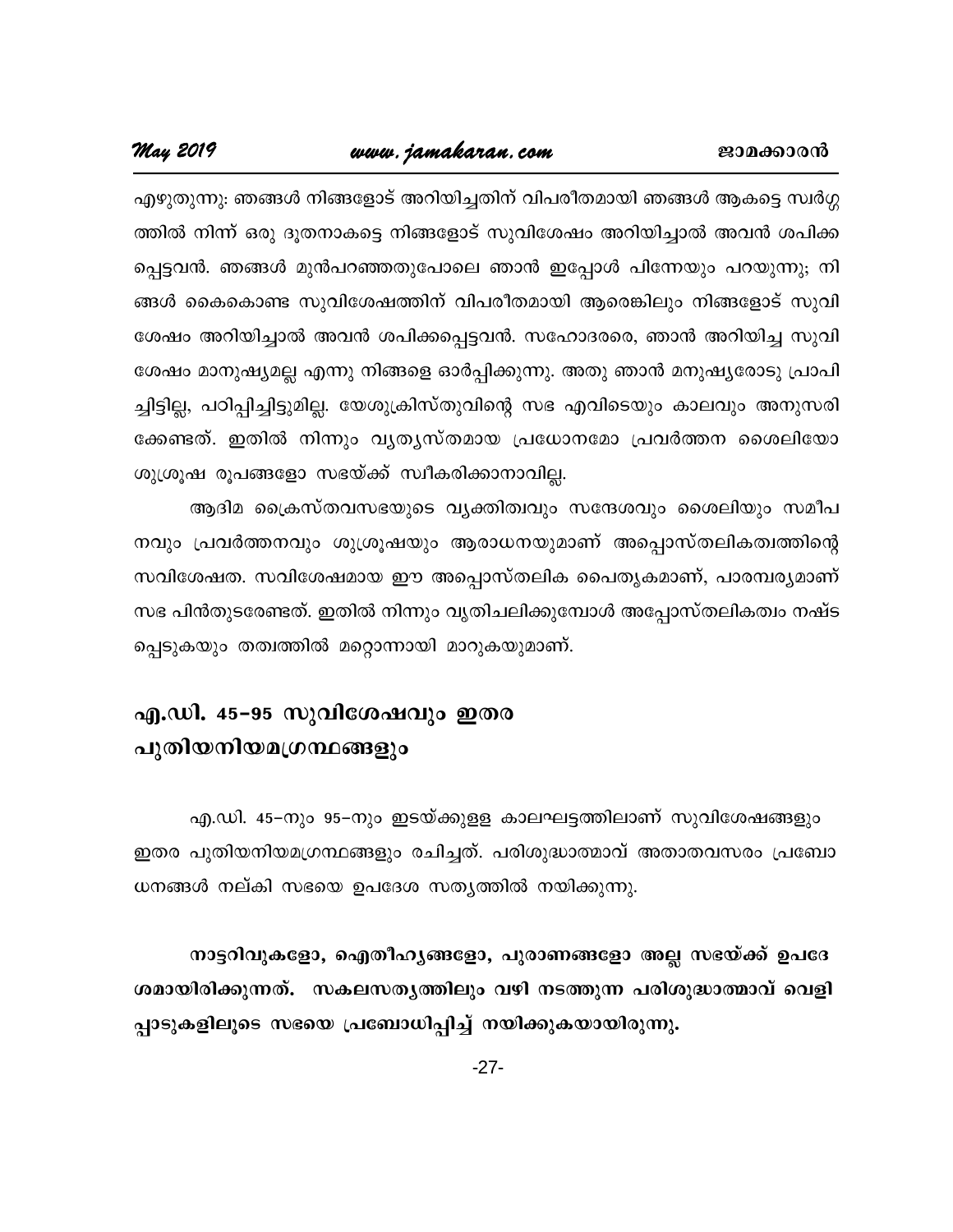### www.jamakaran.com

#### May 2019

തിരുവെഴുത്തുകളുടെ ലിഖിതരൂപം ലഭിക്കുന്നതിനുമുമ്പ് അന്യഭാഷ, പ്രവച വൃാഖൃാനം, വെളിപ്പാട്,  $\mathfrak{O}\circ$ . ്രപഞ്ചോ ധനം എന്നീ  $20B$ മങ്ങളിലൂടെ പരിശുദ്ധാത്മാവ് വിശ്വാസിയോടും സഭയോടും സംസാരിച്ചുകൊണ്ടിരു ന്നു. പരിശുദ്ധാത്മാവ് വിവിധ കൃപാവരങ്ങൾ വിശ്വാസികൾക്ക് നല്കിയിട്ടുണ്ട്. ആശ യാവിഷ്ക്കരണത്തിന് പ്രധാനമായും ഈ കൃപാവരങ്ങളെ പരിശുദ്ധാത്മാവ് ഉപയോ ഗിച്ചു. സഭാ പരിപാലനത്തിനും കൃപാവരങ്ങൾ ആവശ്യമാണ്. തിരുവെഴുത്തുകൾ രേഖയാക്കുന്നതിനു പരിശുദ്ധാത്മാവ് ചിലർക്ക് പ്രത്യേകം നിയോഗം നല്കി. അവരെ അതിനായി അഭിഷേകം ചെയ്തു. ദൈവം ദൂതുകൾ നല്കി അവരെക്കൊണ്ട് അവ രുടെ ഭാഷയിൽ എഴുതിക്കുകയായിരുന്നു. ദൈവിക വെളിപ്പാടുകളുടെ അക്ഷരരൂപ മാണ് തിരുവെഴുത്തുകൾ. ഇവ ദൈവ നിശ്വാസീയവും പൂർണ്ണവുമാണ്. മതഗ്രന്ഥ ങ്ങളോ പുരാണ കൃതികളോ ഇതിഹാസ രചനകളോ തിരുവെഴുത്തുകൾക്കു തുല ൃമോ പകരമോ അനുബന്ധമോ അല്ല. അവയിൽനിന്നെല്ലാം തിരുവെഴുത്തുകൾ വൃത ൃസ്തമാണ്.

പുതിയനിയമത്തിൽ ആകെ 27 കൃതികളുണ്ട്. ഇവയിൽ നാലു സുവിശേഷങ്ങളും ഒരു സഭാചരിത്രവും 21 ലേഖനങ്ങളും അവസാനം ഒരു പ്രവചന ഗ്രന്ഥവും ഉൾപ്പെടു ന്നു. ലേഖനങ്ങളിൽ പൗലോസിന്റെ 14 ലേഖനങ്ങൾ ഉണ്ട്. ഇവയിൽ പത്തെണ്ണം സഭ കൾക്കും നാലെണ്ണം വ്യക്തികൾക്കും എഴുതിയിരിക്കുന്നു. പൗലോസിന്റെ ലേഖനങ്ങ ളിൽ എഫേസ്യർ, ഫിലിപ്യർ, കൊലോസ്യർ, ഫിലേമോൻ എന്നിവ കാരാഗൃഹ ലേഖ നങ്ങളായി അറിയപ്പെടുന്നു. ഒന്ന്, രണ്ട് തെസ്സെലോനിക്യാ ലേഖനങ്ങൾ യുഗാന്ത്യ ശാസ്ത്രപരമാണ്. ഒന്ന്, രണ്ട് തിമൊഥെയൊസ്, തീത്തോസ് എന്നീ ലേഖനങ്ങൾ ഇട യലേഖന (Pastoral Epistles) ങ്ങളാണ്. യാക്കോബ്, പത്രോസ്, യോഹന്നാൻ, യൂദ എന്നിവർ എഴുതിയ ലേഖനങ്ങളെ സാർവ്വത്രികലേഖനങ്ങൾ (പൊതുലേഖനങ്ങൾ, Catholic Epistles) എന്നു പറയും. പുതിയനിയമത്തിലെ പ്രവചനഗ്രന്ഥമാണ്, ബൈബി ളിലെ ഉപസംഹാര കൃതിയായ വെളിപ്പാട് പുസ്തകം. ഇതു ഭാവികാല ശാസ്ത്രമാ ണ്. മത്തായി, മർക്കോസ്, ലൂക്കോസ്, യോഹന്നാൻ എന്നിവയാണ് നാലു സുവിശേ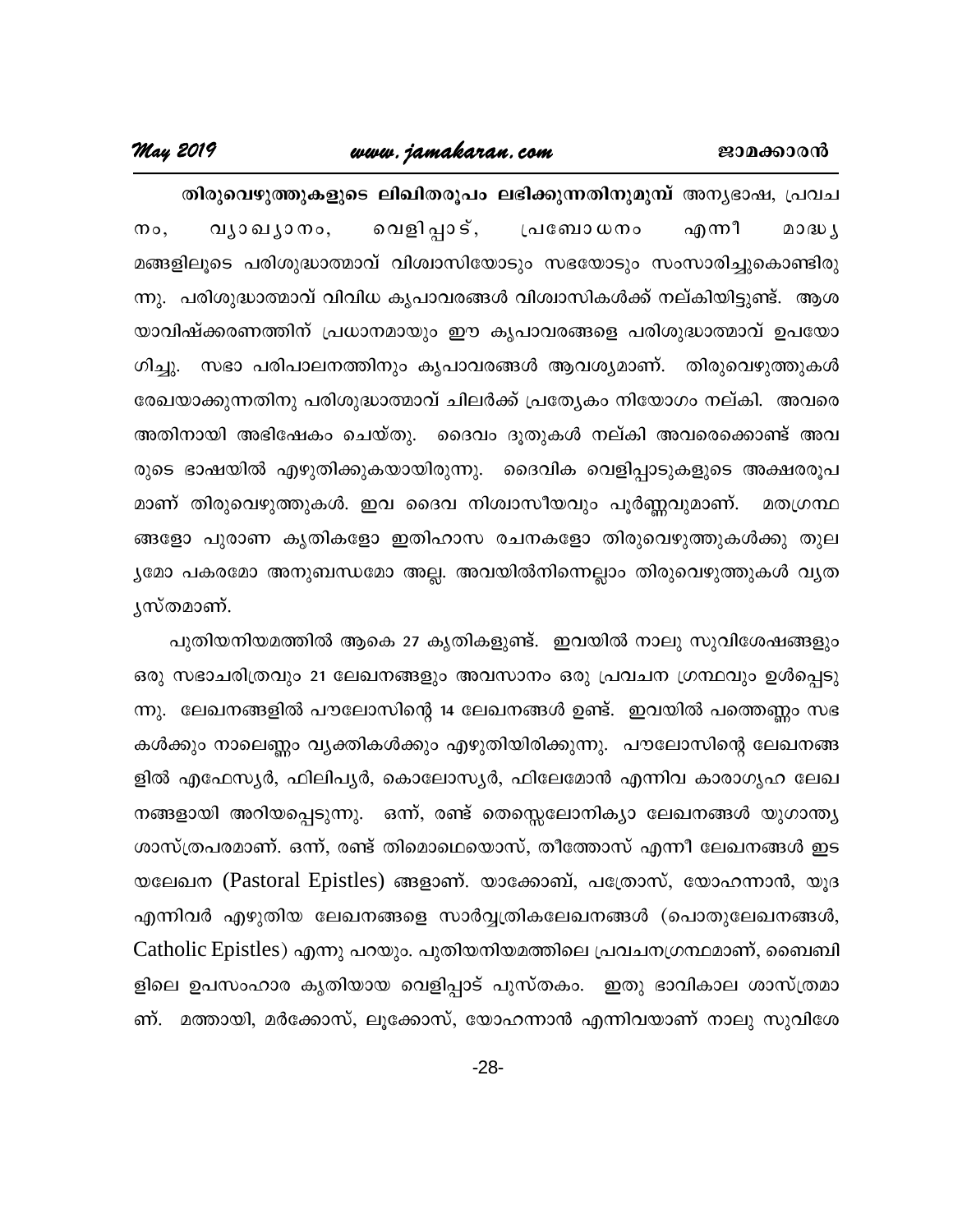#### May 2019 www.jamakaran.com

ഷങ്ങൾ. ഇവയിൽ മത്തായി, മർക്കോസ്, ലൂക്കോസ് എന്നിവ സമാന്തര സുവിശേഷ ങ്ങൾ (Synoptic Gospels) എന്നറിയപ്പെടുന്നു. ഇവയ്ക്കു തമ്മിൽ ശ്രദ്ധേയമായ സാദൃശ്യം ഉണ്ടെന്നാണ് അതിന്റെ കാരണം. സുവിശേഷങ്ങൾ യേശുക്രിസ്തുവിന്റെ ആധികാരിക ജീവചരിത്ര കൃതികളാണ്. പുതിയനിയമ ഗ്രന്ഥങ്ങളുടെ രചയിതാവ്, രചനാകാലം തുടങ്ങിയ വിശദീകരണങ്ങൾ താഴെ ചേർക്കുന്നു.

#### ക്രിസ്തുവിന്റെ ശരീരം

ക്രിസ്തുവിന്റെ ഭൗതിക ശരീര (Mystical body) മാണ് സഭ. പൗലോസ് വേദശാ സ്ത്രപരമായി വളരെ പ്രാധ്യാന്യത്തോടെ ഇക്കാര്യം വിശദീകരിച്ചിട്ടുണ്ട്. പില്ക്കാലത്ത് ഇതു സംബന്ധിച്ച് ധാരാളം പഠനങ്ങളും ഉണ്ടായിട്ടുണ്ട്. ക്രിസ്തു തന്റെ ശരീരയാഗ ത്താലാണ് മാനവരാശിയെ വീണ്ടെടുത്തത്. അവിടുന്ന് ശരീരത്തിൽ കഷ്ടം സഹിച്ചു. രക്തം ചൊരിഞ്ഞു. രക്ഷാകരദൗത്യം പൂർത്തിയാക്കി. അതുവഴി വീണ്ടെടുക്കപ്പെട്ടവരുടെ സമൂഹമായ സഭ ക്രിസ്തുവിന്റെ ഭൗതികശരീരമായി മാറുന്നു. ക്രിസ്തുവിന്റെ അദൃ ശ്മായ സാന്നിദ്ധ്യവും ശക്തമായ കർത്തൃത്വവും സഭയോടൊപ്പമുണ്ട് എന്ന മഹത്തായ സത്യം ഇവിടെ വ്യക്തമാകുന്നു.

ഒപ്പം യേശുവിനെ രക്ഷിതാവായി സ്വീകരിക്കുന്ന ഓരോ വിശ്വാസിയും ഒരു ശരീര ത്തിലെ അവയവങ്ങൾ എന്നപോലെ പരസ്പരം യോജിക്കുകയും സഹകരിക്കുകയും ചെയ്യുന്നു എന്ന വസ്തുതയും ഇവിടെ ചൂണ്ടിക്കാണിക്കുന്നു. ജാതി, മത, വർഗ്ഗ, പരി ഗണനകൾക്കതീതമായി പരിശുദ്ധാത്മാവിലൂടെ ഏവരും ക്രിസ്തുവിൽ ഒന്നാകുന്നു. പാരമ്പര്യവും, കുടുംബ ശ്രേഷ്ഠതയും ലോകസ്വാധീനവും ലോകജ്ഞാനവും ഇവിടെ വിഷയമാകുന്നില്ല. സമ്പത്തിന്റെയോ സംസ്ക്കാരത്തിന്റെയോ അടിസ്ഥാനത്തിലുളള യാതൊരു വിവേചനവും ഇവിടെ ഇല്ല. ഉളളവനും ഇല്ലാത്തവനും എന്ന വേർതിരിവി ല്ല. യാതൊരുവിധ വിഭാഗീയതയുമില്ല.

തുല്യതയുടെയും സാഹോദര്യത്തിന്റെയും കൂട്ടായ്മയുടെയും സംഗമസ്ഥാനമാ വുകയാണ് ക്രിസ്തുവിന്റെ ശരീരമായ സഭ. അവന്റെ ശരീരമായ സഭ എന്നാണ് പൗലോസ് രേഖപ്പെടുത്തിയിട്ടുളളത്. അവൻ സഭ എന്ന ശരീരത്തിന്റെ തലയും എന്ന

 $-29-$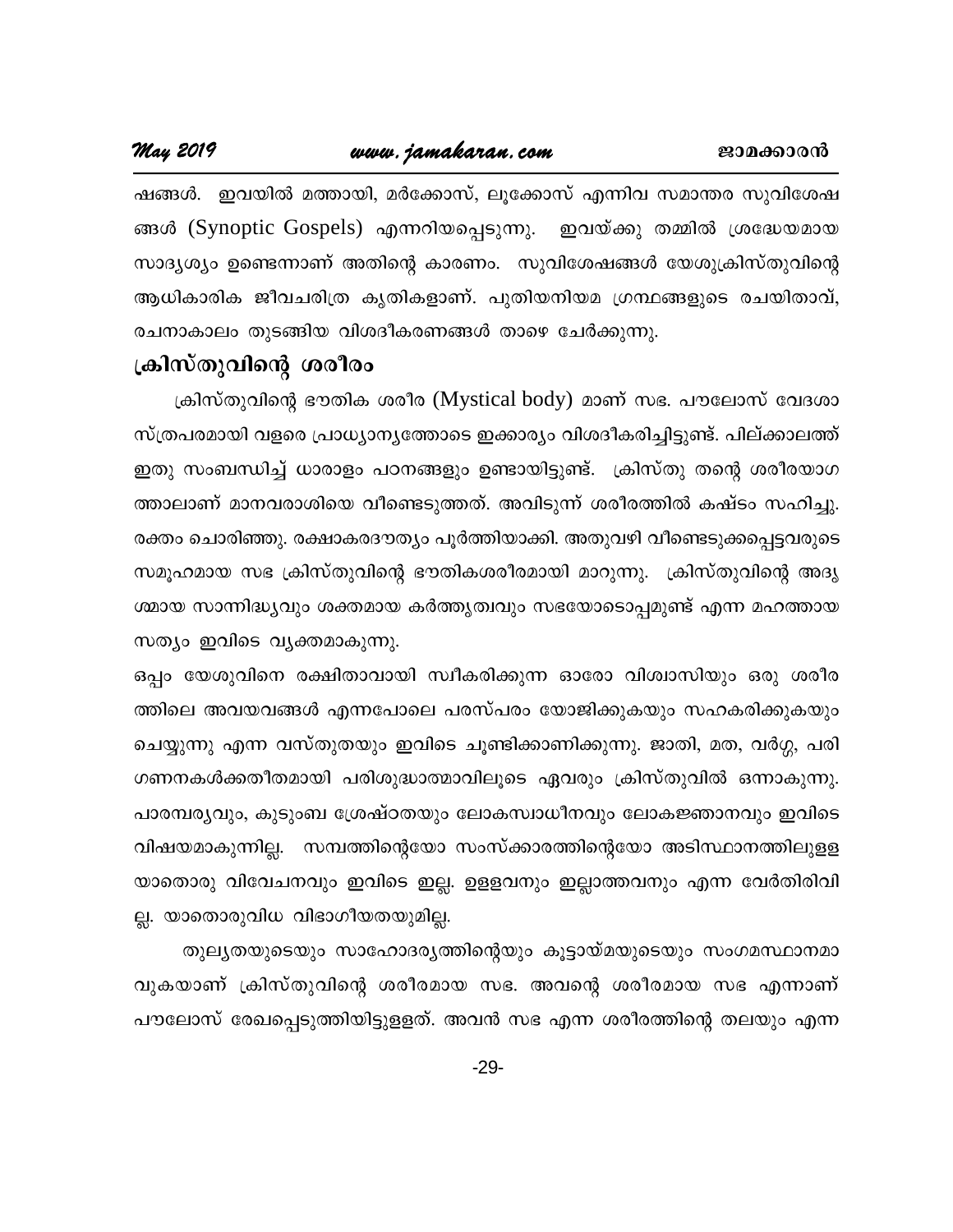പൗലോസിന്റെ പ്രസ്താവനയും ശ്രദ്ധേയമാണ്. ഈ വേദപ്രസ്താവനകൾ ചേർത്തു വച്ചു വായിക്കുമ്പോൾ ഒരാത്മീയ മനസ്സിൽ തെളിഞ്ഞുവരുന്ന അത്യാകർഷകമായ ഒരു ചിത്രമുണ്ട്. സഭ ക്രിസ്തുവിന്റെ ശരീരം; ക്രിസ്തു സഭയുടെ ശിരസ്സ്! തലയായവ നിൽനിന്നല്ലോ ശരീരം മുഴുവൻ സന്ധികളാലും ഞരമ്പുകളാലും ചൈതന്യം ലഭിച്ചും ഏകീഭവിച്ചും ദൈവികമായ വളർച്ച പ്രാപിക്കുന്നു.

ഒരു ക്രിസ്തുവിശ്വാസി ക്രിസ്തുവിന്റെ ശരീരത്തിലെ ഒരു അവയവമാണെന്നുളള ബോധം എത്ര സമുന്നതമാണ്. ഇത് അഭിമാനം പകരുന്ന വിചാരമാണ്. ഒപ്പം ആ ശരീരത്തിന് ഇണങ്ങേണ്ടതാണീ അവയവം എന്ന ചുമതലാ ബോധവും ഉണ്ടാകുന്നു. ആ അവയവത്തിനുപോലും ക്രിസ്തുവിനെ വെളിപ്പെടുത്തുവാനുളള ആത്മീയ ത്രാണി ഉണ്ടാകേണ്ടതാണ്. അത്രയ്ക്ക് ക്രിസ്തുവുമായി ആ അവയവം സജീവമായി ബന്ധം പുലർത്തേണ്ടതുണ്ട്. പാപ സംബന്ധമായി മരിച്ചവരായ നാം ഇനി അതിൽ ജീവിക്കു ന്നത് എങ്ങനെ? അല്ല, യേശു ക്രിസ്തുവിനോട് ചേരുവാൻ സ്നാനം ഏറ്റവരായ നാം എല്ലാവരും അവന്റെ മരണത്തിൽ പങ്കാളികളാകുവാൻ സ്നാനം ഏറ്റിരിക്കുന്നു എന്നു നിങ്ങൾ അറിയുന്നില്ലയോ?

അങ്ങനെ നാം അവന്റെ മരണത്തിൽ പങ്കാളികളായി തീർന്ന സ്നാനത്താൽ അവ നോടു കൂടെ കുഴിച്ചിടപ്പെട്ടു. ക്രിസ്തു മരിച്ചിട്ട് പിതാവിന്റെ മഹിമയാൽ ജീവിച്ചെഴു ന്നേറ്റതുപോലെ നാമും ജീവന്റെ പുതുക്കത്തിൽ നടക്കേണ്ടതിനുതന്നെ. അവന്റെ മര ണത്തിന്റെ സാദൃശൃത്തോടു നാം ഏകീഭവിച്ചവരായെങ്കിൽ പുനരുത്ഥാനത്തിന്റെ സാദൃ ശ്യത്തോടും ഏകീഭവിക്കും. ഞാൻ ദൈവത്തിനായി ജീവിക്കേണ്ടതിന് ന്യായപ്രമാണ ത്താൽ ന്യായപ്രമാണ സംബന്ധമായി മരിച്ചു. ഞാൻ ക്രിസ്തുവിനോടുകൂടെ ക്രൂശി ക്കപ്പെട്ടിരിക്കുന്നു; ഇനി ജീവിക്കുന്നത് ഞാനല്ല; ക്രിസ്തുവത്രേ എന്നിൽ ജീവിക്കുന്നു. ഇപ്പോൾ ഞാൻ ജഡത്തിൽ ജീവിക്കുന്നതോ എന്നെ സ്നേഹിച്ച് എനിക്കുവേണ്ടി തന്നെ

ത്താൻ ഏല്പിച്ചുകൊടുത്ത ദൈവപുത്രങ്കലുളള വിശ്വാസത്താലത്രേ ജീവിക്കുന്നത്. എനിക്കോ നമ്മുടെ കർത്താവായ യേശുക്രിസ്തുവിന്റെ ക്രൂശിൽ അല്ലാതെ പ്രശം സിപ്പാൻ ഇടവരരുത്; അവനാൽ ലോകം എനിക്കും ഞാൻ ലോകത്തിനും ക്രൂശിക്ക

 $-30-$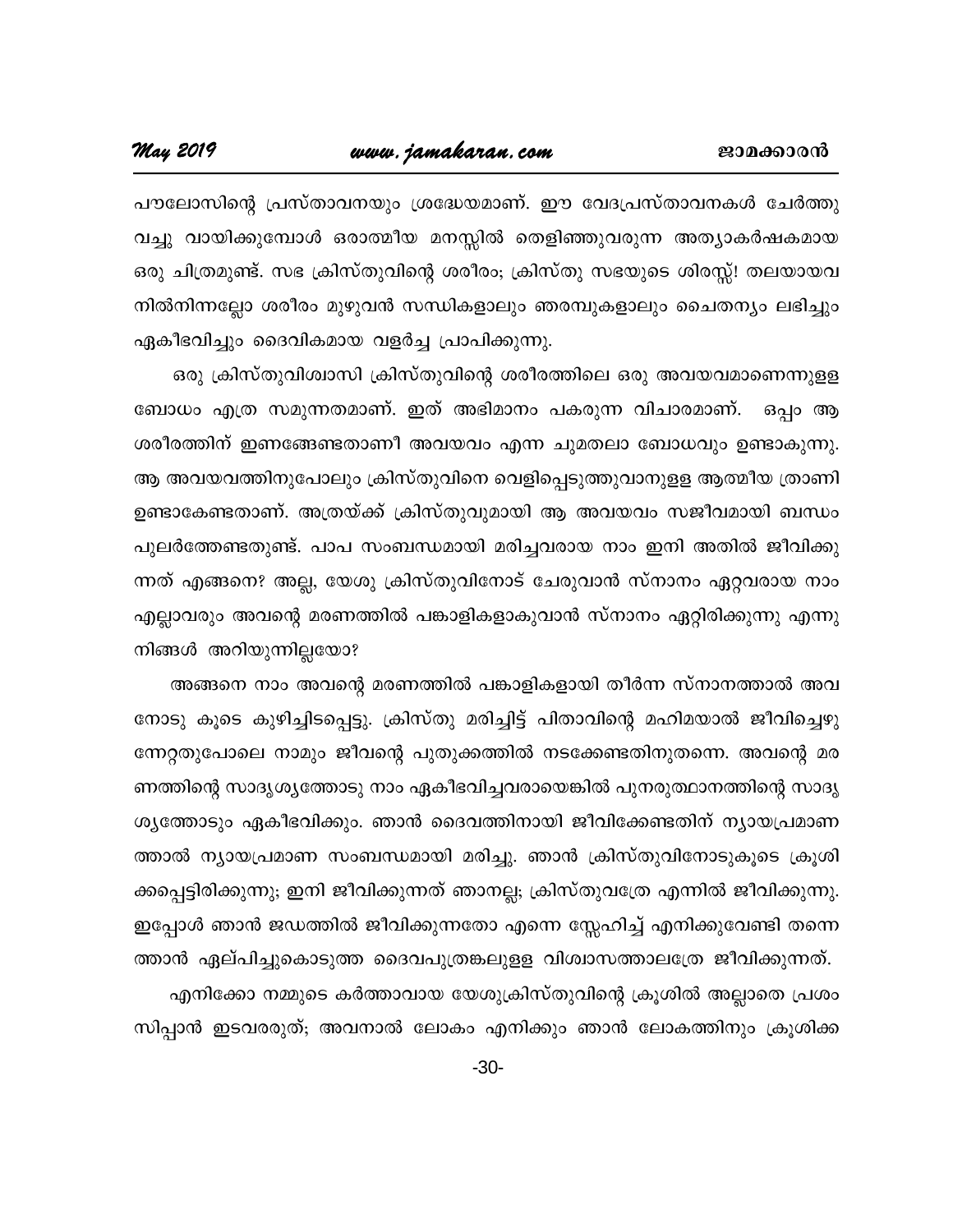#### www.jamakaran.com

May 2019

പ്പെട്ടിരിക്കുന്നു. പരിച്ഛേദനയല്ല, അഗ്രചർമ്മവുമല്ല, പുതിയ സൃഷ്ടിയത്രേ കാര്യം. ഈ വാക്കുകളിലൂടെ സംസാരിക്കുന്നത് പൗലോസിന്റെ ജീവിതമാണ്. പൗലോസ് ക്രൈസ്ത വികതയുടെ ശക്തനായ പ്രബോധകനാണ്. ആ വാക്കുകൾക്കൊപ്പം അദ്ദേഹത്തിന്റെ ജീവിതവും നിൽക്കുന്നു. അല്പം കൂടെ വൃക്തമാക്കിയാൽ ആ പ്രബോധനത്തിന് അടിവരയിടുകയാണ് ആ ജീവിതവും. ക്രിസ്തുവിനോട് അത്ര കണ്ട് സാദൃശ്യപ്പെടു വാൻ കഴിയുന്ന ഒരു ക്രിസ്തുവിശ്വാസി നിശ്ചയമായും ക്രിസ്തുവിന്റെ സഭയാകുന്ന ശരീരത്തിന് ഇണങ്ങുന്ന ഒരു അവയവമായിത്തീരും.

ശരീരത്തിൽ ഓരോ അവയവങ്ങൾക്കും തുലൃ പ്രാധാനൃമാണു ളളത്. അവിടെ ഒരവയവവും അവഗണിക്കപ്പെടുന്നില്ല. ഓരോന്നിനും അതതിന്റെ മാന ൃതയുണ്ട്. അവയവങ്ങൾ ഓരോന്നിനും ശരീരം എന്ന ഘടനയിൽ പരസ്പരം യോജി ച്ചിരിക്കുന്നു, സഹകരിക്കുന്നു. ക്രിസ്തുവിന്റെ ശരീ രമാകുന്ന സഭയിൽ ഓരോ വിശ്വാ സിയും പ്രാധാന്യമുളളവരാണ്. അവർ പരസ്പരം സഹകരിക്കേണ്ടവരും അന്യോന്യം കരുതേണ്ടവരുമാണ്. സഭയിൽ ഓരോ വിശ്വാസിയുടെയും പങ്കാളിത്തത്തെക്കുറിച്ച് പൗലോസ് വിശദീകരിച്ചിട്ടുണ്ട്.

ശരീരം ഒന്നും അതിന് അവയവം പലതും. ശരീരത്തിന്റെ അവയവം പലതായി രിക്കെ എല്ലാം ഒരു ശരീരവും ആയിരിക്കുന്നതുപോലെ ആകുന്നു ക്രിസ്തുവും. യഹൂ ദന്മാരോ യവനന്മാരോ ദാസന്മാരോ സ്വതന്ത്രൻമാരോ നാം എല്ലാവരും ഏകശരീരമാ കുമാറ് ഒരേ ആത്മാവിൽ സ്നാനം ഏറ്റും എല്ലാവരും ഒരേ ആത്മാവിനെ പാനം ചെയ്തുമിരിക്കുന്നു. ശരീരം ഒരു അവയവമല്ല, പലതത്രേ. ഞാൻ കൈ അല്ലായ്ക കൊണ്ട് ശരീരത്തിലുളളതല്ലെന്ന് കാൽ പറയുന്നുവെങ്കിൽ അതിനാൽ അത് ശരീരത്തി ലുളളതല്ല എന്ന് വരികയില്ല. ഞാൻ കണ്ണ് അല്ലായ്കകൊണ്ട് ശരീരത്തിലുളളതല്ലെന്ന്

ചെവി പറയുന്നുവെങ്കിൽ അതിനാൽ അത് ശരീരത്തിലുളളതല്ല എന്നും വരികയില്ല. ശരീരം മുഴുവൻ കണ്ണായാൽ ശ്രവണം എവിടെ? മുഴുവൻ ശ്രവണമായാൽ ഘ്രാണം എവിടെ? ദൈവമോ തന്റെ ഇഷ്ടപ്രകാരം അവയവങ്ങളെ ശരീരത്തിൽ വെവ്വേറയായി വച്ചിരിക്കുന്നു. സകലതും ഒരു അവയവമെങ്കിൽ ശരീരം എവിടെ? എന്നാൽ അവയവ

 $-31-$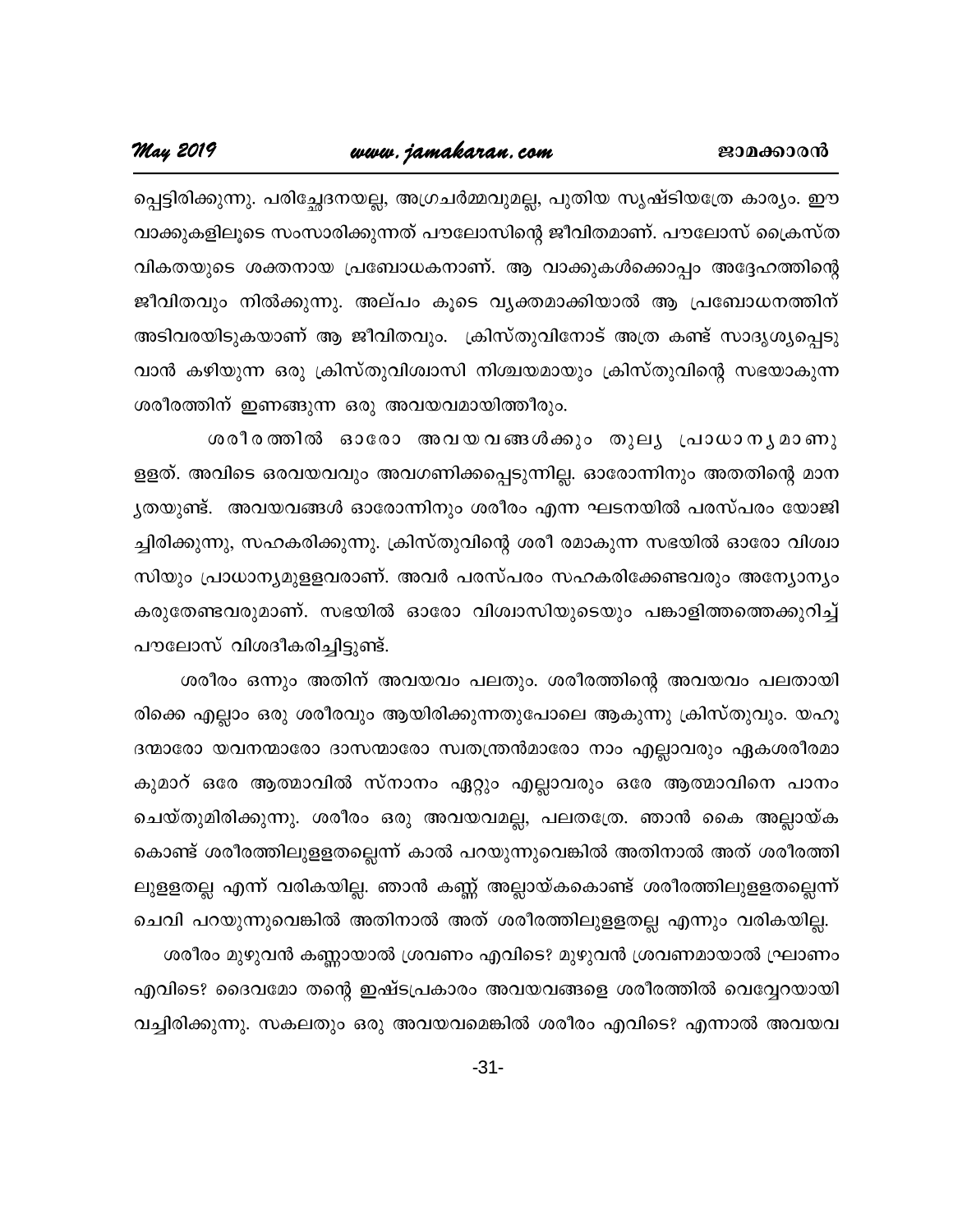### www.jamakaran.com

#### May 2019

ങ്ങൾ പലതെങ്കിലും ശരീരം ഒന്നുതന്നെ. കണ്ണിന് കയ്യോട്: നിന്നെകൊണ്ട് എനിക്ക് ആവശ്യമില്ല എന്നും തലയ്ക്ക് കൈകളോട് നിങ്ങളേക്കൊണ്ട് എനിക്ക് ആവശ്യമില്ലാ എന്നും പറഞ്ഞുകൂടാ. ശരീരത്തിൽ ബലം കുറഞ്ഞവ എന്നുതോന്നുന്ന അവയവ ങ്ങൾ തന്നെ ആവശ്യമുളളവയാകുന്നു. ശരീരത്തിൽ മാനം കുറഞ്ഞവയെന്നു തോന്നു ന്നവയ്ക്ക് നാം അധികം മാനം അണിയിക്കുന്നു. നമ്മിൽ അഴകുകുറഞ്ഞവയ്ക്ക് അധികം അഴക് വരുത്തുന്നു. നമ്മിൽ അഴകുളളവയ്ക്ക് അത് ആവശ്യമില്ലല്ലോ. ശരീരത്തിൽ ഭിന്നത വരാതെ അവയവങ്ങൾ അന്യോന്യം ഒരുപോലെ കരുതേണ്ടതിനായി ദൈവം കുറവുളളതിനു അധികം മാനം കൊടുത്തുകൊണ്ട് ശരീരത്തെ കൂട്ടിച്ചേർത്തിരിക്കു ന്നു. അതി നാൽ ഒരു അവയവം കഷ്ടം അനുഭവിക്കുന്നുവെങ്കിൽ അവയവങ്ങൾ ഒക്കെയും കൂടെ സന്തോഷിക്കുന്നു. എന്നാൽ നിങ്ങൾ ക്രിസ്തുവിന്റെ ശരീരവും ഓരോ രുത്തൻ വെവ്വേറെയായി അവയവങ്ങളും ആകുന്നു.

ക്രിസ്തുവിന്റെ ശരീരമാകുന്ന സഭയിൽ നിന്നും ഒരു അവയവത്തെ മുറിച്ചുമാറ്റു കയോ കുറേ അവയവങ്ങൾ പ്രത്യേകം സംഘടിച്ചു വേറിട്ടു നില്ക്കുകയോ ചെയ്താൽ ആ ശരീരം വൈകല്യമുളളതും ദുർബലവുമാകും. ശരീരത്തിനു ചേർന്ന പ്രവൃത്തി അല്ല അത്. ക്രിസ്തുവിന്റെ സഭ ഒരിക്കലും വിഭജിക്കപ്പെടുവാൻ പാടില്ല. സഭ ഏകമാ ണ്. സഭ ഏകമായിരിക്കുന്നതു പോലെ വിശ്വാസികളുടെ ഐകൃവും സുപ്രധാനമാ ണ്. യഹൂദനും യവനനും എന്നില്ല, ദാസനും സ്വതന്ത്രനും എന്നില്ല, ആണും പെണ്ണും എന്നില്ല നിങ്ങൾ എല്ലാവരും ക്രിസ്തുയേശുവിൽ ഒന്നത്രേ എന്നാണ് പൗലോസ് രേഖ പ്പെടുത്തിയിരിക്കുന്നത്.

#### വീണ്ടും ജനനം

ഒരു വൃക്തി യേശുവിനെ കർത്താവ് എന്ന് ഏറ്റുപറയുമ്പോൾ വാസ്തവത്തിൽ സംഭവിക്കുക ആ വൃക്തിയുടെ വീണ്ടും ജനനമാണ്. ജഡത്താൽ ജനിച്ചതു ജഡം ആകുന്നു. ആത്മാവിനാൽ ജനിച്ചത് ആത്മാവാകുന്നു. നിങ്ങൾ പുതുതായി ജനി ക്കേണം എന്നു ഞാൻ നിങ്ങളോട് പറകയാൽ ആശ്ചര്യപ്പെടരുത് എന്ന് ക്രിസ്തു പറ ഞ്ഞു. പുതുതായി ജനിച്ചില്ല എങ്കിൽ ദൈവരാജ്യം കാൺമാൻ ആർക്കും കഴിയുക

 $-32-$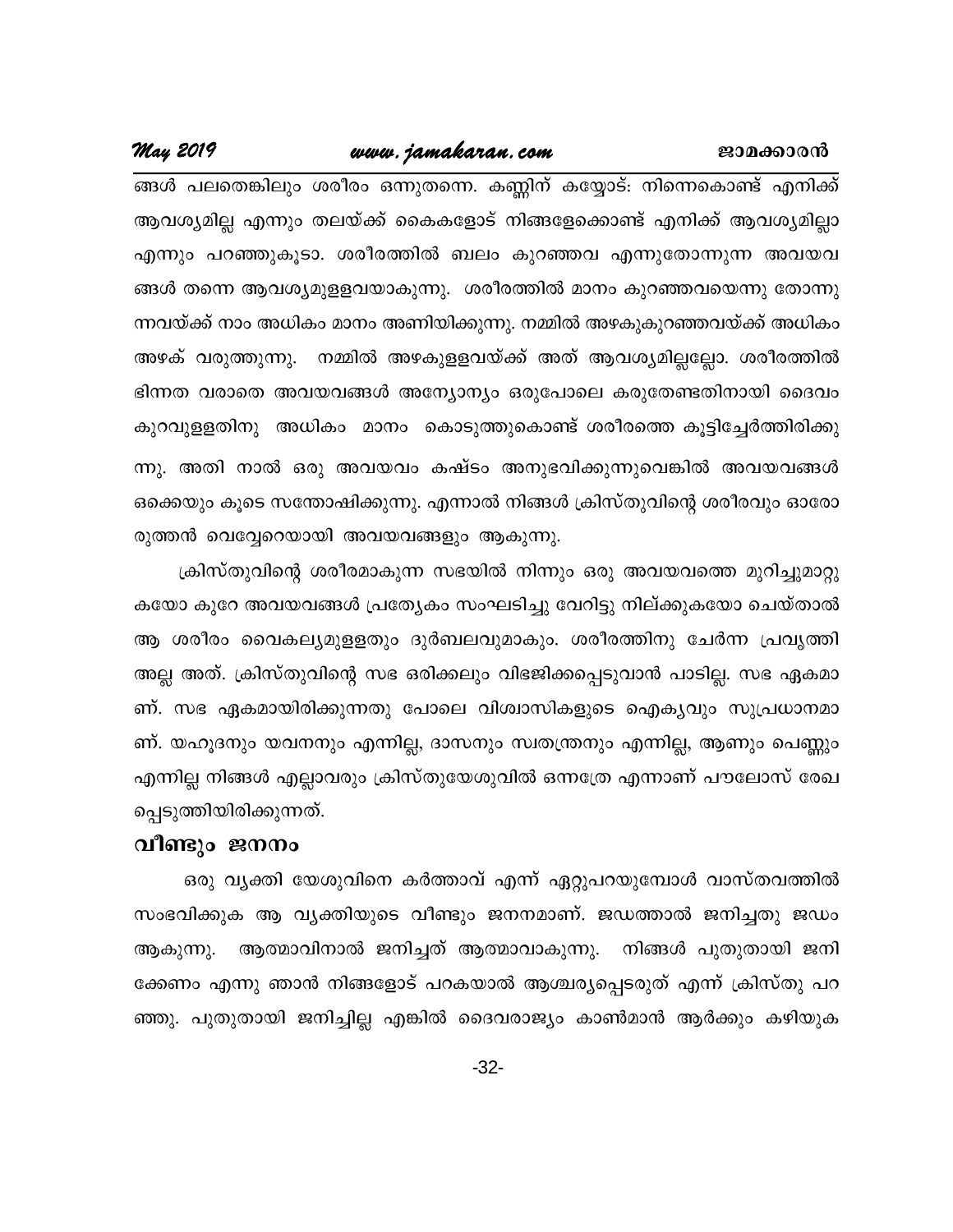#### May 2019

യില്ല എന്ന ക്രിസ്തുവചനം വീണ്ടും ജനനാനുഭവത്തിന്റെ ആവശ്യകതയിലേക്കു വിരൽ ചൂണ്ടുന്നു. 1. പാപവും മരണവും നിഴൽവീശിയ സ്ഥാനത്ത് നിത്യജീവനിലേക്കുളള പുരോഗതിയാണ് വീണ്ടും ജനനത്തിലൂടെ അനുഭവമാക്കുക. ജഡത്തിൽ കഴുയുന്നു വെങ്കിലും ആത്മസ്വഭാവം പ്രാപിക്കുന്നു.

2. ആത്മീയമായ ചിന്ത സ്വന്തമാകുന്നു. ജഢിക ഇച്ഛകൾക്കും ശീല ങ്ങൾക്കും പരിചയങ്ങൾക്കും എതിരെ പൊരുതുവാനുളള ആത്മീയ ആവേശവും കരുത്തും ലഭ്യ മാകുന്നു. ചിന്തയും പ്രവൃത്തിയും ശീലവും സ്വഭാവവും പെരുമാറ്റവും ആത്മീയമാ കുകയും ഒരു ആത്മീയ വ്യക്തിത്വം രൂപപ്പെടുകയും ചെയ്യുന്നു. ഇതാണ് യഥാർത്ഥ ക്രിസ്തുവിശ്വാസിയുടെ തത്വം. ആത്മാവിനെ പ്രാപിച്ചതോടെ 3. പുത്രത്വത്തിന്റെ സ്വാ തന്ത്രവും പ്രാഗത്ഭ്യവും കൂട്ടായ്മയും ദൈവവുമായി ഉണ്ടാകുന്നു. ശക്തമായ ഈ ആത്മീയ അതുഭവം തിൻമയ്ക്കും പാപത്തിനും എതിരേയുളള ഒരു പ്രതിരോധശക്തി യായി മാറുകയാണ്. യേശുവിനെ കർത്താവ് എന്ന് ഒരു വ്യക്തി ഏറ്റുപറയുമ്പോൾ വാസ്തവത്തിൽ അവനിൽ ഒരു 4. ആത്മീയശസ്ത്രക്രിയ തന്നെയാണ് നടക്കുന്നത്. ഒരു ആന്തരികനവീകരണം, വിപ്ലവാത്മകമായ പരിവർത്തനം, സമഗ്രമായ രൂപാന്തരം അതാണ് വ്യക്തിയിൽ സംഭവിക്കുന്നത്. അവിടെ ഒരു ആത്മീയ ജീവൻ ശക്തിപ്പെടു ന്നു. യഥാർത്ഥത്തിൽ ആ വ്യക്തിയിൽ സ്വന്തം പ്രകൃതിക്കും സ്വഭാവത്തിനും വ്യത്യ സ്തമായി ക്രിസ്തു ഉരുവാകുകയാണ്. ജഡത്തിനും മനോവികാരങ്ങൾക്കും ഇഷ്ടമു ള്ളതു പ്രവൃത്തിക്കുന്ന, പാരമ്പര്യമനുസരിച്ച് കൈവന്ന ശീലങ്ങൾക്കും സ്വഭാവങ്ങൾക്കും അടിമപ്പെട്ടു കഴിയുന്ന, വ്യക്തിയിൽ ക്രിസ്തു ഉരുവാകുമ്പോൾ വ്യക്തിയിൽ സംഭവി ക്കുന്ന വൃതിയാനം അവർണ്ണനീയം തന്നെ.

5. ക്രിസ്തുവിന്റെ സമീപനവും ക്രിസ്തുവിന്റെ ഭാവവും ക്രിസ്തുവിന്റെ ശൈലിയും വൃക്തിയുടെ വൃക്തിത്വത്തിന്റെ സവിശേഷതകളായി മാറുകയാണ്. ഒരു വൃക്തിയി ലേക്കു പകരുന്ന ദൈകൃപയുടെ അനന്തസാദ്ധ്യതകളാണ് നാം ഇവിടെ ദർശിക്കുക. ഈ മാറ്റത്തിന് അടിസ്ഥാനകാരണമായ വിശ്വാസവും ഏറ്റുപറച്ചിലും എങ്ങനെ നിസ്സാ രമാകും? ക്രിസ്തുവിനെ യഥാർത്ഥത്തിൽ ഉൾക്കൊണ്ട ഈ വ്യക്തി സമൂഹത്തിൽ

 $-33-$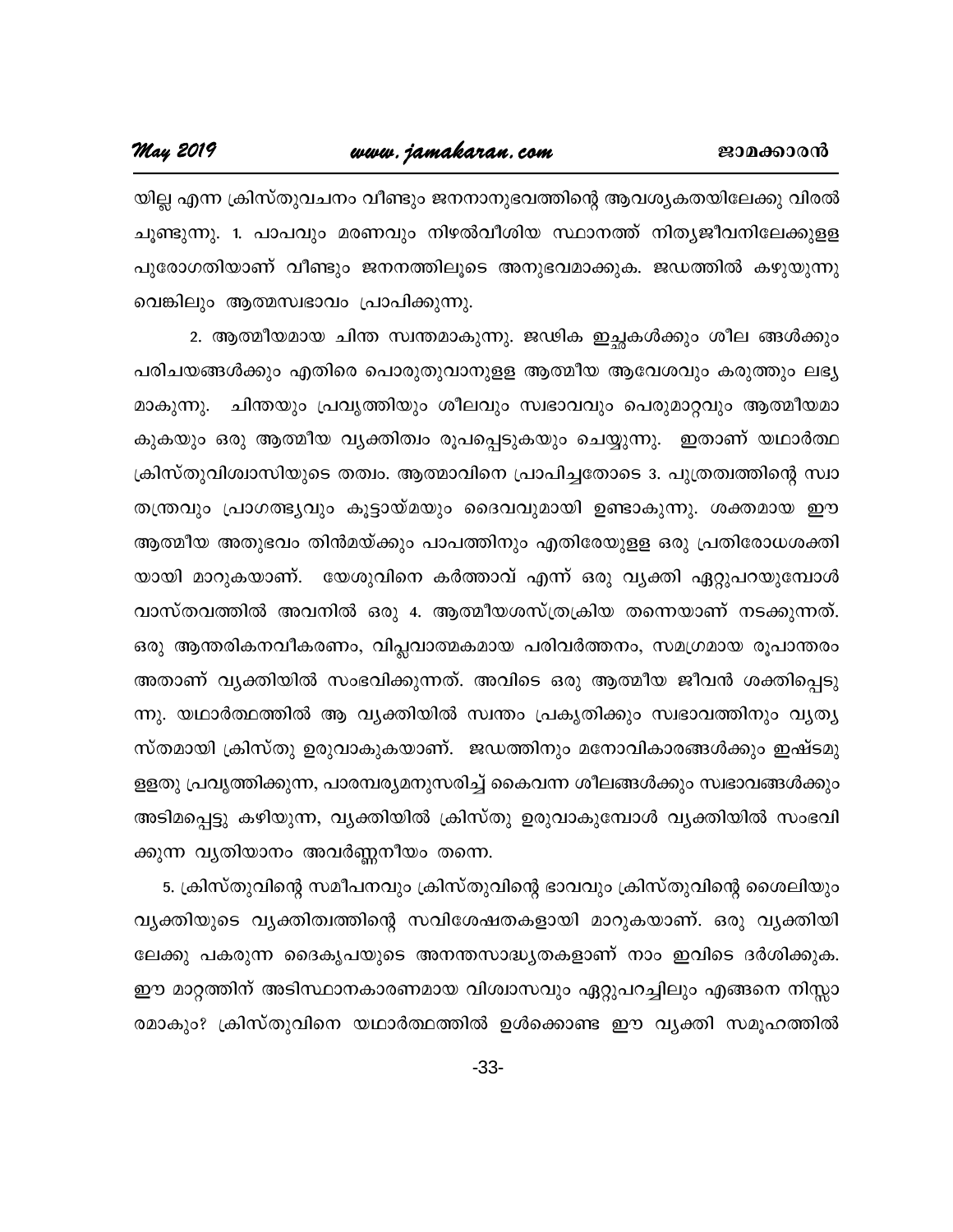### www.jamakaran.com

May 2019

മൂല്യങ്ങളുടെ പേരിൽ സമുന്നതനും വ്യത്യസ്തനുമാവുകയാണ്. എതിരറ്റ വ്യക്തിത്വ ത്തിന്റെ ഉടമയാവുകയാണ്. അധാർമ്മികതയ്ക്കും അസൻമാർഗ്ഗികതയ്ക്കും സാമൂ ഹികതിൻമകൾക്കും ഇരുളിന്റെ ശക്തിക്കും എതിരെ ഒരു ധാർമ്മിക ശക്തിയായി തീരു കയാണ്. ജീവിതമൂല്യങ്ങളുടെ വക്താവും സംരക്ഷകനുമായി ആ വ്യക്തി മാറുകയാ ണ്.

ഞാൻ ക്രിസ്തുവിനോടു കൂടെ ക്രൂശിക്കപ്പെട്ടിരിക്കുന്നു, ഇനി ജീവിക്കുന്നതു ഞാനല്ല ക്രിസ്തുവത്രേ എന്നിൽ ജീവിക്കുന്നുവെന്നാണ് അത്ഭുതകരമായ ഈ രൂപാ ന്തരത്തെപ്പറ്റി പൗലോസ് സാക്ഷിച്ചത്. ഒരുവൻ ക്രിസ്തുവിലായാൽ അവൻ പുതിയ സൃഷ്ടിയാകുന്നു. പഴയതു കഴിഞ്ഞുപോയി, ഇതാ അതു പുതുതായി തീർന്നിരിക്കു ന്നു. വീണ്ടും ജനനത്തിന്റെ വിപ്ലാവാത്കമായ ഈ അനുഭവം പുതിയൊരു മാനവികത യുടെ ശംഖനാദം മുഴക്കുകയാണ്. വീണ്ടും ജനനാനുഭവം ഉളളവരിൽ പ്രകടമാകുന്ന ഈ മാറ്റം സമൂഹം ശ്രദ്ധിക്കും. സമൂഹത്തെ അത് ആഴത്തിൽ സ്വാധീനിക്കും. യുക്തി രഹിതവും അർത്ഥശൂനൃവുമായ മതാചാരങ്ങളിലും മതാനുഷ്ഠാനങ്ങളിലും അതൃപ്ത രായ, അസ്വസ്ഥരായ ലോകജനത ആത്മീയമായ ക്രൈസ്തവികതയിലാണ്.

ക്രിസ്തുകേന്ദ്രീകൃതമായ ജീവിതം നയിക്കുന്ന യഥാർത്ഥ ക്രൈസ്തവികതയുടെ വക്താക്കൾക്കു മാത്രമേ സമൂഹത്തിന് ആത്മീയതയുടെ പുതിയ ഭൂമിയും പുതിയ ആകാശവും ചൂണ്ടിക്കാണിക്കാനാവൂ. വിശ്വാസത്തിന്റെയും ഏറ്റുപറച്ചിലിന്റെയും അടി ത്തറയിൽ ഉയർന്നു നിൽക്കുന്ന പ്രകാശഗോപുരാണ് സമൂഹത്തിൽ ഒരു യഥാർത്ഥ ക്രിസ്തുവിശ്വാസി. ഇത്തരം ക്രിസ്തുവിശ്വസികളുടെ സമൂഹമാണ് എക്ലേസിയാ അഥവാ WB.

#### യേശുവിന്റെ കർത്തൃത്വം

യേശുവിനെ കർത്താവ് എന്ന് വായ്കൊണ്ട് ഏറ്റുപറയുമ്പോൾ മറ്റൊരു സംഭവം കൂടെ നടക്കുകയാണ്, ആ വ്യക്തി തന്റെ ജീവിതത്തിന്റെ കർത്തൃത്വം ക്രിസ്തുവിനു കൈമാറുകയാണ്. ഒരാത്മീയ പ്രമാണത്തിനും നേതൃത്വത്തിനും ആ വൃക്തി വിധേയ ത്വമുളളവനായി മാറുന്നു. ക്രിസ്തുവിന്റെ നുകം ഏൽക്കുകയാണദ്ദേഹം. ക്രിസ്തു

 $-34-$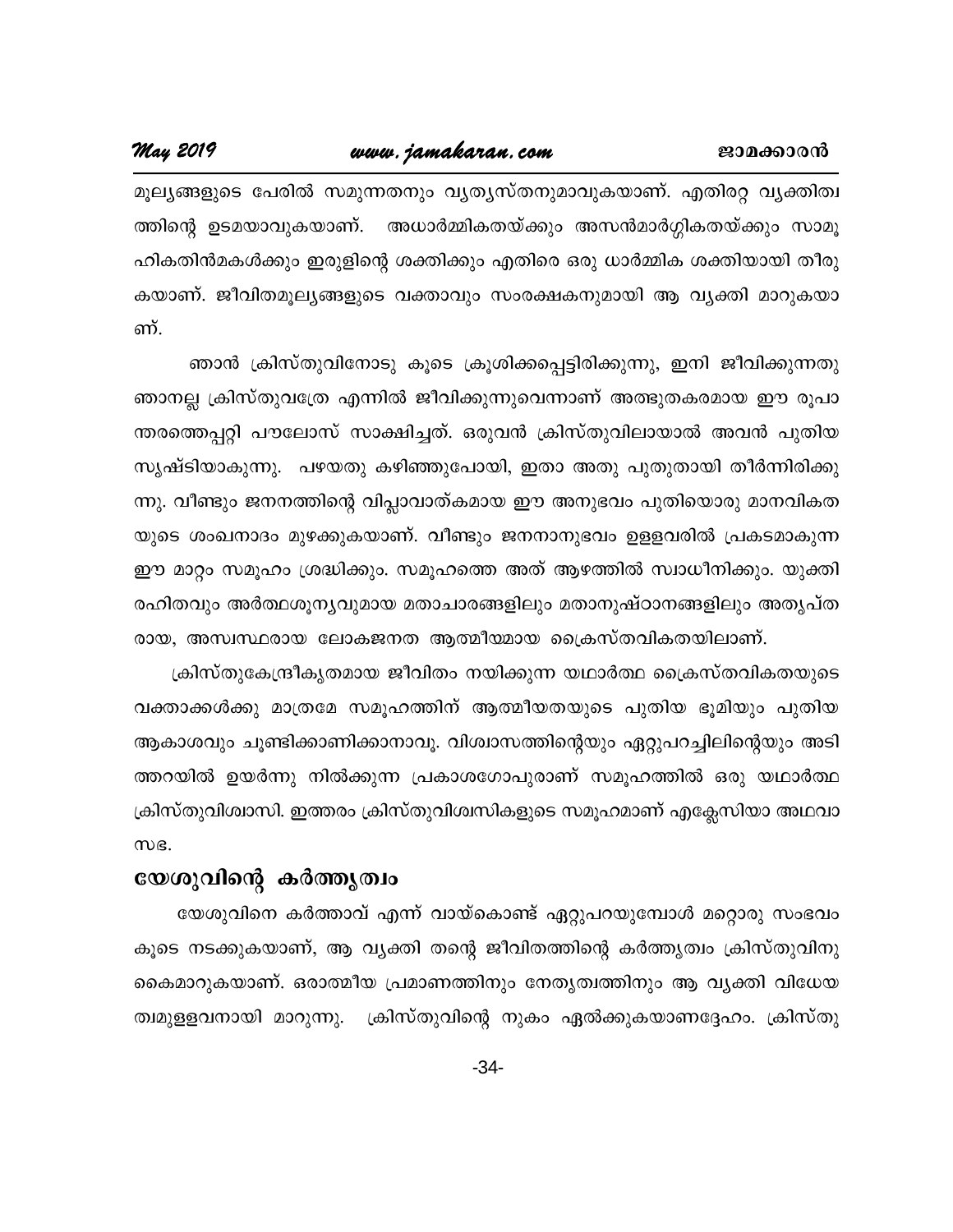May 2019

ആ വൃക്തിക്ക് ഗുരുവും പാഠപുസ്തകവും സർവ്വകലാശാലയുമാണ്. ക്രിസ്തുവിന്റെ നുകം മൃദുവും ചുമട് ലഘുവുമാണ്. യഥാർത്ഥത്തിൽ ക്രിസ്തുവിനു ശിഷ്യനാകുന്ന വ്യക്തി ജീവിതത്തിൽ പരാജയപ്പെടുകയില്ല.

ക്രിസ്തുവിന്റെ കർത്തൃത്വത്തിനു വിധേയപ്പെടുന്ന വ്യക്തിയുടെ ജീവിതപടകിന്റെ അമരക്കാരനായി ക്രിസ്തു മാറുകയാണ്. അതോടെ ശാന്തിയും സംതൃപ്തിയും സൗഭാ ഗൃവും നിറഞ്ഞ അർത്ഥവത്തായ ഒരു ജീവിതമായി അതു തീരുന്നു. കാറും കോളും കൊടുങ്കാറ്റും നിറഞ്ഞ പ്രതികൂല സാഹചര്യങ്ങളിലും ആ പടക് മറിയുകയില്ല. തളരു കയില്ല, ദിശ തെറ്റുകയില്ല. നിർഭയത്വവും സുരക്ഷിതത്വവും സമാധാനവും വ്യക്തമായ ദിശാബോധവും അവിടെയുണ്ട്. ഓളങ്ങളെയും തിരമാലകളെയും തട്ടിമാറ്റി ആ പടക് ലക്ഷ്യസ്ഥാനത്ത്, ശാന്തതീരത്ത് ജയഭേരിമുഴക്കി ചെന്നടുക്കും. കാരണം അമരക്കാ രൻ ക്രിസ്തുവാണ്. ക്രിസ്തുവിലൂടെ അനുഭവമാകുന്ന ആത്മരക്ഷ എത്ര മഹത്തായ ത്! അതിനാലാണ് ഇത്ര വലിയ രക്ഷ എന്ന് തിരുവചനം അതിനെ വിശേഷിപ്പിച്ചത്. കർത്താവ് രക്ഷിക്കപ്പെടുന്നവരെ ദിനംപ്രതി ഒരു പുതിയ വ്യവസ്ഥിയിൽ ചേർക്കുവാൻ സ്ഥാപിച്ച വ്യവസ്ഥിതിയാണ് സഭ. സഭയിൽ ചേരേണ്ട യോഗ്യത – വീണ്ടും ജനനം അഥവാ രക്ഷിക്കപ്പെടുന്നതാണ്. രക്ഷിക്കപ്പെട്ടവരുടെ സമൂഹമാണ് സഭ. സഭ ദൈവ ത്തിന്റെ ജനമാണ്. ദൈവം സ്നേഹിക്കുന്ന, ശ്രദ്ധിക്കുന്ന, കരുതുന്ന, സൂക്ഷിക്കുന്ന തന്റെ സ്വന്തജനം.

### രക്തച്ചൊരിച്ചിലിന്റെ നാട്ടിൽ (ശ്രീലങ്കയിലെ ജനങ്ങൾക്കായും യേശുക്രിസ്തു രക്തം

#### ചൊരിഞ്ഞിട്ടുണ്ട്)

ഇക്കഴിഞ്ഞ ഈസ്റ്റർ ദിനത്തിൽ ശ്രീലങ്കയിലെ സ്പോടനത്തിൽ ജീവഹാനി സംഭവിച്ചവർക്കും പരിക്കുകളേറ്റ ഏവർക്കുമായി അവരുടെ ദു:ഖത്തിൽ പങ്കുചേരുന്നു. 10 വർഷത്തിന് മുമ്പ് വരെ വടക്ക് ഭാഗത്തെ ശ്രീലങ്കയിലെ തമിഴ് ജനങ്ങളിൽ ലക്ഷക്ക ണക്കിനാളുകൾ സ്ഫോടന പരമ്പരകളിലൂടെ മരിച്ചു; ജീവിക്കുന്ന രക്തസാക്ഷികളായും തുടരുന്നു. ഇപ്പോൾ തെക്കു ഭാഗത്തുളള തമിഴ് ജനതയെയും സ്ഫോടനങ്ങൾ പിൻതു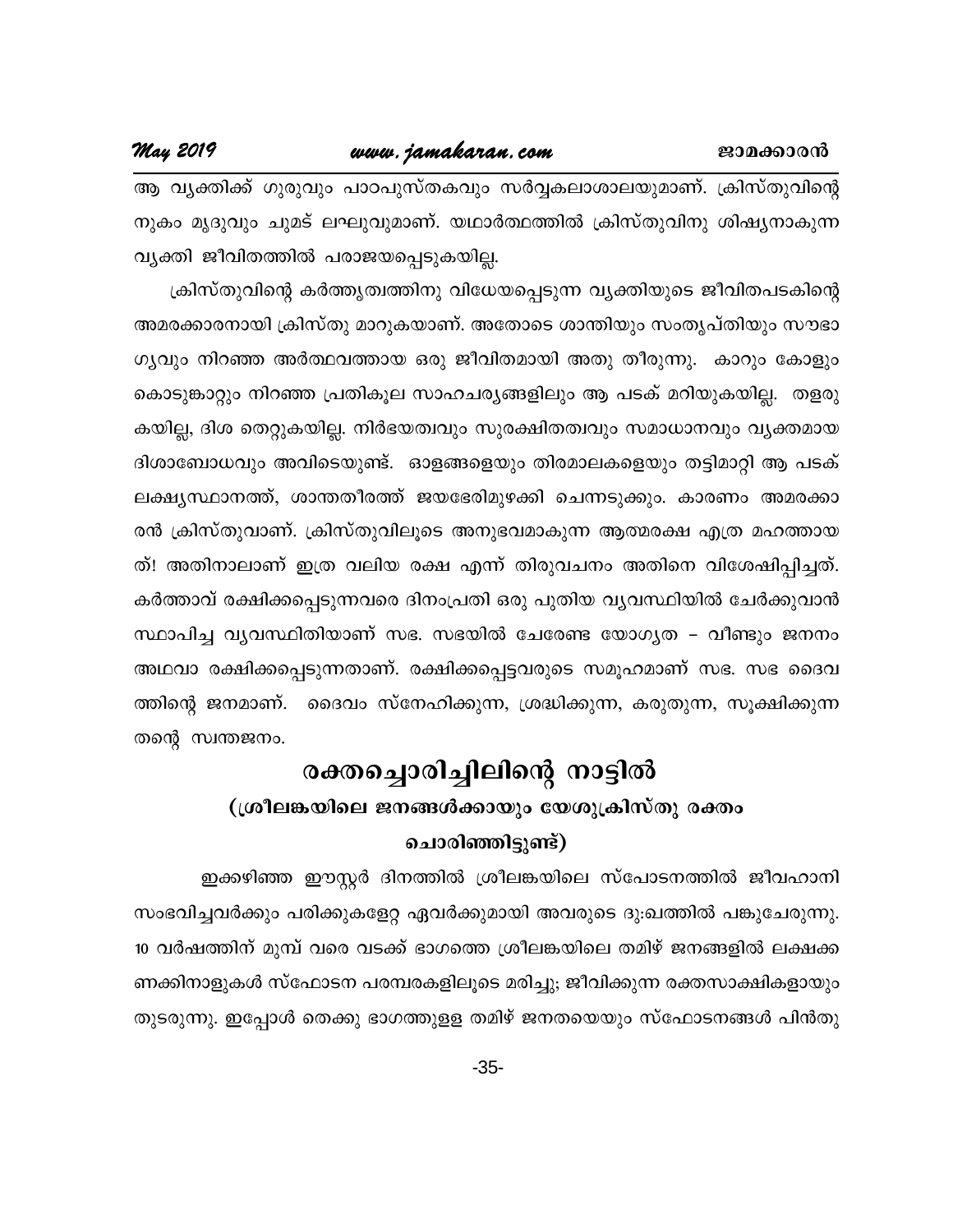#### May 2019

ടരുന്നു. ഇപ്രാവശ്യത്തെ പ്രത്യേകത: ആക്രമത്തിന് തമിഴ് ക്രിസ്ത്യാനികളെയും ക്രിസ്ത ൃൻ ആരാധനാ മന്ദിരങ്ങളെയും തെരഞ്ഞെടുത്തു എന്നതാണ്.

തീവ്രവാദികളുടെ അടുത്ത ലക്ഷ്യം ബുദ്ധ മത വിഹാര കേന്ദ്രങ്ങളാണ്. അതി നായി സന്യാസിനികൾ ഉപയോഗിക്കുന്ന വെള്ള ഉടുപ്പുകൾ ധരിച്ചുള്ള പരിശീലന ത്തിലാണ് അവർ. ഈ രഹസ്യ വിവരം കണ്ടുപിടിക്കപ്പെട്ടു. ഇസ്ലാമിക – ISIS– തീവ്ര വാദികളെ നിയന്ത്രിക്കുന്നത് ആരൊക്കെ? ശ്രീലങ്കാ രാഷ്ട്രത്തിൽ ഭരണ പ്രതിപക്ഷ കക്ഷികളിൽ ഈ വിധ തീവ്രവാദ പ്രവർത്തകരെ സഹായിക്കുന്ന വ്യക്തികളുണ്ട് എന്ന റിയാൻ കഴിഞ്ഞിരിക്കുന്നു. കഴിഞ്ഞ മുന്ന് ആഴ്ചകളായി ക്രിസ്തൃൻ ആരാധനാലയ ങ്ങളിലെ ആരാധനകൾ ഗവ: നിയോഗിച്ചിരിക്കുന്നു. ഇനി കുടുതൽ ബോംബ് സ്ഫോട നങ്ങൾ ശ്രീലങ്കക്കയിൽ ഉണ്ടാകാതിരിക്കാൻ നമുക്ക് പ്രാർഥിക്കാം.

## **MY BANK ACCOUNT DETAILS:**

A/c Name: Dr. M.G.E.PUSHPARAJ

(Overseas Doners):

1). Bank Name: State Bank of India - Srirangapalayam Branch-**SALEM-1970** 

A/c No. 10764116842, Swift code: SBININBB637 (India Doners):

IFSC CODE: SBIN0001970- A/c No.10764116842

2) Bank Name: CANARA BANK, (Suramangalam Branch) - 1219 (Overseas Doners): **SWIFT CODE: CNRBINBBSLM - A/c No. 1219101013622** <u>(India Doners):</u> IFSC CODE: CNRB0001219 - A/c No. 1219101013622,

**MICR CODE: 636015005.**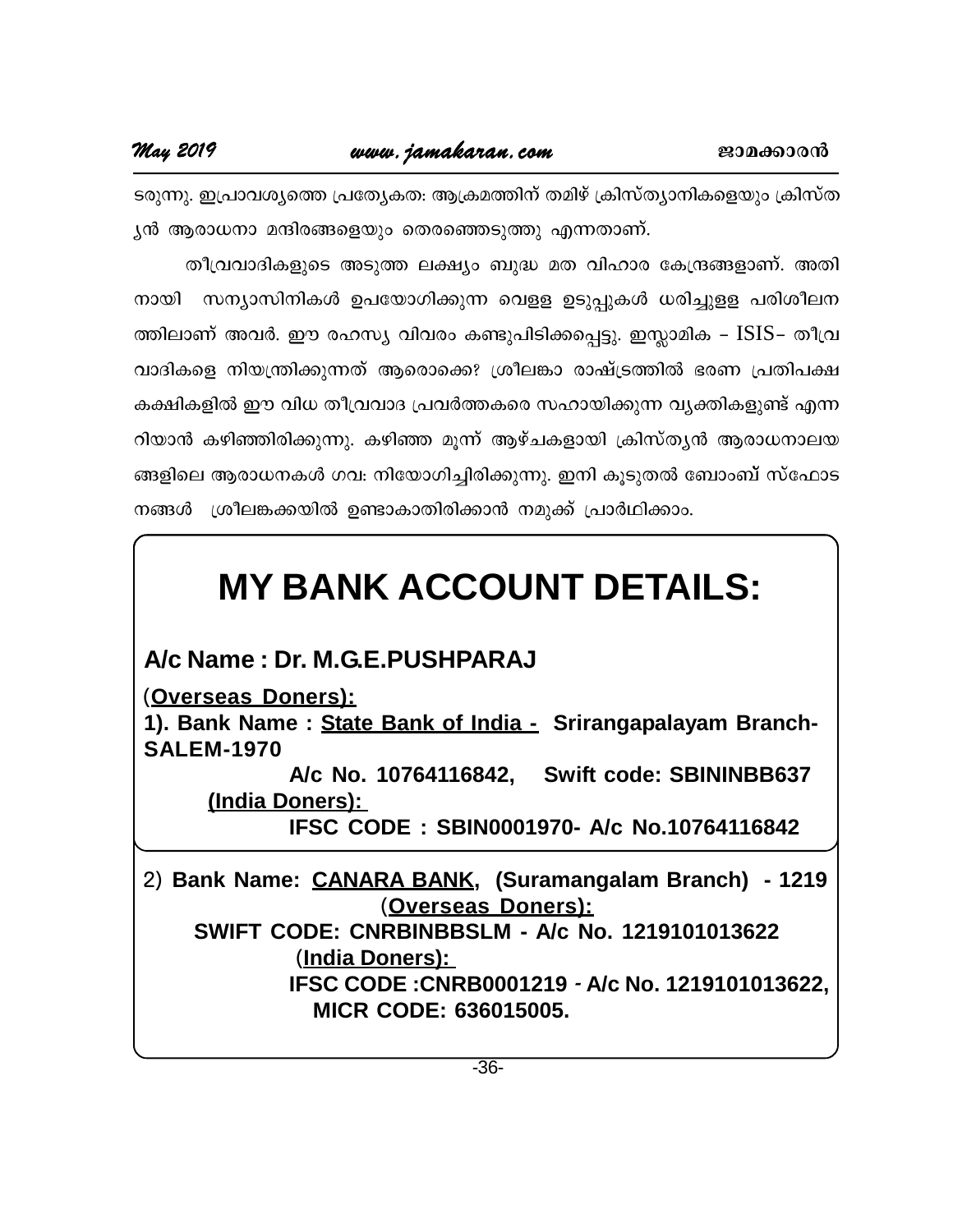May 2019

# **CSI TAMIL PARISH AL-AIN (UAE)**

### കൺവെൻഷൻ



ഇവിടെ നടന്ന യോഗങ്ങൾ വളരെയധികം അനുഗ്രപ്രദങ്ങളായി രുന്നു. അത് ഈ ഇടവകയുടെ സഭാദിനം ആയിരുന്നു. അതുകൊണ്ട് ദുബാ യ്, അബുദാബി, ഷാർജ (UAE) എന്നിവടങ്ങളിലുള്ള അനേകം അച്ചൻമാരും സഭാവിശ്വാസികളും ഈ യോഗങ്ങളിൽ പങ്കെടുക്കുകയുണ്ടായി. റവ. ക്രിസ്റ്റ ഫർ രാജേന്ദ്രൻ അവർകൾ ഈ യോഗങ്ങളുടെ ക്രമീകരണങ്ങൾ വളരെ ഭംഗി യായി നടത്തുകയുണ്ടായി.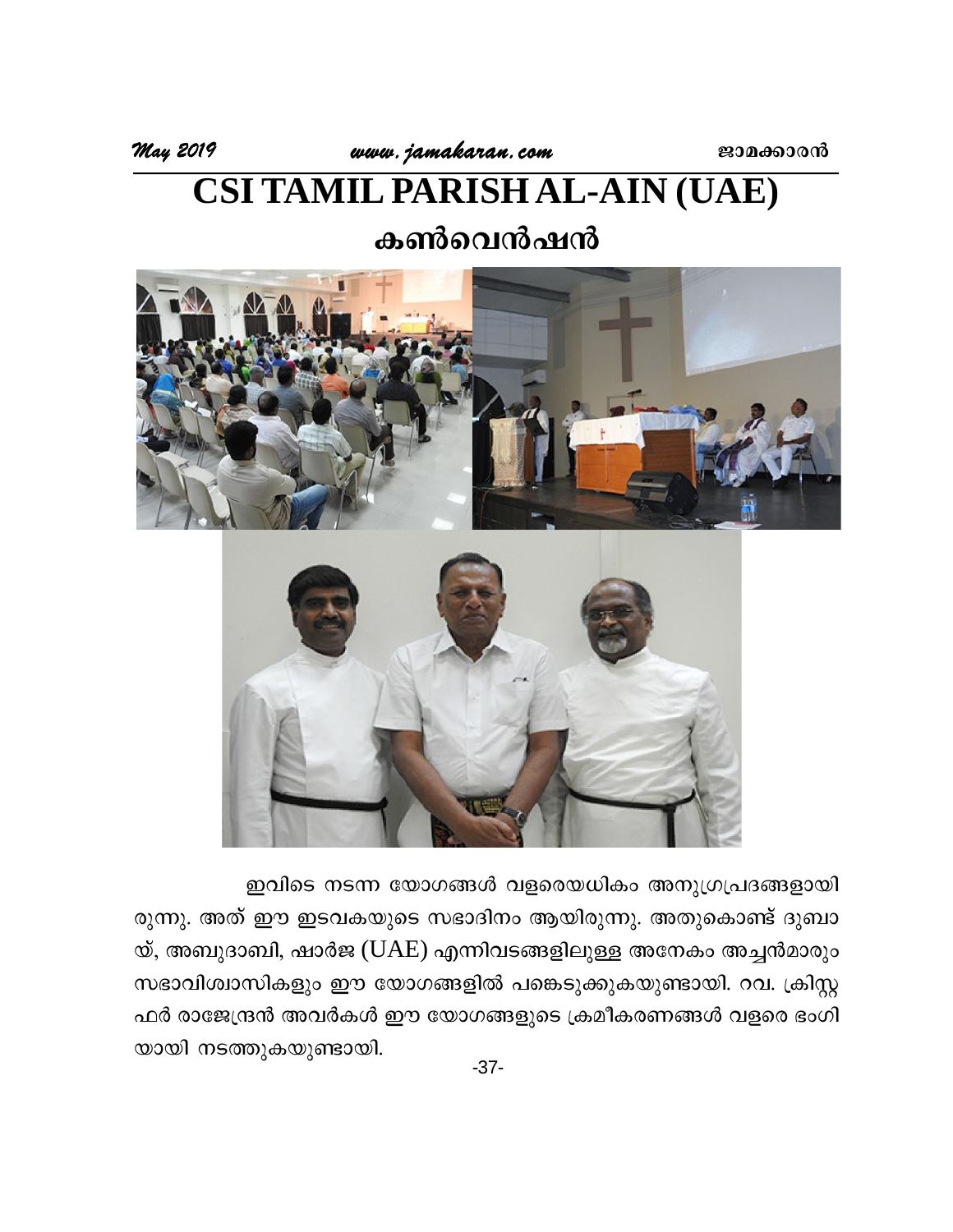## CSI TAMIL PARISH - ഷാർജ (UAE)

ഇവിടെ നടന്ന യോഗങ്ങളും വളരെയധികം അനുഗ്രഹപ്ര ദങ്ങളായിരുന്നു. ഷാർജ തമി ഴ്സഭയാണ് എനിക്ക് ടിക്കറ്റ് ഏർപ്പാടാക്കി അയച്ചുതന്ന് എന്നെ ക്ഷണിച്ചത്. ഈ യോഗ ത്തിൽ നേരത്തെ എന്നെ പരിചയപ്പെട്ട സഭാ വിശ്വാസികളും അച്ചനും യോഗത്തിൽ പങ്കെടുത്തു. വർഷ ങ്ങൾക്കു അനേക



ശേഷം മാർത്തോമ സഭാ കുടുംബങ്ങളെയും സി.എസ്.ഐ. മലയാളം കുടും ബങ്ങളെയും കാണുവാൻ സാധിച്ചു.



ഈ യോഗത്തിൽ പങ്കെടുത്ത അച്ചൻമാർ റവ. വിക്ടർ പ്രേംകുമാർ  $(C.S.I,$  ദുബായ്) റവ. ക്രിസ്റ്റഫർ രാജേന്ദ്രൻ  $(C.S.I, AL-AIN)$ , റവ. റോയ് (സൗത്ത് കേരള മലയാള കോൺഗ്രിഗേഷൻ, ഷാർജ), റവ. വർഗ്ഗീസ് മാത്യു (മധ്യകേരള  $C.S.I$ ഡയോസിസ്, ഷാർജ) റവ. ജോൺ റോളന്റ് (C.N.I ചർച്ച്) ഇവരോടൊ

പ്പം മറ്റ് ചില അച്ചൻമാരും യോഗത്തിൽ സംബന്ധിച്ചു. A.G സഭയിലെ വിശ്വാ സികളും പാസ്റ്റർമാരും ഈ യോഗങ്ങളിൽ സംബന്ധിച്ചു. യോഗങ്ങൾ എല്ലാം വളരെ അനുഗ്രഹപ്രദമായിരുന്നു. ദൈവനാമത്തിന് മഹിമയുണ്ടാകട്ടെ.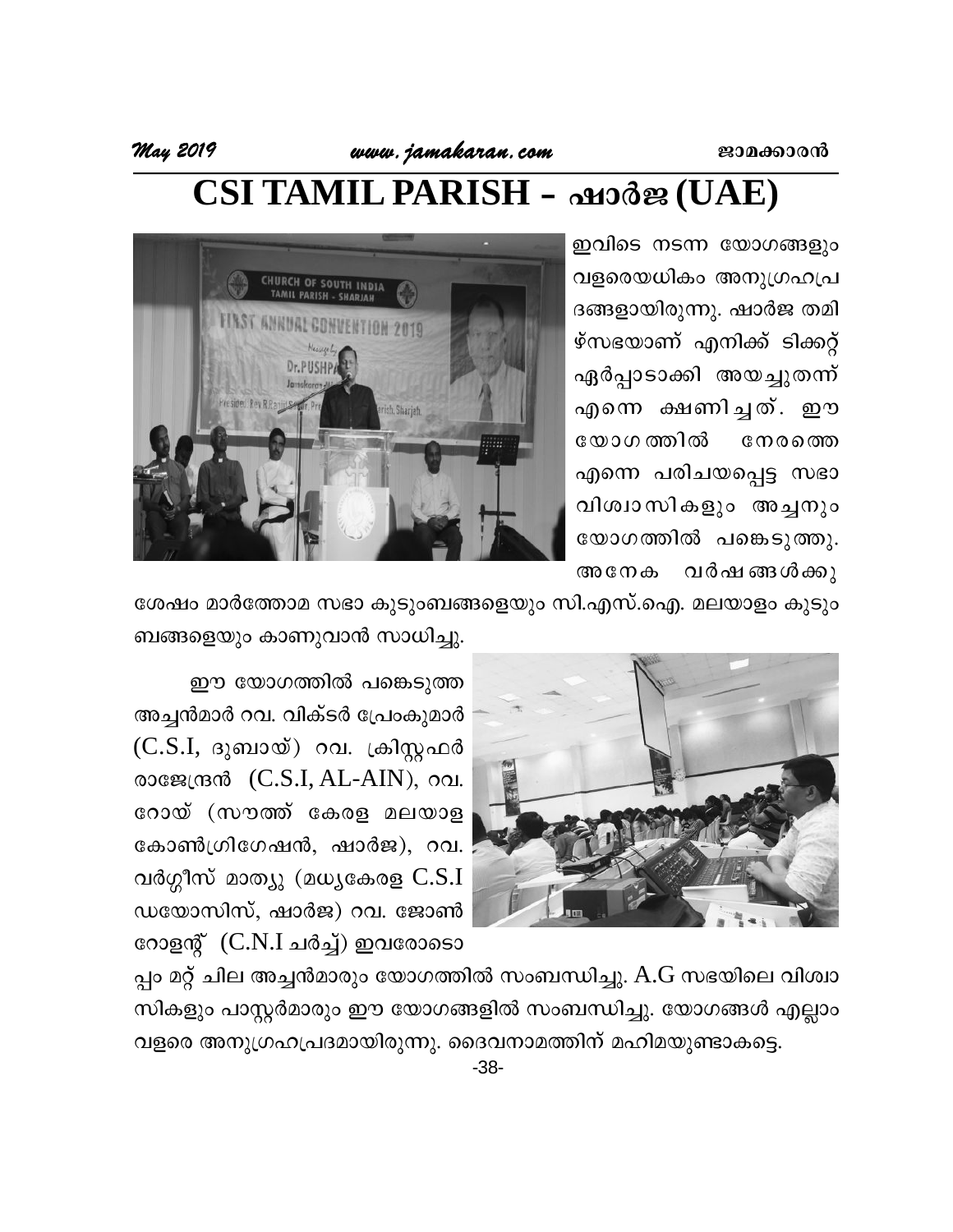

## രക്തച്ചൊരിച്ചിലിന്റെ നാട്ടിൽ (ശ്രീലങ്കയിലെ ജനങ്ങൾക്കായും യേശുക്രിസ്തു രക്തം ചൊരിഞ്ഞിട്ടുണ്ട്)

ഇക്കഴിഞ്ഞ ഈസ്റ്റർ ദിനത്തിൽ ശ്രീലങ്കയിലെ

സ്പോടനത്തിൽ ജീവഹാനി സംഭവിച്ചവർക്കും പരിക്കുകളേറ്റ ഏവർക്കുമായി അവ രുടെ ദു:ഖത്തിൽ പങ്കുചേരുന്നു. 10 വർഷത്തിന് മുമ്പ് വരെ വടക്ക് ഭാഗത്തെ ശ്രീലങ്കയിലെ തമിഴ് ജനങ്ങളിൽ ലക്ഷക്കണക്കിനാളുകൾ സ്ഫോടന പരമ്പരക ളിലൂടെ മരിച്ചു; ജീവിക്കുന്ന രക്തസാക്ഷികളായും തുടരുന്നു. ഇപ്പോൾ തെക്കു

> ഭാഗത്തുളള തമിഴ് ജനതയെയും സ്ഫോടനങ്ങൾ പിൻതുടരുന്നു. ഇപ്രാവശൃത്തെ പ്രത്യേകത: ആക്രമത്തിന് തമിഴ് ക്രിസ്ത്യാനി കളെയും ക്രിസ്തൃൻ ആരാധനാ മന്ദിരങ്ങളെയും തെരഞ്ഞെടുത്തു എന്നതാണ്.

> തീവ്രവാദികളുടെ അടുത്ത ലക്ഷ്യം ബുദ്ധ മത വിഹാര കേന്ദ്ര ങ്ങളാണ്. അതിനായി സന്യാസി നികൾ ഉപയോഗിക്കുന്ന വെളള ഉടുപ്പുകൾ ധരിച്ചുളള പരിശീലന ത്തിലാണ് അവർ. ഈ രഹസ്യ വിവരം കണ്ടുപിടിക്കപ്പെട്ടു. ഇസ്ലാ



മിക – ISIS- തീവ്രവാദികളെ നിയന്ത്രിക്കുന്നത് ആരൊക്കെ? ശ്രീലങ്കാ രാഷ്ട്ര ത്തിൽ ഭരണ പ്രതിപക്ഷ കക്ഷികളിൽ ഈ വിധ തീവ്രവാദ പ്രവർത്തകരെ സഹാ യിക്കുന്ന വ്യക്തികളുണ്ട് എന്നറിയാൻ കഴിഞ്ഞിരിക്കുന്നു. കഴിഞ്ഞ മൂന്ന് ആഴ്ച കളായി ക്രിസ്ത്യൻ ആരാധനാലയങ്ങളിലെ ആരാധനകൾ ഗവ: നിയോഗിച്ചിരി ക്കുന്നു. ഇനി കൂടുതൽ ബോംബ് സ്ഫോടനങ്ങൾ ശ്രീലങ്കക്കയിൽ ഉണ്ടാകാതി രിക്കാൻ നമുക്ക് പ്രാർഥിക്കാം.